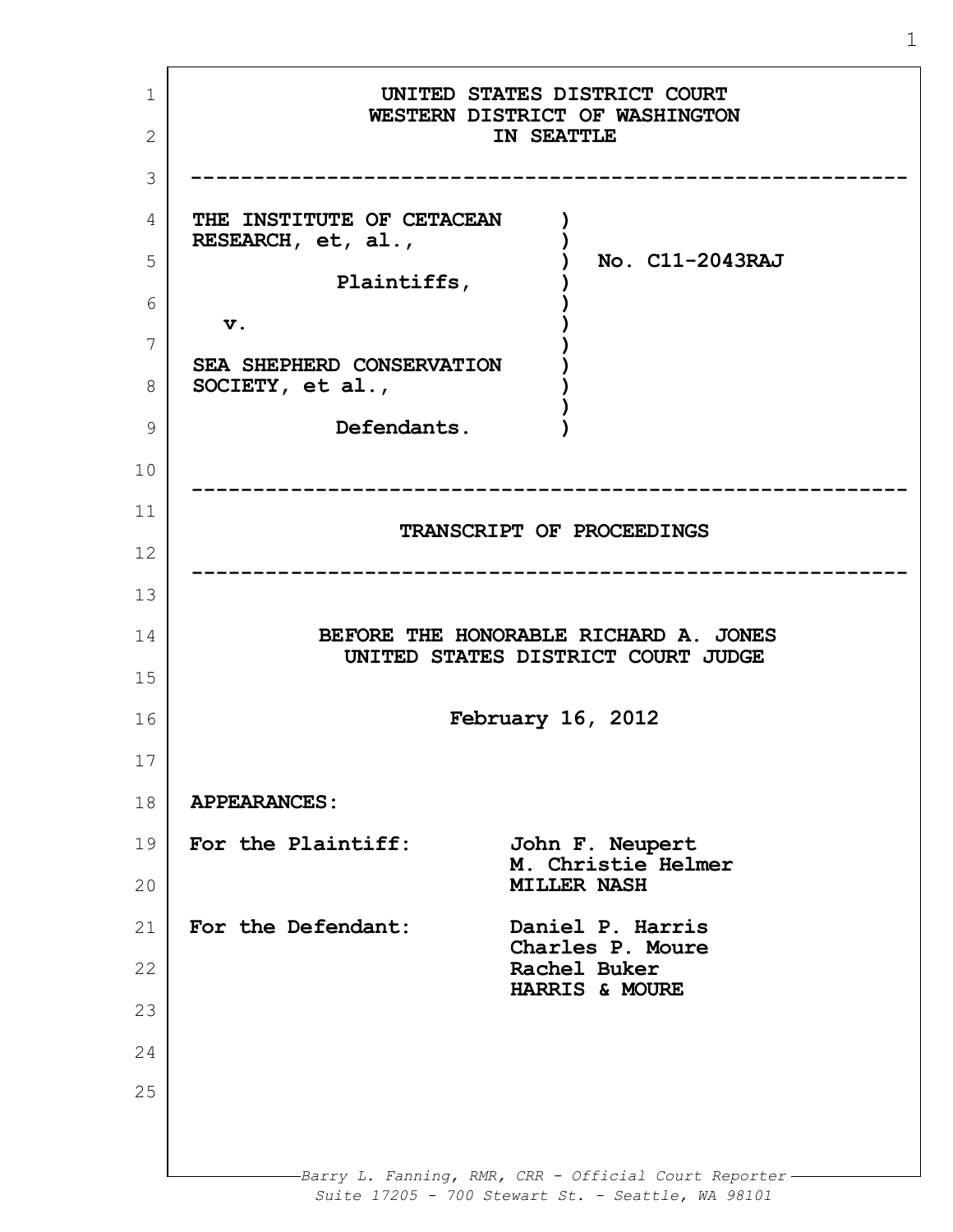| $\mathbf 1$     | THE CLERK: We are here in the matter of the                |
|-----------------|------------------------------------------------------------|
| $\mathbf{2}$    | Institute of Cetacean Research et al. versus Sea Shepherd  |
| 3               | Conservation Society, et al. cause number 11-2043,         |
| 4               | assigned to the court. If counsel could please rise and    |
| 5               | make your appearances.                                     |
| 6               | MR. NEUPERT: John Neupert on behalf of the                 |
| 7               | plaintiffs, your Honor. Seated at counsel table with me    |
| 8               | is Chris Helmer, also on behalf of the plaintiffs.         |
| $\overline{9}$  | If I could introduce our guests from Japan                 |
| 10 <sub>o</sub> | representing the plaintiffs here at this time.             |
| 11              | Ms. Ohmagari is assistant director of ICR. Seated next to  |
| 12              | her is Mr. Makoto Ito, the president of Kyodo Sempaku.     |
| 13              | Seated next to him is Mr. Iwasaki, attorney for            |
| 14              | plaintiffs, from Japan. And seated behind him is           |
| 15              | Mr. Ishikawa, who has been a past cruise leader.           |
| 16              | THE COURT: Thank you. Thank you all for being              |
| 17              | here this morning.                                         |
| 18              | MR. HARRIS: Good morning, your Honor. Dan Harris           |
| 19              | here today on behalf of defendants Sea Shepherd and Paul   |
| 20              | Watson. To the right of me is Ms. Rachel Buker,            |
| 21              | co-counsel; Ms. Susan Hartland, who is the administrative  |
| 22              | director of Sea Shepherd U.S.A.; Mr. Nicholas Makhani, who |
| 23              | is the Sea Shepherd U.S.A. CFO; Ms. Kim McCoy, Sea         |
| 24              | Shepherd U.S.A.'s legal director. And standing on the end  |
| 25              | is my co-counsel, Charles Moure.                           |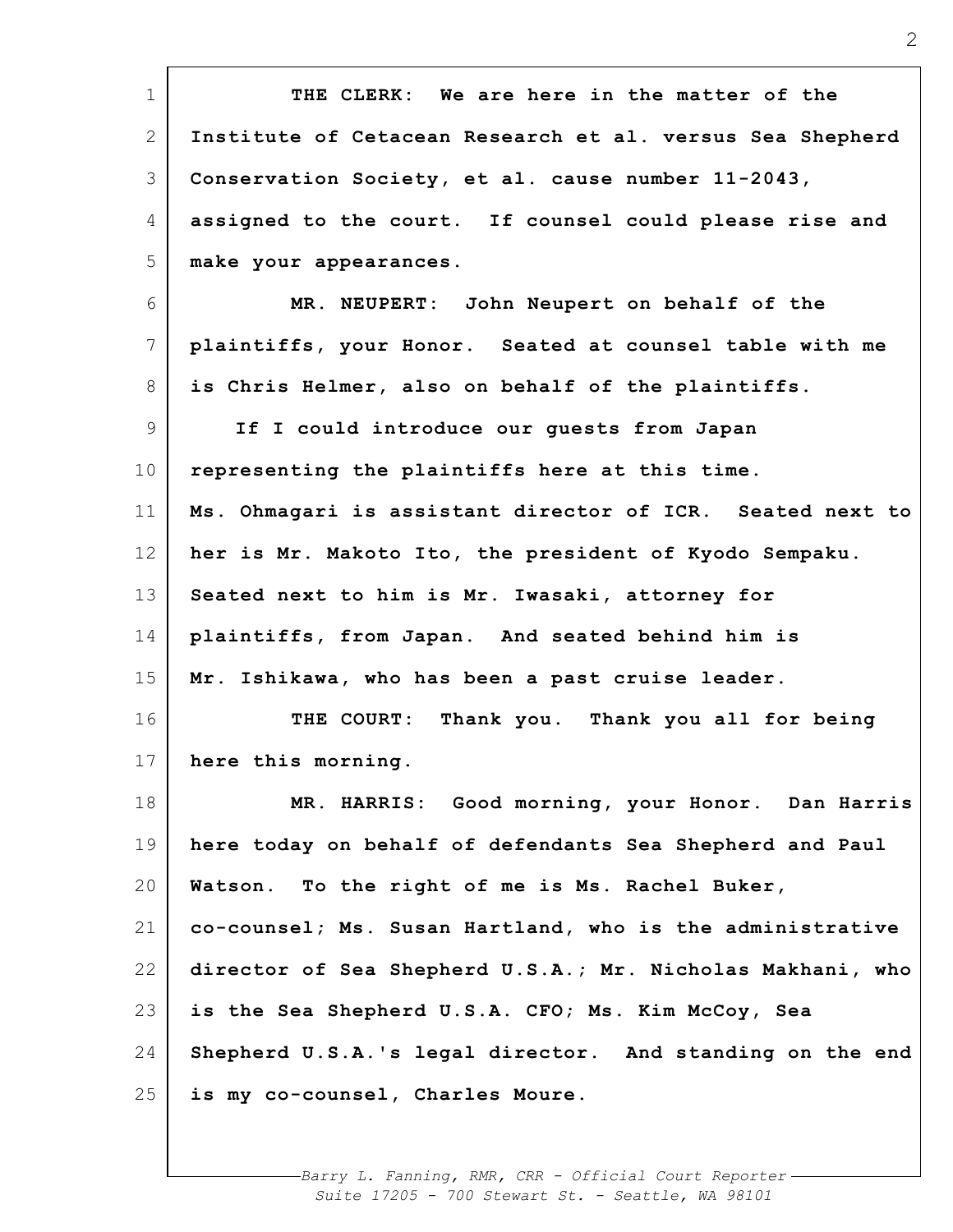| $\mathbf 1$ | THE COURT: Good morning to all of you. Thank you           |
|-------------|------------------------------------------------------------|
| 2           | for being here.                                            |
| 3           | Before we begin, I believe a few words with                |
| 4           | introductory remarks are appropriate to set the tone and   |
| 5           | give the parties a little more clarity as to how this      |
| 6           | proceeding will be conducted, and what the court will      |
| 7           | expect from the parties by way of argument.                |
| 8           | I will begin this proceeding, first of all, with an        |
| 9           | admission. I have spent many years on the bench and I      |
| 10          | have seen a lot of cases in my career on the bench. I can  |
| 11          | tell you I have never seen a case like this. I can say     |
| 12          | with a degree of certainty that I doubt few other judges   |
| 13          | have considered issues like this in their careers as well. |
| 14          | I have never considered whether to interfere with          |
| 15          | activities occurring tens of thousands of miles away on    |
| 16          | the high seas. As near as I can tell, no United States     |
| 17          | court has ever imposed an injunction under the             |
| 18          | circumstances before me. The closest scenarios that I      |
| 19          |                                                            |
|             | have seen, from the few courts who have issued             |
| 20          | injunctions, were dealing with circumstances to protect    |
| 21          | salvage operations.                                        |
| 22          | There are several factors that make this an extremely      |
| 23          | complicated case. I think that listing all of them would   |
| 24          | probably take most of the morning, and we don't have time  |
| 25          | to do that, so I am going to focus on just a few of the    |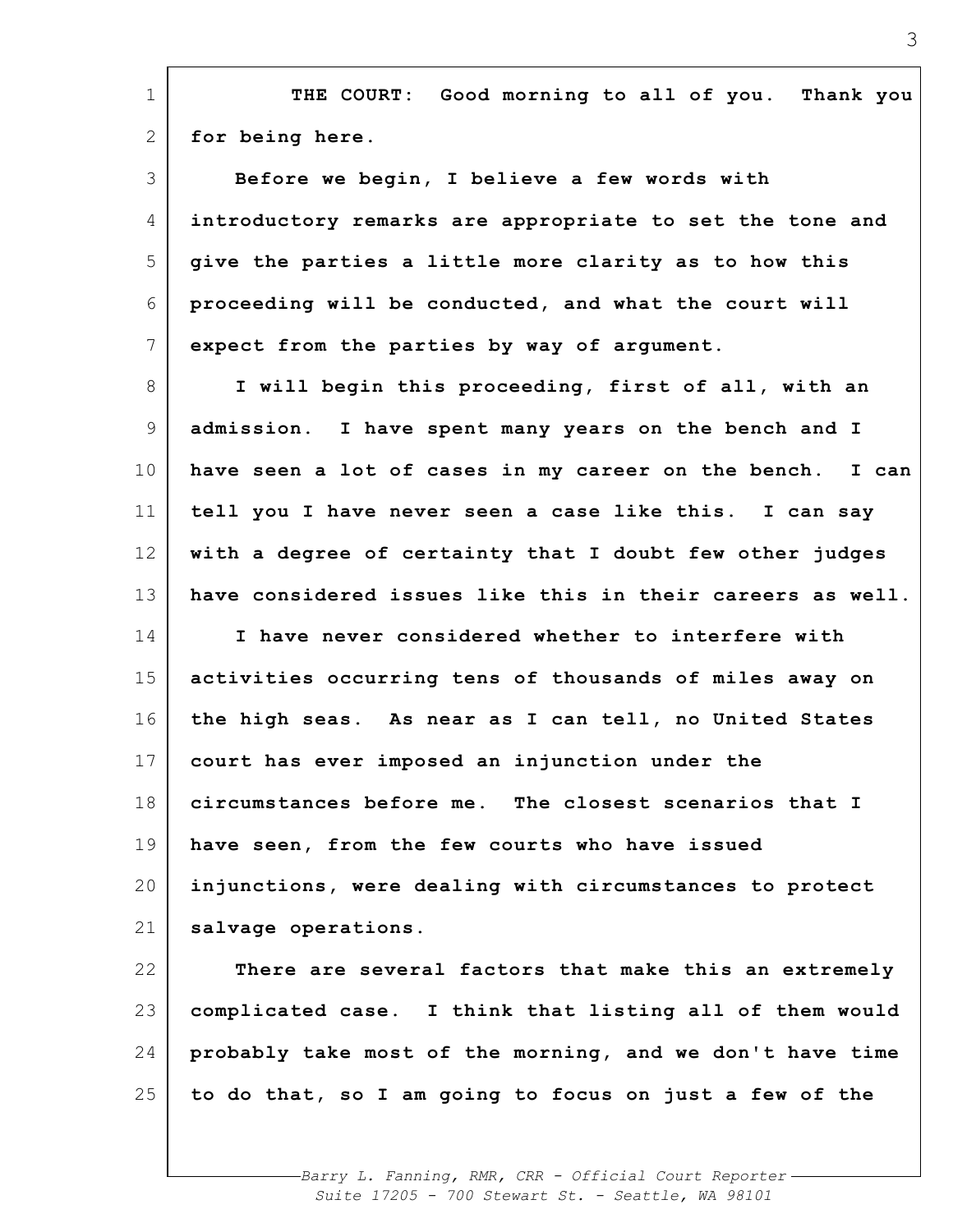**critical areas.**

1

| $\mathbf{2}$ | The first is that I am being asked to interpret               |
|--------------|---------------------------------------------------------------|
| 3            | international law, to see if there are any norms against      |
| 4            | the Sea Shepherd's conduct that are universally accepted      |
| 5            | by the civilized nations of the world. That is the            |
| 6            | inquiry under the Alien Tort Statute. And it is no simple     |
| 7            | I would note that every time a Court of Appeals<br>matter.    |
| 8            | seems to address this question, they feel the compunction     |
| 9            | to write a 100-page opinion.                                  |
| 10           | Now, that kind of exhaustive analysis of the law is           |
| 11           | something that is difficult for any trial court to            |
| 12           | undertake, and it is especially difficult with the            |
| 13           | expedited context of a preliminary injunction.<br><b>This</b> |
| 14           | matter was filed, I believe, on December 22nd, which was      |
| 15           | really just a matter of a few weeks ago. So this court        |
| 16           | has had an aggressive schedule to try and give the parties    |
| 17           | the opportunity to get the matter before the court and        |
| 18           | give the parties some answer as to the court's position       |
| 19           | with respect to the issues presented.                         |
| 20           | The second issue is that the international law that           |
| 21           | the parties are talking about, specifically international     |
| 22           | law about free navigation on the open sea and piracy, has     |
| 23           | never been the subject of a civil case. So I don't have       |
| 24           | any help from other courts who have had to consider           |
| 25           | questions like the ones before me.                            |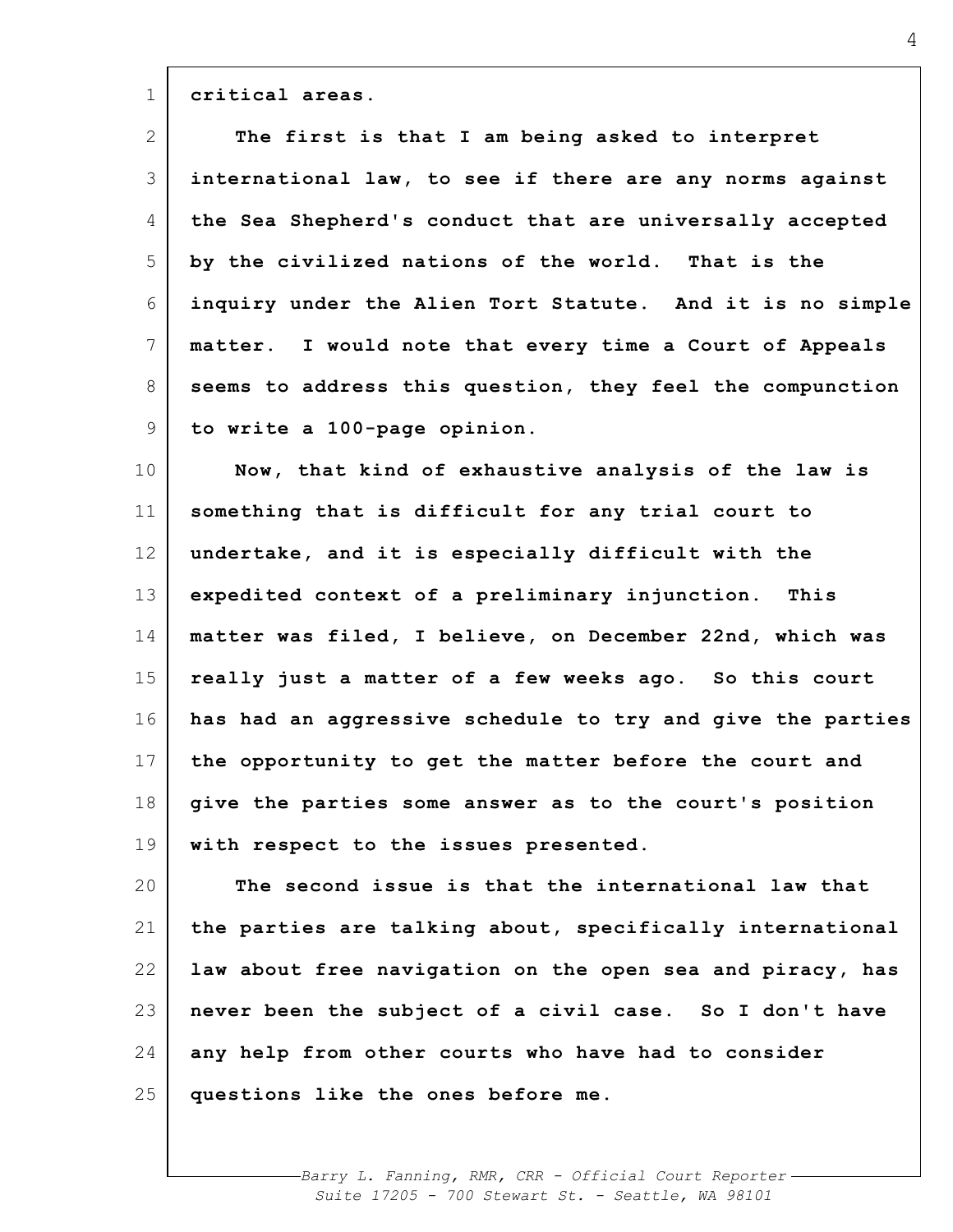| $\mathbf 1$ | Moreover, many of the cases the lawyers have cited as      |
|-------------|------------------------------------------------------------|
| 2           | helpful are distinguishable in many ways, and prove in     |
| 3           | some cases to be of little value. To be honest with you,   |
| 4           | it would be a stretch to apply some of their analysis to   |
| 5           | the issues now before me.                                  |
| 6           | Third, both parties agree on the criteria this court       |
| 7           | must consider in granting a preliminary injunction. Now,   |
| 8           | two of the criteria require this court to balance the      |
| 9           | hardships upon the respective parties and to consider the  |
| $10 \,$     | public interest.                                           |
| 11          | Now, typically in the application of a preliminary         |
| 12          | injunction that is a straightforward task. But it is       |
| 13          | complicated here because, it seems plain to me, if I grant |
| 14          | the injunction that plaintiffs are requesting, then the    |
| 15          | plaintiffs will, without a doubt, continue to engage in    |
| 16          | their activity of killing whales.                          |
| 17          | The plaintiffs insist that I am not supposed to            |
| 18          | consider the legality or illegality of the whaling         |
| 19          | activities. In my assessment, I believe it would be        |
| 20          | inappropriate for me to consider the balance of hardships  |
| 21          | or the public interest without considering the             |
| 22          | environmental consequences in this case.                   |
| 23          | Now, it is clear to me that a substantial portion of       |
| 24          | the world believes it is very much not in the public       |
| 25          | interest to continue killing whales in the southern ocean. |
|             |                                                            |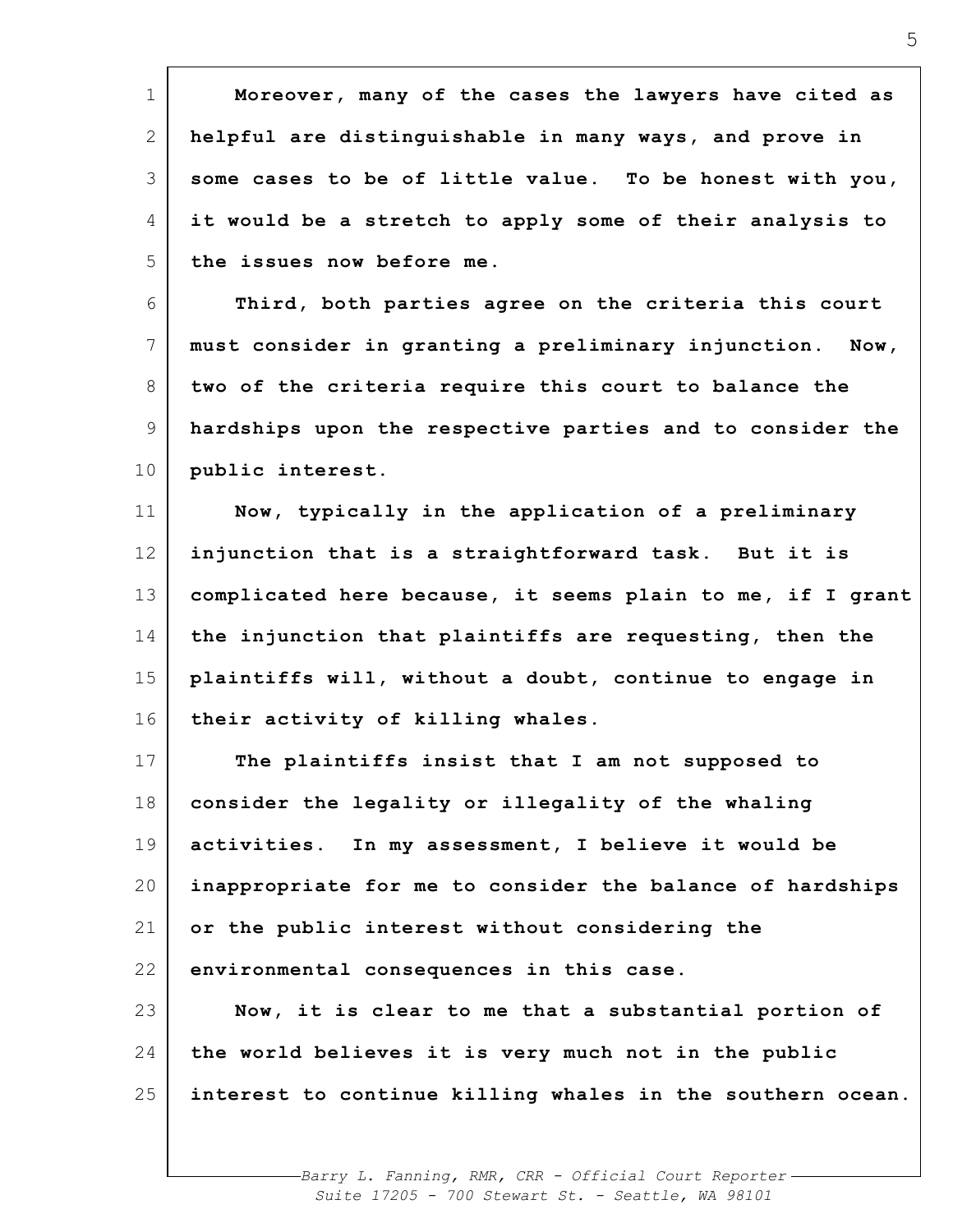| $\mathbf 1$ | It is also clear to me that the environmental harms like    |
|-------------|-------------------------------------------------------------|
| 2           | the killing of hundreds of whales are relevant in the       |
| 3           | balance of hardships. So please understand in this          |
| 4           | context I must consider this aspect of the facts.           |
| 5           | Now, the legal questions I have to consider before I        |
| 6           | can decide to issue the preliminary injunction are          |
| 7           | extremely difficult and extremely complicated. By           |
| 8           | contrast, the factual issues are not so complicated.<br>The |
| 9           | parties have put together a very comprehensive collection   |
| 10          | of videos and photographs, which I have seen, and I have    |
| 11          | reviewed that evidence. And while the parties have many     |
| 12          | disputes, I think they agree on what is happening between   |
| 13          | them in the southern ocean. I think it is also abundantly   |
| 14          | clear from the videos that have been presented to this      |
| 15          | court that there is no question of the activities that are  |
| 16          | taking place.                                               |
| 17          | So with that, I believe I must comment on the factual       |
| 18          | situation. I am doing that so the parties don't spend       |
| 19          | much time in describing the factual background. Please      |
| 20          | understand I have read your briefs. I can give you a word   |
| 21          | of caution, and perhaps it is a word of advice, it is not   |
| 22          | in your best interest to restate or read portions of your   |
| 23          | briefing to the court. That is of very little value to      |
| 24          | this court. I am familiar with the facts of this case, so   |
| 25          | I am going to ask you to spend your time in perhaps a       |
|             |                                                             |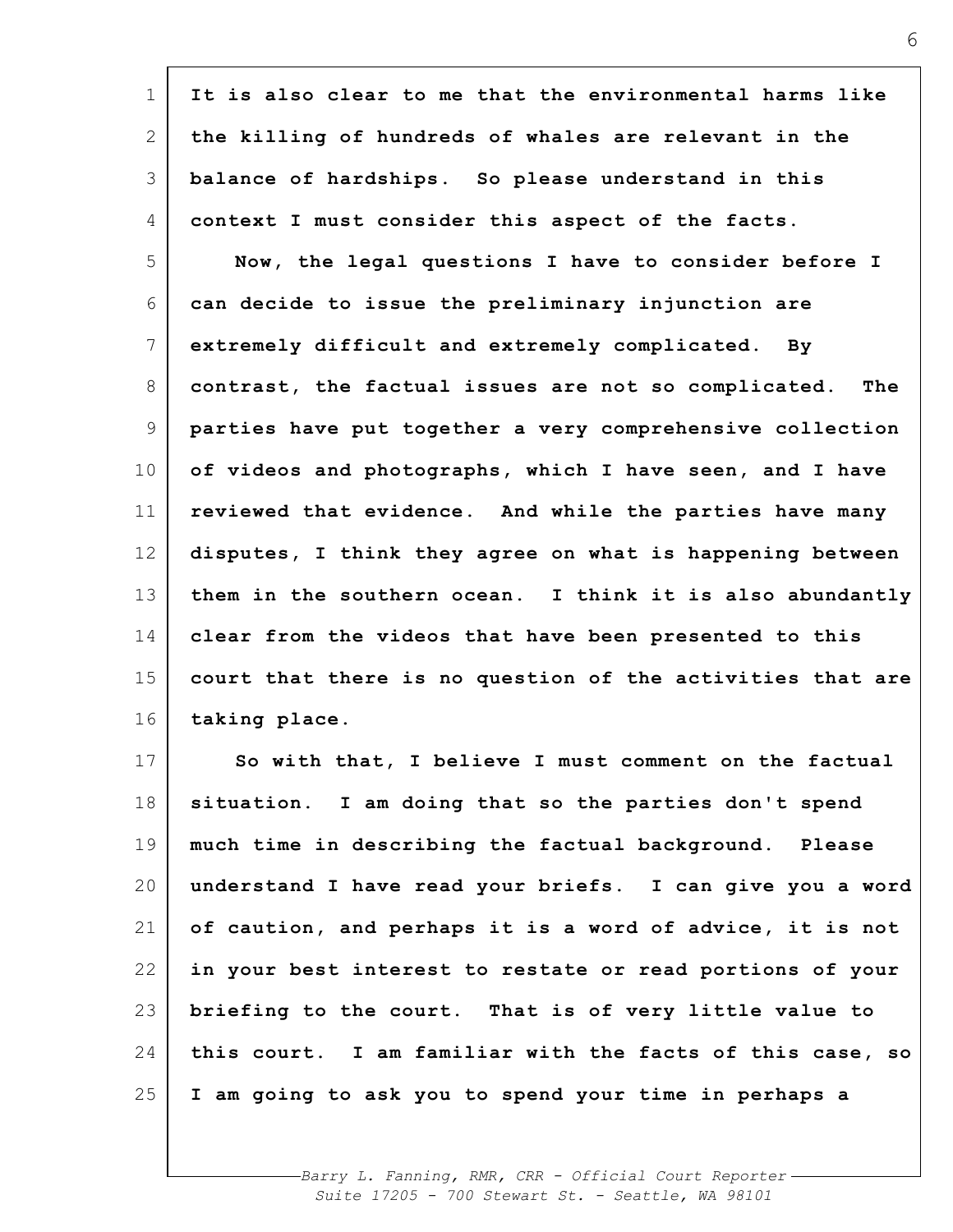1 2 **different and more beneficial way to help educate the court in other areas.**

| 3               | Now, it is clear to me what the Sea Shepherd is doing      |
|-----------------|------------------------------------------------------------|
| 4               | in the southern ocean has the potential to be dangerous to |
| 5               | human life. The southern ocean is a dangerous place in     |
| 6               | and of itself. I think everyone agrees that the Sea        |
| $7\phantom{.0}$ | Shepherd's tactics make it a little more dangerous under   |
| 8               | the circumstances of what they are engaging in. I think    |
| 9               | it is self-evident by the videos presented by the parties. |
| 10              | It is apparent to me the Sea Shepherd would prefer         |
| 11              | that people not get hurt. I think that is restated over    |
| 12              | and over again in the declarations and in the videos that  |
| 13              | have been presented to this court. Also, there is no       |
| 14              | evidence that they have ever done anything with the        |
| 15              | intention of hurting anyone. I think, again, that is       |
| 16              | borne out in the videos and declarations.                  |
| 17              | I think the court has to take a practical                  |
| 18              | consideration of the evidence before me. When you throw    |
| 19              | or launch glass bottles at a ship with people on deck you  |
| 20              | put every one of them at risk of injury. This is           |
| 21              | particularly so when you use large slingshot-type devices  |
| 22              | to project bottles, with unpredictable results as to where |
| 23              | they will land or if they will cause injury to any other   |
| 24              | person.                                                    |
| 25              | This is also true when you launch flares, intended to      |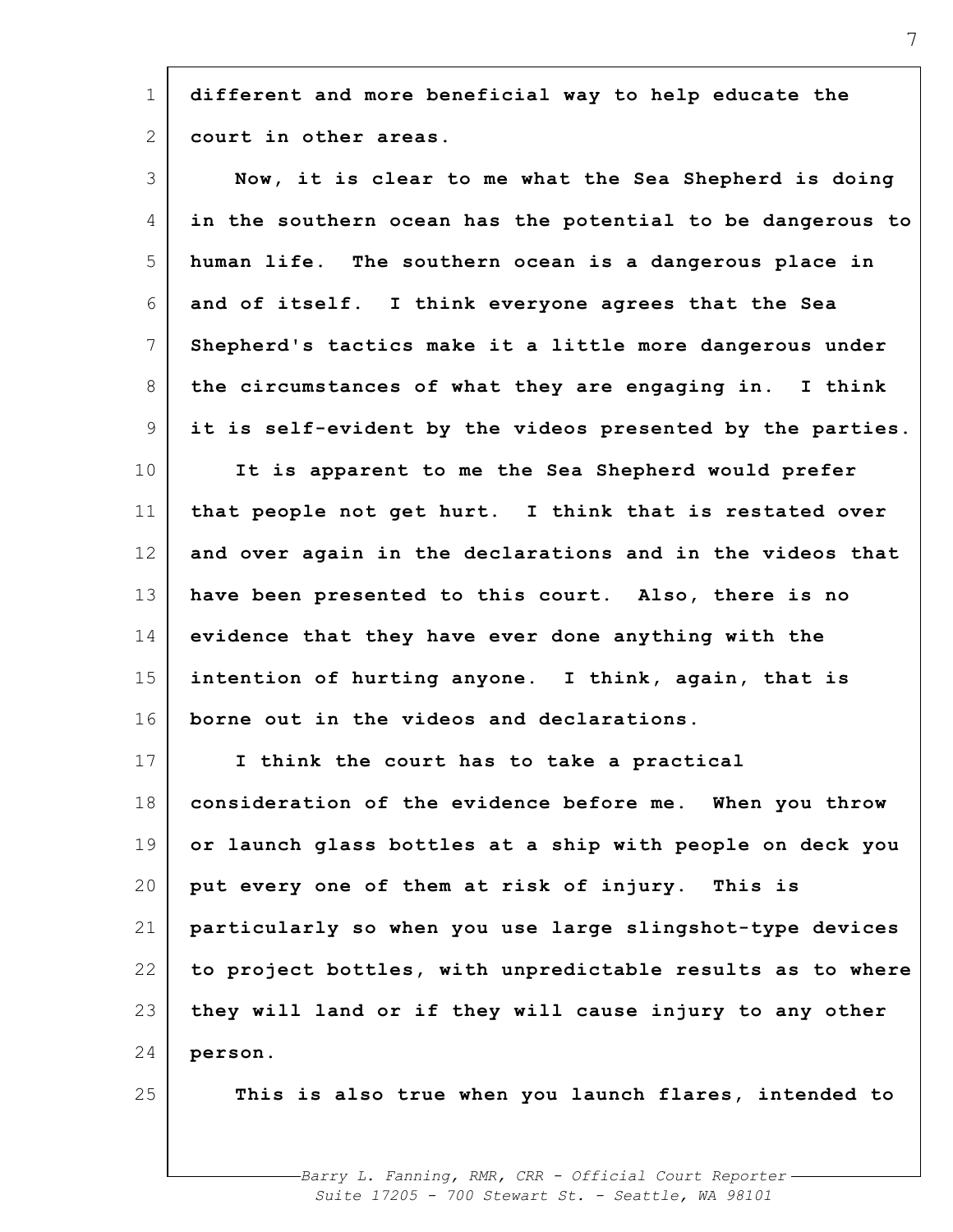| $\mathbf 1$     | start the netting covering the deck on fire.               |
|-----------------|------------------------------------------------------------|
| $\mathbf{2}$    | You put people at risk of injury also when you point       |
| 3               | laser beams at the bridge of a vessel.                     |
| 4               | You put people at risk of injury when you use thick        |
| 5               | ropes in an attempt to disable the rudder or propeller of  |
| 6               | a ship. You put people at risk of injury because they      |
| $7\phantom{.0}$ | will be unable to maneuver through storms and through ice  |
| 8               | flows. One of the videos specifically shows a large        |
| 9               | iceberg or large ice chunks in the ocean. I think it is    |
| 10 <sub>o</sub> | self-evident the potential harm that could cause if the    |
| 11              | ship was unable to maneuver through that.                  |
| 12              | Also, when you pilot your boats too close to the           |
| 13              | whaling boats there is a serious risk of injury, a lesson  |
| 14              | I think that is abundantly clear from the collision with   |
| 15              | the Ady Gil two seasons ago.                               |
| 16              | Now, to be honest, what the Sea Shepherd is doing, it      |
| 17              | appears to me, some of it is closer to what I would        |
| 18              | characterize as petty vandalism. I am talking now about    |
| 19              | the paint bomb attacks and the smoke bombs. Most of what   |
| 20              | they are doing does put people at risk of injury in that   |
| 21              | ocean area.                                                |
| 22              | Now, having said all that, no one has been hurt so         |
| 23              | far, even after seven or eight seasons in this conflict.   |
| 24              | Now, whether that is because the Sea Shepherd's efforts to |
| 25              | avoid injury have proven to be true, that they are careful |
|                 |                                                            |
|                 |                                                            |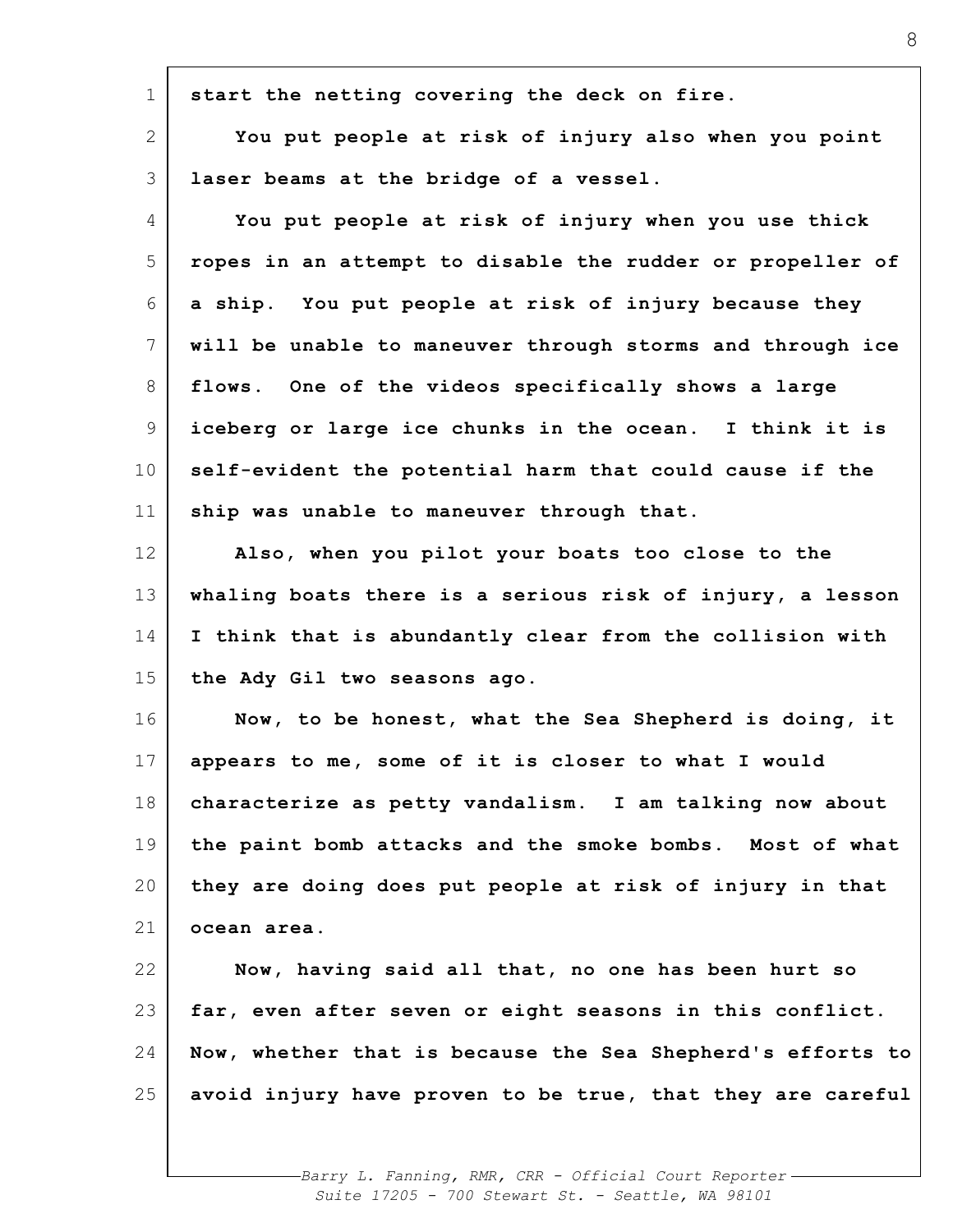| $\mathbf 1$     | in trying to avoid injury, or just plain luck, or a        |
|-----------------|------------------------------------------------------------|
| 2               | combination of the two, I can't say for certain. I can     |
| 3               | only say that the plaintiffs have failed to show or        |
| 4               | provide any specific evidence of a personal injury to      |
| 5               | anyone. That doesn't mean that I shouldn't issue an        |
| 6               | injunction, it is just an observation by the court at this |
| 7               | point in time.                                             |
| 8               | I am going to open this up to oral argument. I will        |
| 9               | have plaintiffs go first, since they are the parties       |
| 10 <sub>o</sub> | asking for the extraordinary relief.                       |
| 11              | Now, I am going to give you a few areas to steer clear     |
| 12              | of. Again, I am going to give you some tentative rulings   |
| 13              | in that regard that will help you in the argument.         |
| 14              | First, I don't need to hear any more about subject         |
| 15              | matter jurisdiction. It is pretty clear to the court that  |
| 16              | I do have subject matter jurisdiction under the Alien Tort |
| 17              | Statute and admiralty jurisdiction as well. That does not  |
| 18              | mean the plaintiffs have a case, it just means that I have |
| 19              | jurisdiction to decide whether or not they have a case.    |
| 20              | Second, I don't need to hear any more about the First      |
| 21              | Amendment. Even if this case were being conducted because  |
| 22              | of activities in the Puget Sound area, as opposed to the   |
| 23              | southern ocean, it is clear to me that the First Amendment |
| 24              | does not give the Sea Shepherd the right to throw things   |
| 25              | at ships or interfere with their navigation. I don't need  |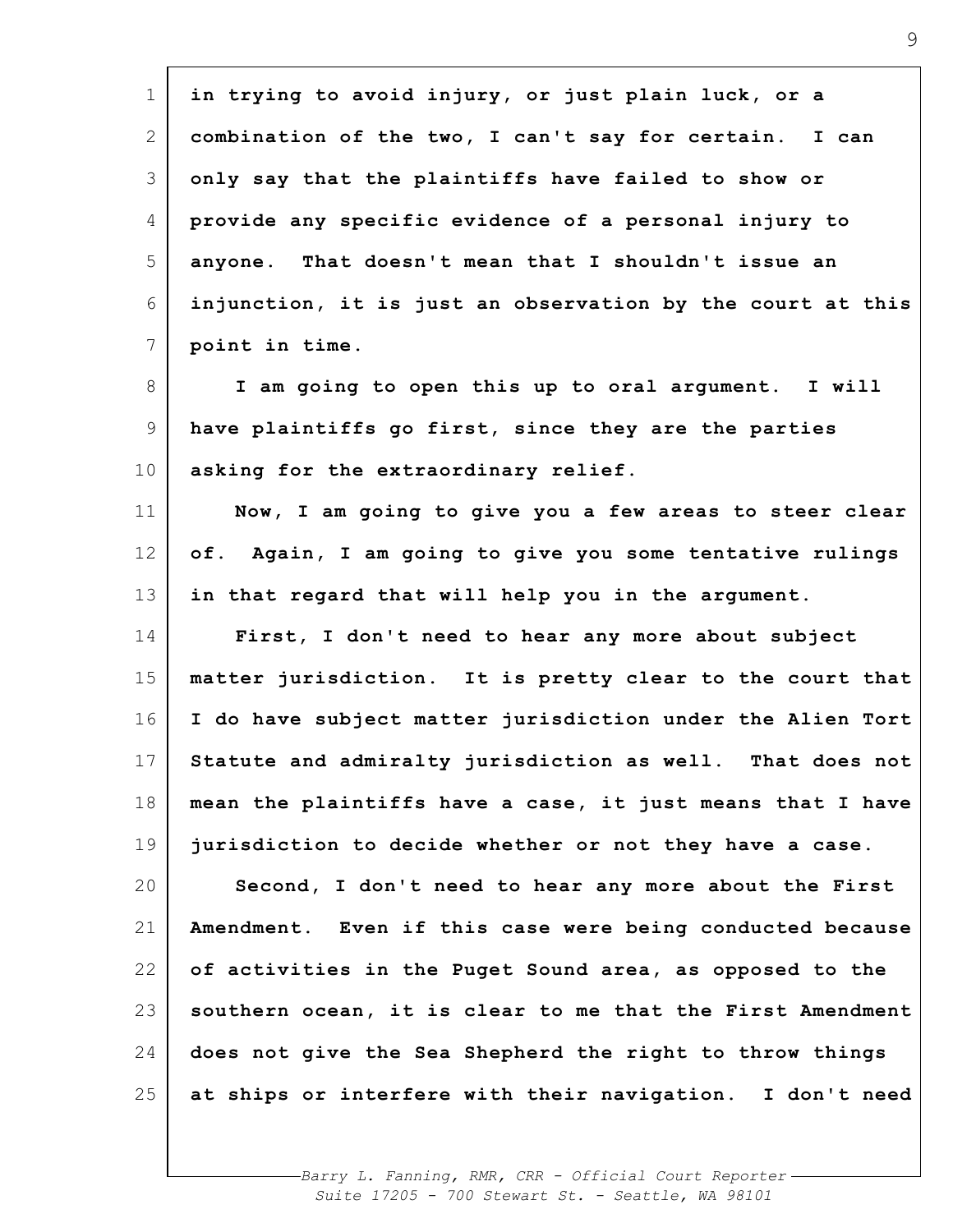**to hear any more of that argument.**

1

2 3 4 **Other than those restrictions, I will leave it to the parties to pursue the type of argument that you would like to engage in.**

5 6 7 8 9 10 11 12 13 14 15 16 17 18 19 20 21 22 **Also, I am going to put a time restriction on your argument before this court. I suspect the parties could go on all morning, all afternoon, and continue through the balance of the week. That is not going to take place. You have an hour to make your arguments. Your time will be recorded by the in-court deputy. If at any point in time you would like to inquire of what is left or what is available, please ask permission from the court to inquire, and I will give you the chance to do so. Again, counsel, a strong word of caution: I have read your briefs. I have looked over your briefs a few times as a matter of fact. And while I would like to hear the parties make aggressive and strong advocacy on behalf of their clients, again, I don't need to hear you read your briefs. This is a complicated case. I need you to help me understand your case in a different way. So please keep those thoughts in mind. Counsel for the plaintiff, I have given you the**

23 24 25 **court's preliminary thoughts. I have also indicated that you have the opportunity to go first. So with those thoughts, you may begin.**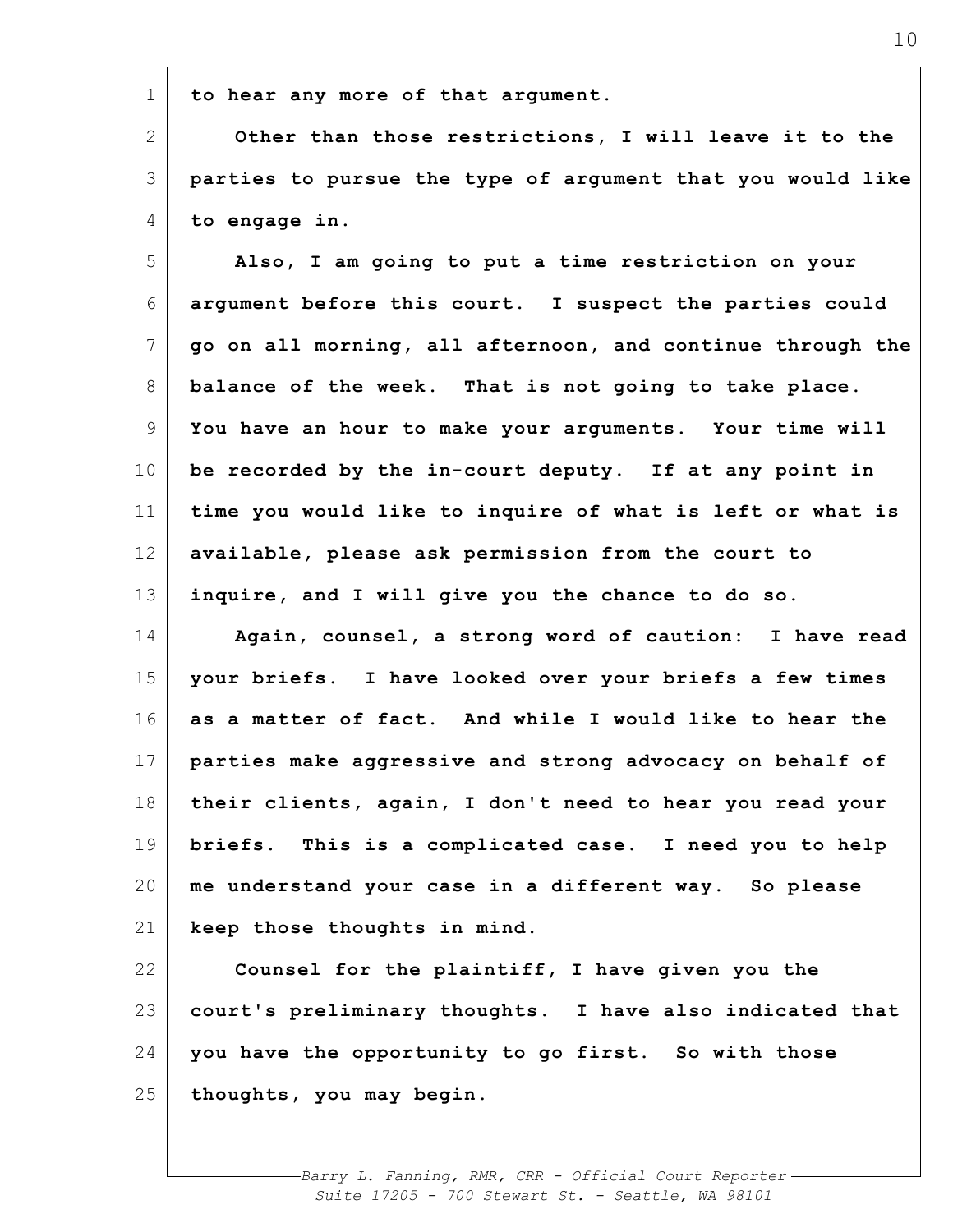| $\mathbf 1$     | Counsel, I will have some questions. If they do fit        |
|-----------------|------------------------------------------------------------|
| 2               | in the flow of your argument -- I will let you proceed     |
| 3               | with your argument, but I may interrupt you and I may have |
| 4               | some questions at the conclusion of your argument.         |
| 5               | Counsel, please proceed.                                   |
| 6               | MR. NEUPERT: Thank you, your Honor. I appreciate           |
| $7\phantom{.0}$ | the court's introductory remarks and clarification on      |
| 8               | issues that you don't need to have us address this         |
| 9               | morning.                                                   |
| 10              | With respect to the three areas you identified as          |
| 11              | creating some difficulty to the court, let me begin with   |
| 12 <sup>°</sup> | the last one. Perhaps I should conclude with that, but     |
| 13              | let me begin with it, because I think it is very           |
| 14              | important.                                                 |
| 15              | The balance of hardships. You indicated that you           |
| 16              | thought it appropriate to take into account an             |
| 17              | environmental considerations as to whether or not to grant |
| 18              | an injunction.                                             |
| 19              | I think it is important to recognize that the taking       |
| 20              | of whales is going to continue, whether or not this court  |
| 21              | issues an injunction. So the court's grant or denial of    |
| 22              | an injunction will not have any effect on the activities   |
| 23              | of the plaintiffs with respect to what's permitted under   |
| 24              | international law.                                         |
| 25              | What the denial of an injunction will do will continue     |
|                 |                                                            |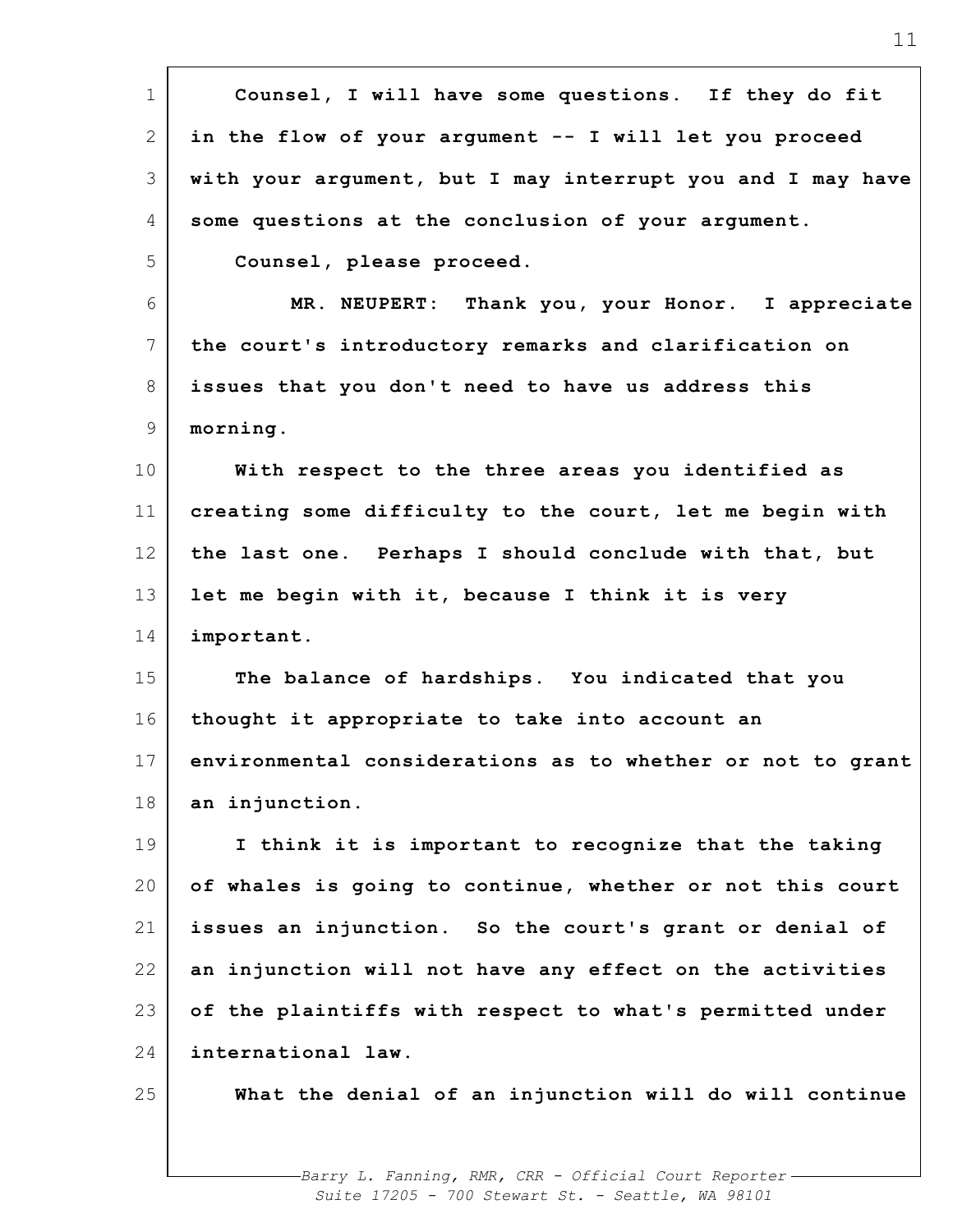| $\mathbf 1$     | to put seamen at risk of serious injury. That's what       |
|-----------------|------------------------------------------------------------|
| 2               | should be considered in the balance of hardships. This     |
| 3               | case is not about economic interests, this case is not     |
| 4               | about whaling interests, this case is about one thing      |
| 5               | only, and that is safety at sea.                           |
| 6               | I have some videos that I was going to display, and I      |
| $7\phantom{.0}$ | may during the course of the argument, but I think it is   |
| 8               | important to keep the focus of what plaintiffs' case is    |
| 9               | all about. The focus is protecting people at sea, people,  |
| 10 <sub>o</sub> | as you already have recognized, by going to the southern   |
| 11              | ocean have put themselves in harm's way in some respect.   |
| 12              | But defendants have no right to increase the risk of harm. |
| 13              | I will display one video. This is what has happened.       |
| 14              | THE COURT: Counsel, if you are going to show a             |
| 15              | video, it would be beneficial to identify it by exhibit.   |
| 16              | MR. NEUPERT: This is, your Honor, Docket Number            |
| 17              | 72, Exhibit 2. This is events which occurred on            |
| 18              | January 12 or 11, I believe, on the high seas, to the      |
| 19              | Shonan Maru. Focus on the seamen in the front. They are    |
| 20              | throwing bottles.                                          |
| 21              | As you see the progression of the bottles, the person      |
| 22              | throwing them throws them lower, throws them higher,       |
| 23              | throws them higher yet still, and the last one, but for    |
| 24              | the crewman having ducked, could have hit him in the head. |
| 25              | Now, they say they have no intent to injure, but you       |
|                 |                                                            |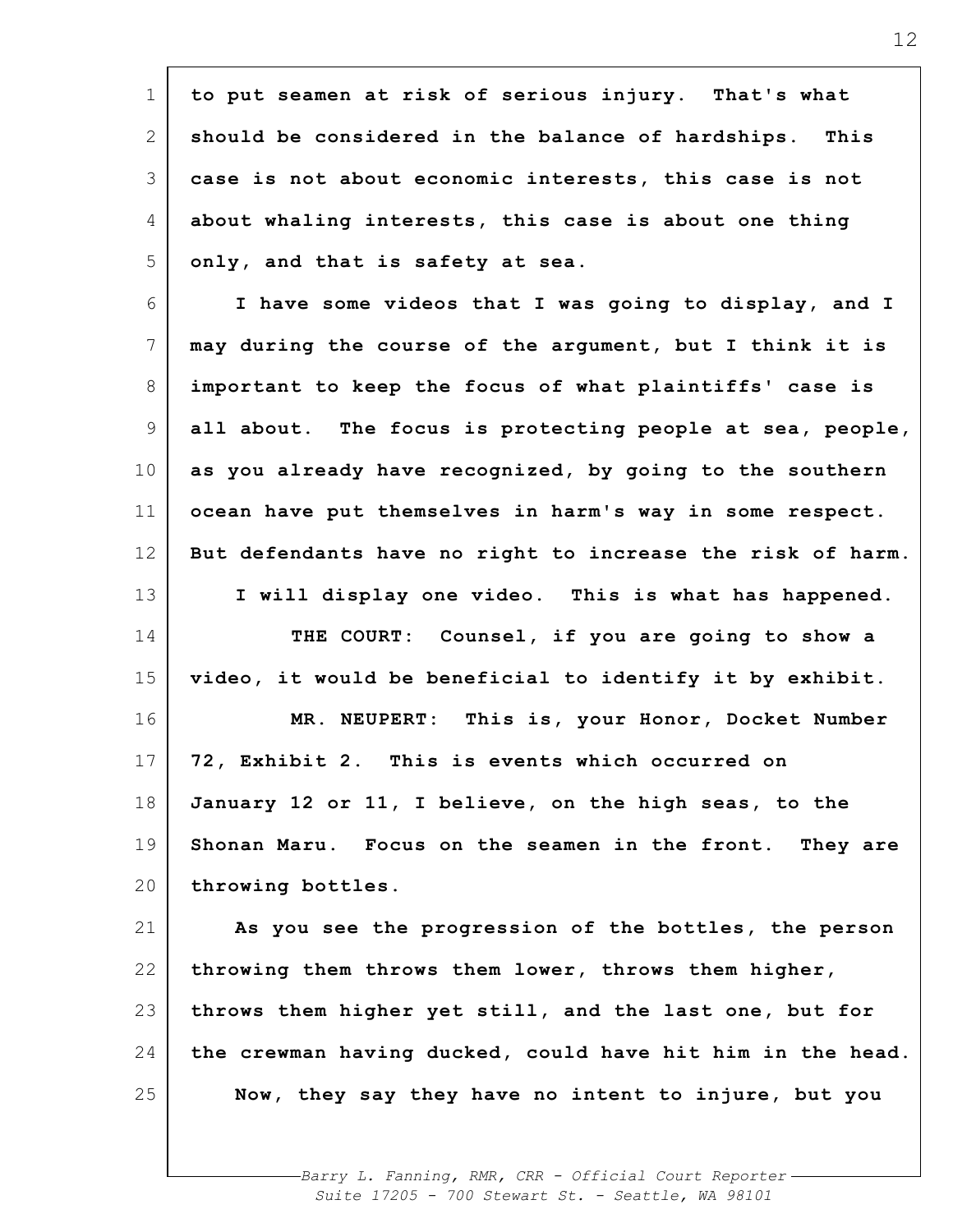| $\mathbf 1$     | cannot watch that sequence of video and conclude that the  |
|-----------------|------------------------------------------------------------|
| 2               | person throwing the bottle was not trying to hit the       |
| 3               | person who was on the bow of the ship.                     |
| 4               | That's Seaman Abe. There is no reason why Seaman Abe       |
| 5               | should be put at risk of having his head hit by a bottle   |
| 6               | flung by the defendant. So when you consider the balance   |
| $7\phantom{.0}$ | of hardships, consider Seaman Abe, because he is the one   |
| 8               | being put at risk.                                         |
| 9               | Yes, the defendants protest the taking of whales.<br>And   |
| $10 \,$         | you have indicated that you need to give some              |
| 11              | consideration to that factor. I guess I don't understand   |
| 12              | how the court can balance that issue against human safety, |
| 13              | because it is human safety that has always been put at the |
| 14              | top of the law's desire to provide protection. And that    |
| 15              | is what we are seeking here.                               |
| 16              | So when you consider the public interest, I would ask      |
| 17              | the court to focus on what is at stake, and that is the    |
| 18              | safety and the security of over a hundred people on the    |
| 19              | high seas. Those people are going to continue their        |
| 20              | operations until the end of the season, regardless of what |
| 21              | this court does. They should be able to continue their     |
| 22              | operations free from the risk of harm. That's the reason   |
| 23              | we are here.                                               |
| 24              | There are other places that are going to consider the      |
| 25              | legal issue of whaling. From reading the materials, you    |
|                 |                                                            |
|                 |                                                            |

 $\mathbf{r}$ 

13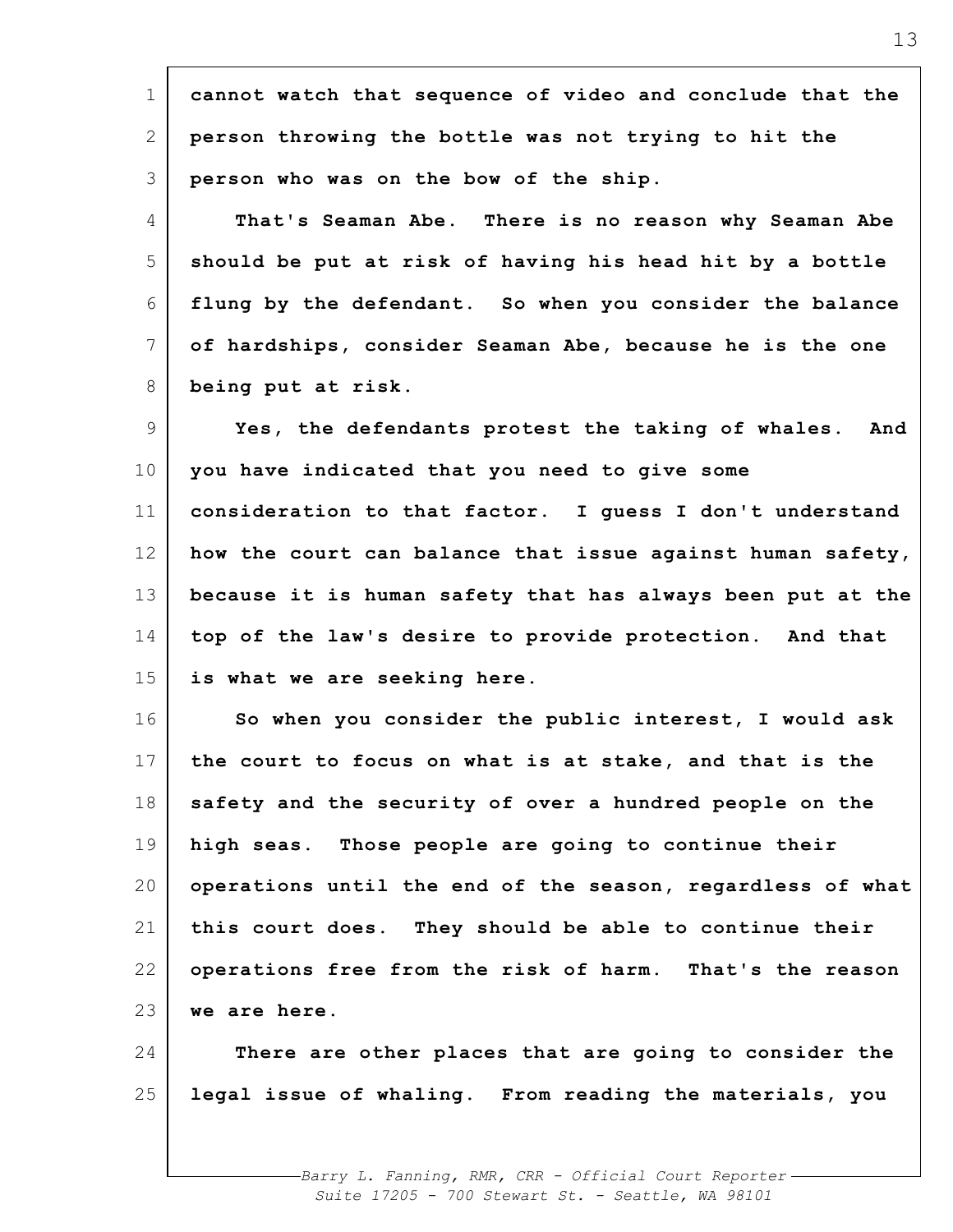| $\mathbf 1$     | are aware of the International Court of Justice case which |
|-----------------|------------------------------------------------------------|
| $\mathbf{2}$    | is pending. The outcome of that case is far beyond the     |
| 3               | scope of this proceeding to predict or even consider,      |
| 4               | because those pleadings are not even public.               |
| 5               | The issue in this case is not whether or not whaling       |
| 6               | is legal or not. We cited the one case which stands for    |
| 7               | the proposition that this court cannot consider the        |
| 8               | validity of a sovereign act of Japan, having issued a      |
| 9               | special permit in Japan. So it is assumed for purposes of  |
| 10 <sub>o</sub> | this proceeding that what is happening is valid, legal and |
| 11              | authorized. There is a legal way to challenge that.        |
| 12              | Just because timber protesters protest clear-cutting,      |
| 13              | and may challenge the right of a logging company to        |
| 14              | clear-cut, doesn't give the timber protesters the right to |
| 15              | spike the trees. Courts in those contexts consider the     |
| 16              | environmental factors, but what always comes out ahead is  |
| 17              | the protection of human safety.                            |
| 18              | The same is true in all the other contexts in which        |
| 19              | violence has been used to protest things that people have  |
| 20              | strong beliefs about, whether it be the abortion           |
| 21              | protesters, whether it be war protesters, whether it be    |
| 22              | civil rights protesters. In all of those circumstances,    |
| 23              | no matter what is in the balance, what always comes out in |
| 24              | the end is protection of human safety.                     |
| 25              | Now, protection of human safety can be done here           |
|                 |                                                            |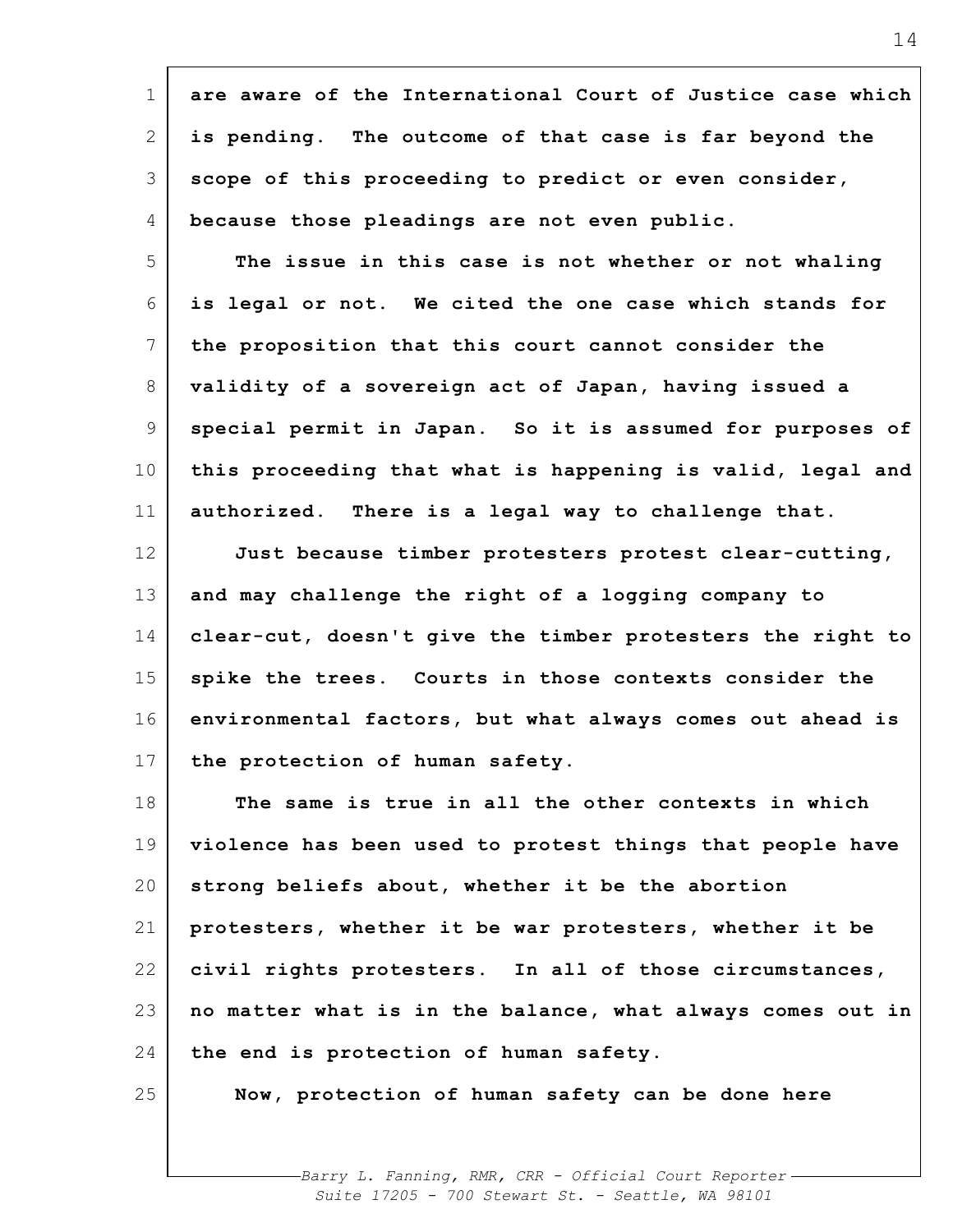| $\mathbf 1$                      |                                                            |
|----------------------------------|------------------------------------------------------------|
|                                  | consistent with the defendants' rights to engage in        |
| 2                                | legitimate protest activities.                             |
| 3                                | So in fashioning injunctive relief, what the court can     |
| 4                                | do is consider the defendants' desire to protest and the   |
| 5                                | plaintiffs' desire to protect human life and property.     |
| 6                                | What we have proposed by way of injunctive relief is       |
| $7\phantom{.0}$                  | the 800-meter perimeter. That perimeter will allow the     |
| 8                                | defendants to film activities, to observe activities.      |
| 9                                | They can use that film for whatever publicity they seek to |
| 10                               | bring to the question. They can engage in legitimate       |
| 11                               | protest activities from a distance. That will insure the   |
| 12                               | safety not only of the plaintiffs' crew, but will insure   |
| 13                               | the safety of the defendants' people.                      |
| 14                               | Mr. Watson's desire to interfere with the operations       |
| 15                               | of plaintiffs has put his own people at risk on the high   |
|                                  |                                                            |
| 16                               | seas. That is his choice. That is those people's choice.   |
|                                  | But an injunction in this case, which would protect human  |
| 17<br>18                         | life at sea, can be granted consistent with the            |
|                                  | defendants' lawful rights to observe, protest and          |
|                                  | whatever.                                                  |
|                                  | In balancing the hardships, I think there is an easy       |
|                                  | path for the court to balance the hardships in a manner    |
|                                  | that is required by law, permitted by law, but still grant |
| 19<br>20<br>21<br>22<br>23<br>24 | the plaintiffs the relief that is necessary. It would be   |
| 25                               | very unfortunate if we left this courtroom today and       |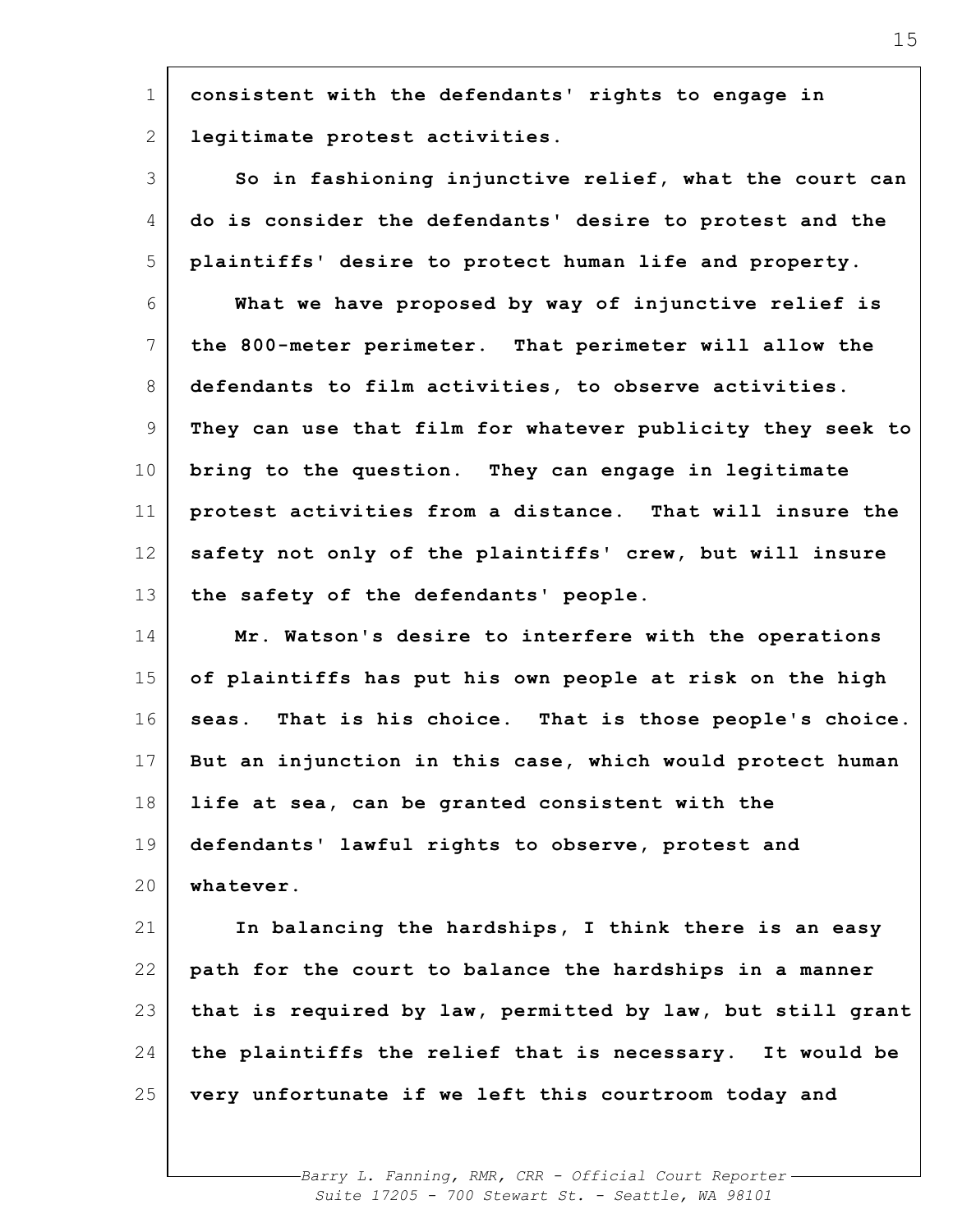| $\mathbf 1$     | somebody be injured tomorrow. These activities, as I say,  |
|-----------------|------------------------------------------------------------|
| $\mathbf{2}$    | are going to continue, but they need to be continued in a  |
| 3               | way that assures that people do not suffer as a            |
| 4               | consequence.                                               |
| 5               | THE COURT: Let me ask you a question, counsel, at          |
| 6               | this point that I think it is appropriate. What do you     |
| $7\phantom{.0}$ | envision by way of enforcement? In other words, if the     |
| 8               | court were to grant your request and impose an 800-meter   |
| 9               | restriction, and I am assuming that the defendants in this |
| 10              | case would continue in their activities and violate that   |
| 11              | order, what does enforcement look like for you down the    |
| 12              | road, in terms of what you would expect this court to do?  |
| 13              | MR. NEUPERT: First, I would hope that the                  |
| 14              | defendants would abide this court's injunction. The rule   |
| 15              | of law must mean something. But if the defendants choose   |
| 16              | to disregard this court's order, given the fact that       |
| 17              | defendants are residents of the state of Washington, they  |
| 18              | have assets in the state of Washington, they have          |
| 19              | personnel in the state of Washington, the court's powers   |
| 20              | of contempt could be applied against those assets, could   |
| 21              | be applied against the individuals here at counsel table.  |
| 22              | There is a way, depending on the nature of the             |
| 23              | violation, how serious it is, how repetitive it is, all of |
| 24              | the facts and circumstances -- The reason this case is     |
| 25              | here is because the defendants are here. The defendants    |
|                 |                                                            |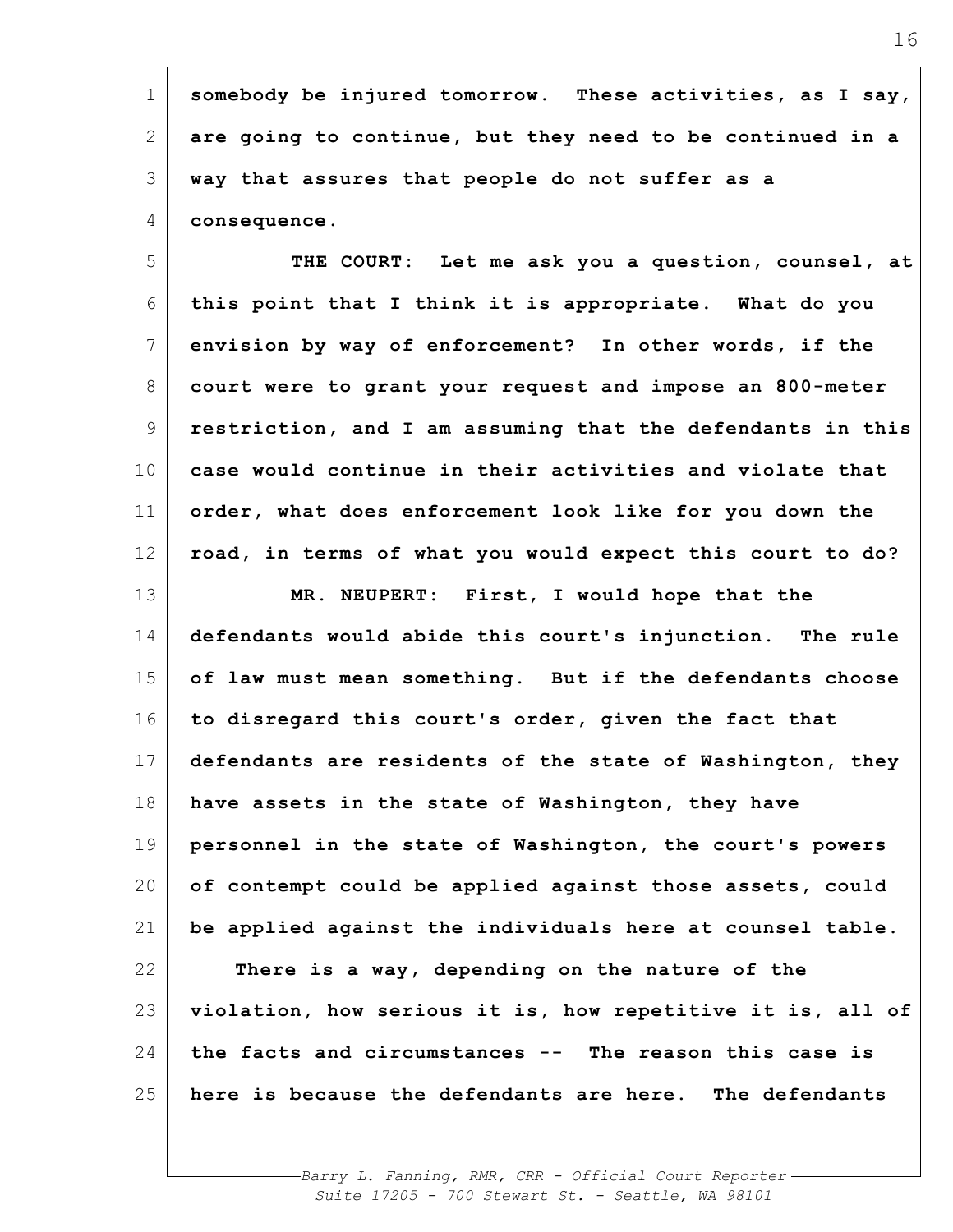| $\mathbf 1$     | have raised millions of dollars, and continue to raise     |
|-----------------|------------------------------------------------------------|
| 2               | dollars to support their activities. This court's          |
| 3               | injunctive power and contempt power can affect those       |
| 4               | operations. I suspect that if the defendants were to       |
| 5               | deliberately and flagrantly violate this court's order     |
| 6               | that the donations of people would soon dry up.            |
| $7\overline{ }$ | This is a $501(c)$ (3) organization. There are             |
| 8               | restrictions on their ability to engage in activities.     |
| 9               | Disregard of a court order, I'm sure, would have some      |
| 10              | impact on their 501(c)(3) charter, would have an impact on |
| 11              | their ability to raise money. And so I think there are     |
| 12              | serious consequences that can be imposed on the defendants |
| 13              | and their assets if they were to violate the court order.  |
| 14              | THE COURT:<br>Counsel, that tees us into a different       |
| 15              | area. What is your proof that the Sea Shepherd, a United   |
| 16              | States corporation, is actually responsible for the        |
| 17              | activity that is happening in the southern ocean?<br>In    |
| 18              | other words, you have a lot of allegations about funding,  |
| 19              | but do you have any proof that money donated to the United |
| 20              | States Sea Shepherd entity is being used to support what   |
| 21              | is happening in the southern ocean? Aren't there Sea       |
| 22              | Shepherd entities around the planet?                       |
| 23              | MR. NEUPERT: There are, your Honor. At least               |
| 24              | that's what defendants have asserted. We have not put      |
| 25              | into this record the financial statement of Sea Shepherd   |
|                 |                                                            |

'n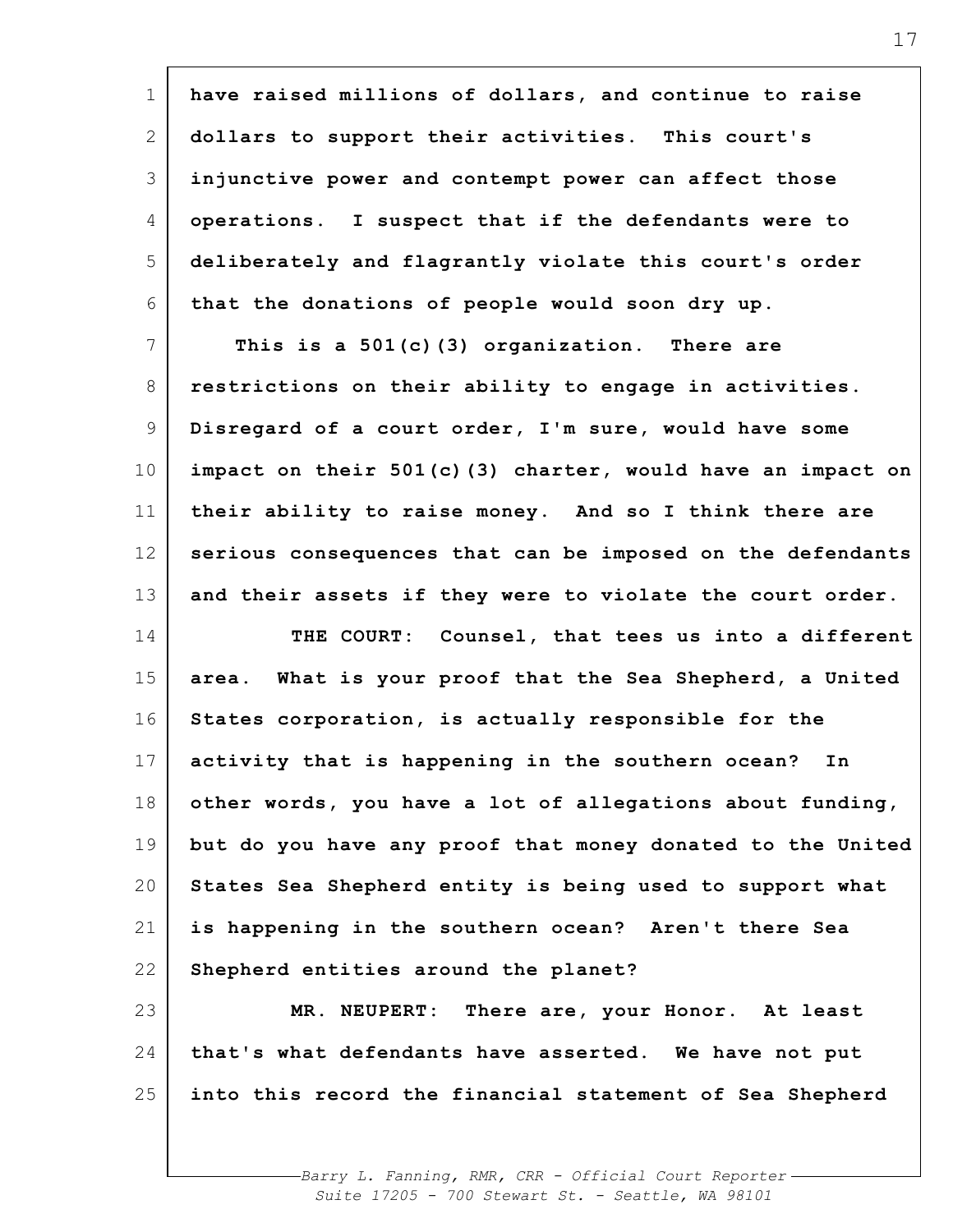| $\mathbf 1$ | Australia, which they contend is one of the operations at  |
|-------------|------------------------------------------------------------|
| 2           | play here. I can tell the court, having seen the           |
| 3           | financial statements of Sea Shepherd Australia, which we   |
| 4           | secured from a public agency in Australia, Sea Shepherd    |
| 5           | Australia does not have any assets of any significant      |
| 6           | respect. I think they showed on their balance sheet        |
| 7           | something less than 6,000 or \$60,000 in assets.           |
| 8           | In the record, and I may not be able to find it at my      |
| 9           | fingertips, I have put in a declaration, in which we       |
| 10          | attached to that declaration a number of financial         |
| 11          | statements -- excuse me, tax returns from public records   |
| 12          | that we secured. Those tax returns show that Sea Shepherd  |
| 13          | Seattle, I will call it, is the funding arm of the         |
| 14          | activities.                                                |
| 15          | In our brief -- Let me see if I can find it quickly.       |
| 16          | I will look for it in a second, your Honor. But in my      |
| 17          | declaration we put into the record tax returns filed, I    |
| 18          | think, as late as October of 2011, in which those tax      |
| 19          | returns itemized for the IRS the use of the millions of    |
| 20          | dollars raised by the Sea Shepherd.                        |
| 21          | The statements in those returns are to the effect that     |
| 22          | they have spent over \$6 million in their southern ocean   |
| 23          | operations using what are described as "our ships."<br>The |
| 24          | ships identified as "our ships" are the three ships that   |
| 25          | have been at issue in the prior campaign, and that are at  |
|             |                                                            |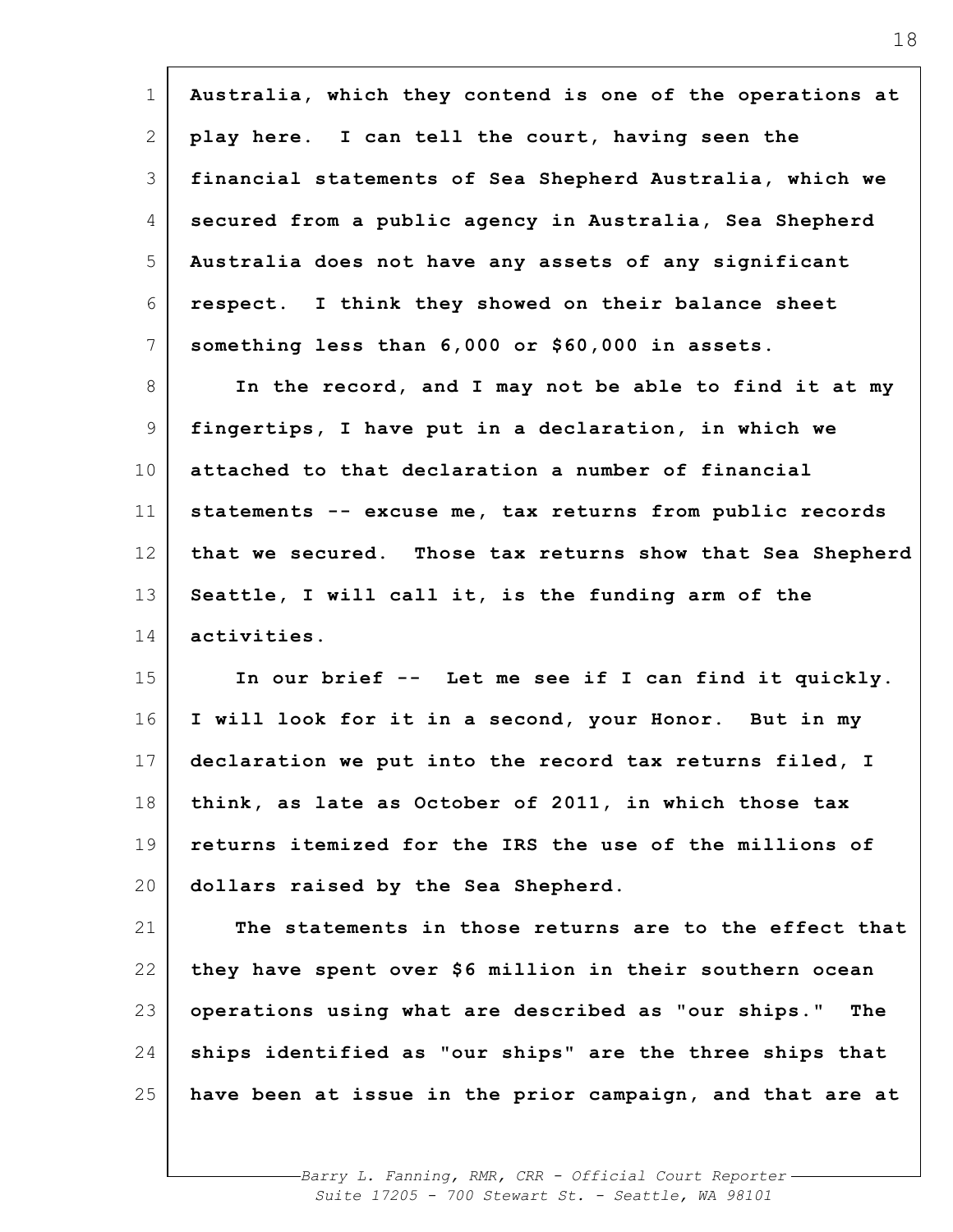**issue in this campaign.**

1

| $\mathbf{2}^{\mathsf{I}}$ | So in terms of a direct connection between Sea              |
|---------------------------|-------------------------------------------------------------|
| 3                         | Shepherd Washington and the activities in the southern      |
| 4                         | ocean is the declarations of the defendant themselves,      |
| 5                         | that say the \$6 million that they raise from tax-free      |
| 6                         | donations have been used to fund the southern ocean         |
| 7                         | operations, including "our ships." And they also take       |
| 8                         | depreciation under U.S. tax laws on those same ships.       |
| 9                         | THE COURT: It is a minor point, counsel, but some           |
| 10                        | of those ships almost look -- They look fairly exotic.      |
| 11                        | Just the purchase of some of those ships I see could have   |
| 12                        | cost a substantial amount of money without funding          |
| 13                        | specific activities. Is there a distinction between the     |
| 14                        | It is not a major issue, but how do you distinguish<br>two? |
| 15                        | between purchasing vessels and directing activities?        |
| 16                        | MR. NEUPERT: Mr. Watson, we must remember, is a             |
| 17                        | defendant. Mr. Watson is the president of Sea Shepherd      |
| 18                        | Washington. He is in the southern ocean, as we speak.<br>He |
| 19                        | is the person who you have seen on the various videos       |
| 20                        | directing the activities of crew and other people in the    |
| 21                        | southern ocean.                                             |
| 22                        | We put in videos from the Whale Wars in which               |
| 23                        | Mr. Watson is sitting in his room on the Steve Irwin        |
| 24                        | talking to the other captains and the other crew members,   |
| 25                        | trying to orchestrate how they are going to interfere       |
|                           |                                                             |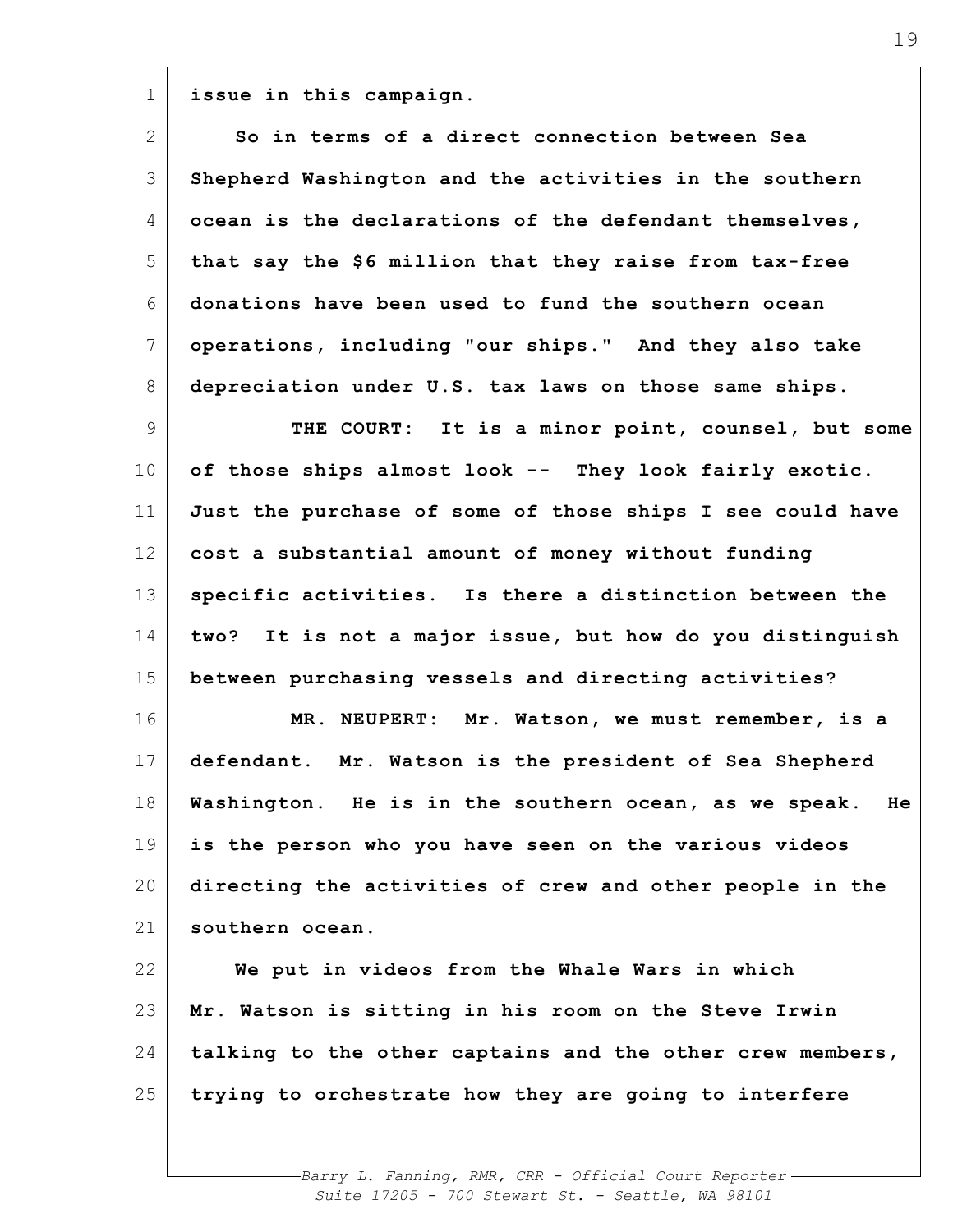| $\mathbf 1$     | with -- the navigation of the Bob Barker, so Bob Barker     |
|-----------------|-------------------------------------------------------------|
| 2               | can escape the trailing ship. You can see Paul Watson       |
| 3               | saying: "That's a good plan. Let's do that. Let's get       |
| 4               | more boats out there. Where is this other dingy? Why        |
| 5               | isn't that dingy out there with its ropes trying to foul    |
| 6               | the props and rudders of the ship?"                         |
| $7\phantom{.0}$ | So there is no question on this record, as a                |
| 8               | preliminary matter anyway, that Mr. Watson directs the      |
| 9               | activities on the southern ocean, that Sea Shepherd         |
| 10              | Washington funds those operations, and that the ships       |
| 11              | which are owned -- at least as declared on the tax          |
| 12              | records, are owned by Sea Shepherd Washington, are the      |
| 13              | vehicles for achieving the interference which puts people   |
| 14              | at risk.                                                    |
| 15              | THE COURT: Thank you, counsel. Please continue.             |
| 16              | MR. NEUPERT: I was talking about the balance of             |
| 17              | I think I have covered that point, unless the<br>hardships. |
| 18              | court has other questions in that regard.                   |
| 19              | Working back up the order that you provided as issues,      |
| 20              | which is the juror being required or asked to interpret     |
| 21              | international law of freedom of navigation and piracy, and  |
| 22              | that those matters have never been the subject of a civil   |
| 23              | case, and that many of our cases are distinguishable.       |
| 24              | I guess let me begin addressing that matter. Let me         |
| 25              | do it this way: You said at the outset that you have        |
|                 |                                                             |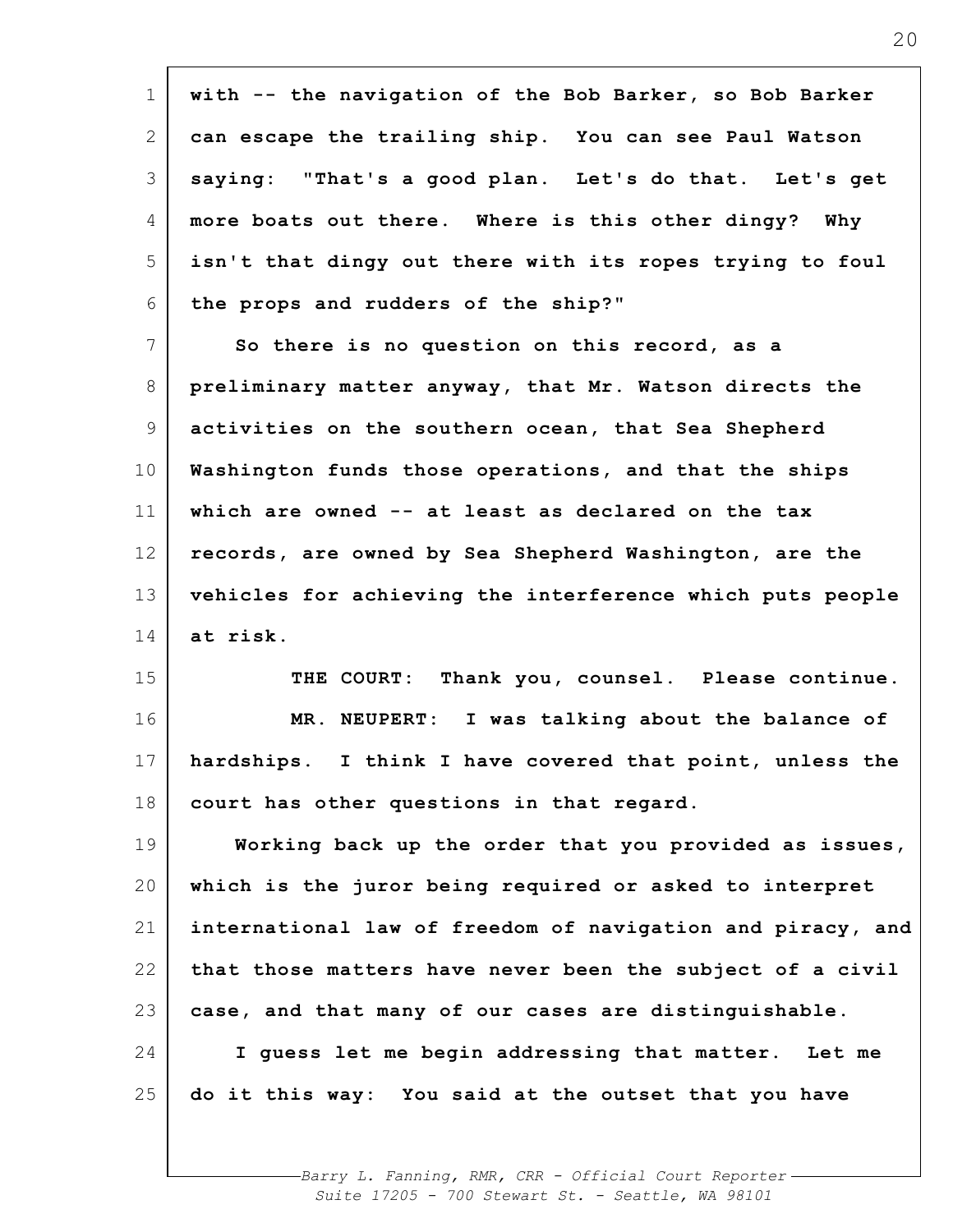1 2 3 4 5 6 7 8 **admiralty jurisdiction, which you do. Admiralty jurisdiction is centuries old. One of the fundamental principles of admiralty jurisdiction is dealing with the consequences of collisions. There are rules and regulations that have been adopted over those many centuries with respect to freedom of navigation on the high seas and the duty -- the absolute duty to avoid the risk of collision.**

9 10 11 12 13 14 15 16 17 **So whether this court were going to be called on to interpret the COLREGS, or the High Seas Convention, or any of the other treaties which we have cited, the court need not go that far. The court could issue an injunction in this case at this time simply on the premise that the fundamental law of the sea, as recognized for hundreds of years, is that there is a duty to avoid collision. And that duty means you must navigate your vessel and not put the other vessel at risk.**

18 19 20 21 22 **And if that were the scope of the court's injunction, and the 800 meters -- make it 800 meters, make it some other distance, that would prevent them from being able to launch the projectiles that you have seen them launch with their devices.**

23 24 25 **Now, we have never had to deal with whether they can launch them from 800 meters or 400 meters or 200 meters, but my suspicion is that a distance of 800 meters would**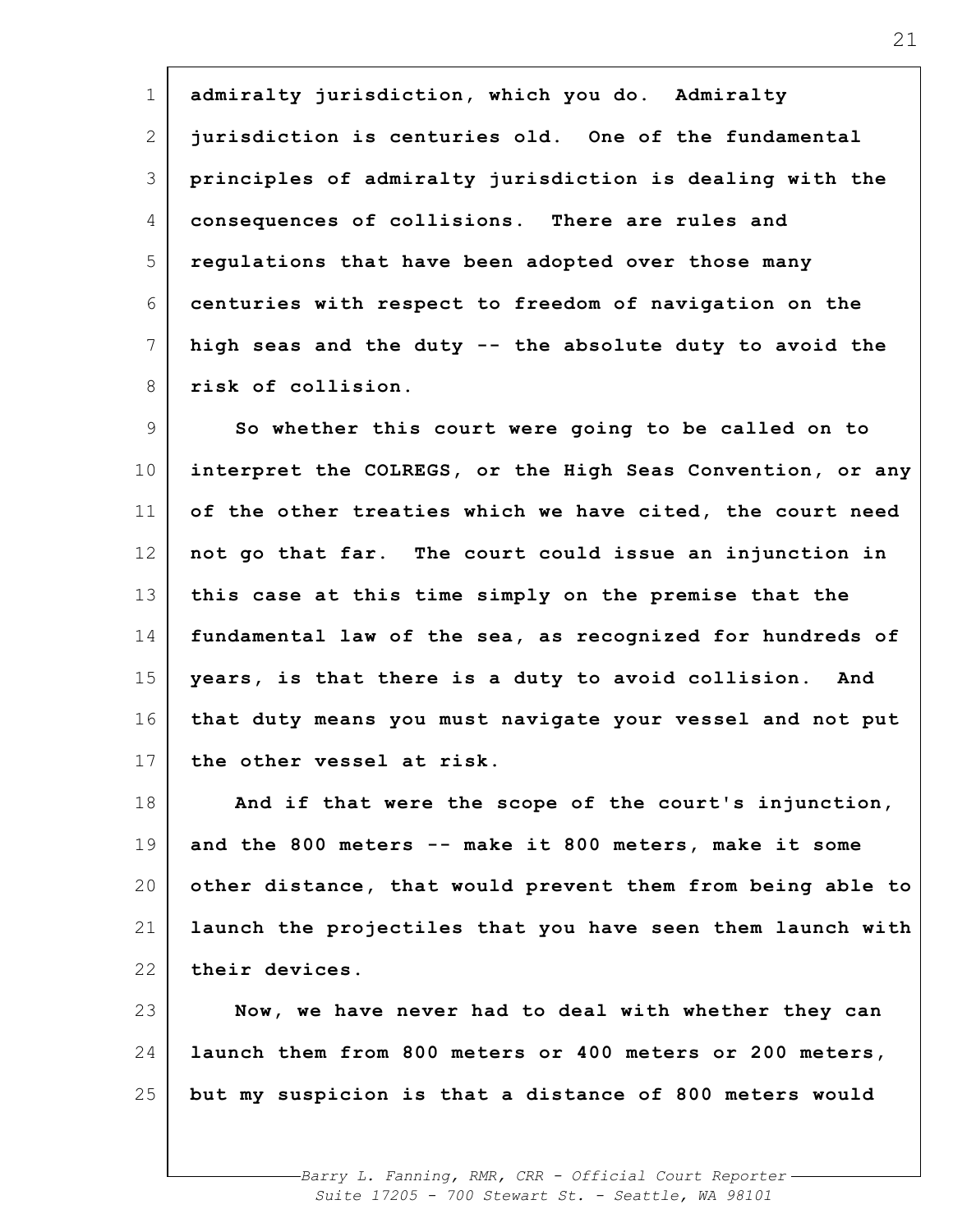| $\mathbf 1$<br>2<br>would erase any ability to launch glass projectiles<br>3<br>against the ship and crew.<br>4<br>5<br>absolute, unmistakable century's old duty to avoid<br>6<br>$7\phantom{.0}$<br>simple legal principle.<br>8<br>9<br>opposed to injunctive relief?<br>10<br>11<br>12<br>13<br>serious -- that is one of the most serious risks.<br>14<br>15<br>intertwined with wire ropes. So far a ship has not<br>16<br>17<br>18<br>19<br>20<br>21<br>22<br>days.<br>23<br>24<br>25 |                                                              |
|----------------------------------------------------------------------------------------------------------------------------------------------------------------------------------------------------------------------------------------------------------------------------------------------------------------------------------------------------------------------------------------------------------------------------------------------------------------------------------------------|--------------------------------------------------------------|
|                                                                                                                                                                                                                                                                                                                                                                                                                                                                                              | assure not only freedom from risk of collision but it        |
|                                                                                                                                                                                                                                                                                                                                                                                                                                                                                              |                                                              |
|                                                                                                                                                                                                                                                                                                                                                                                                                                                                                              |                                                              |
|                                                                                                                                                                                                                                                                                                                                                                                                                                                                                              | So if you look at just the simple law of the sea, the        |
|                                                                                                                                                                                                                                                                                                                                                                                                                                                                                              |                                                              |
|                                                                                                                                                                                                                                                                                                                                                                                                                                                                                              | collision, this court could base its injunction on that      |
|                                                                                                                                                                                                                                                                                                                                                                                                                                                                                              |                                                              |
|                                                                                                                                                                                                                                                                                                                                                                                                                                                                                              | THE COURT: Why wouldn't damages be the remedy, as            |
|                                                                                                                                                                                                                                                                                                                                                                                                                                                                                              |                                                              |
|                                                                                                                                                                                                                                                                                                                                                                                                                                                                                              | MR. NEUPERT: Well, damages may be a remedy for               |
|                                                                                                                                                                                                                                                                                                                                                                                                                                                                                              | paint damage to a ship, having to repaint it. But damages    |
|                                                                                                                                                                                                                                                                                                                                                                                                                                                                                              | is not a remedy for losing propulsion on the high seas       |
|                                                                                                                                                                                                                                                                                                                                                                                                                                                                                              | when there are icebergs on the horizon. That is the most     |
|                                                                                                                                                                                                                                                                                                                                                                                                                                                                                              |                                                              |
|                                                                                                                                                                                                                                                                                                                                                                                                                                                                                              | We have put in the record pictures of the propeller          |
|                                                                                                                                                                                                                                                                                                                                                                                                                                                                                              |                                                              |
|                                                                                                                                                                                                                                                                                                                                                                                                                                                                                              | permanently lost propulsion and navigation, but Captain      |
|                                                                                                                                                                                                                                                                                                                                                                                                                                                                                              | Miller's declaration has pointed out should a ship in        |
|                                                                                                                                                                                                                                                                                                                                                                                                                                                                                              | those waters lose propulsion and navigation, because they    |
|                                                                                                                                                                                                                                                                                                                                                                                                                                                                                              | are so distant from ocean-going tug assistance, the ship     |
|                                                                                                                                                                                                                                                                                                                                                                                                                                                                                              | would be basically at mercy on the high seas for several     |
|                                                                                                                                                                                                                                                                                                                                                                                                                                                                                              |                                                              |
|                                                                                                                                                                                                                                                                                                                                                                                                                                                                                              | Given that weather can change dramatically in that           |
|                                                                                                                                                                                                                                                                                                                                                                                                                                                                                              | part of the world, that in and of itself puts the ship at    |
|                                                                                                                                                                                                                                                                                                                                                                                                                                                                                              | serious risk of injury, along with everybody aboard.<br>That |
|                                                                                                                                                                                                                                                                                                                                                                                                                                                                                              |                                                              |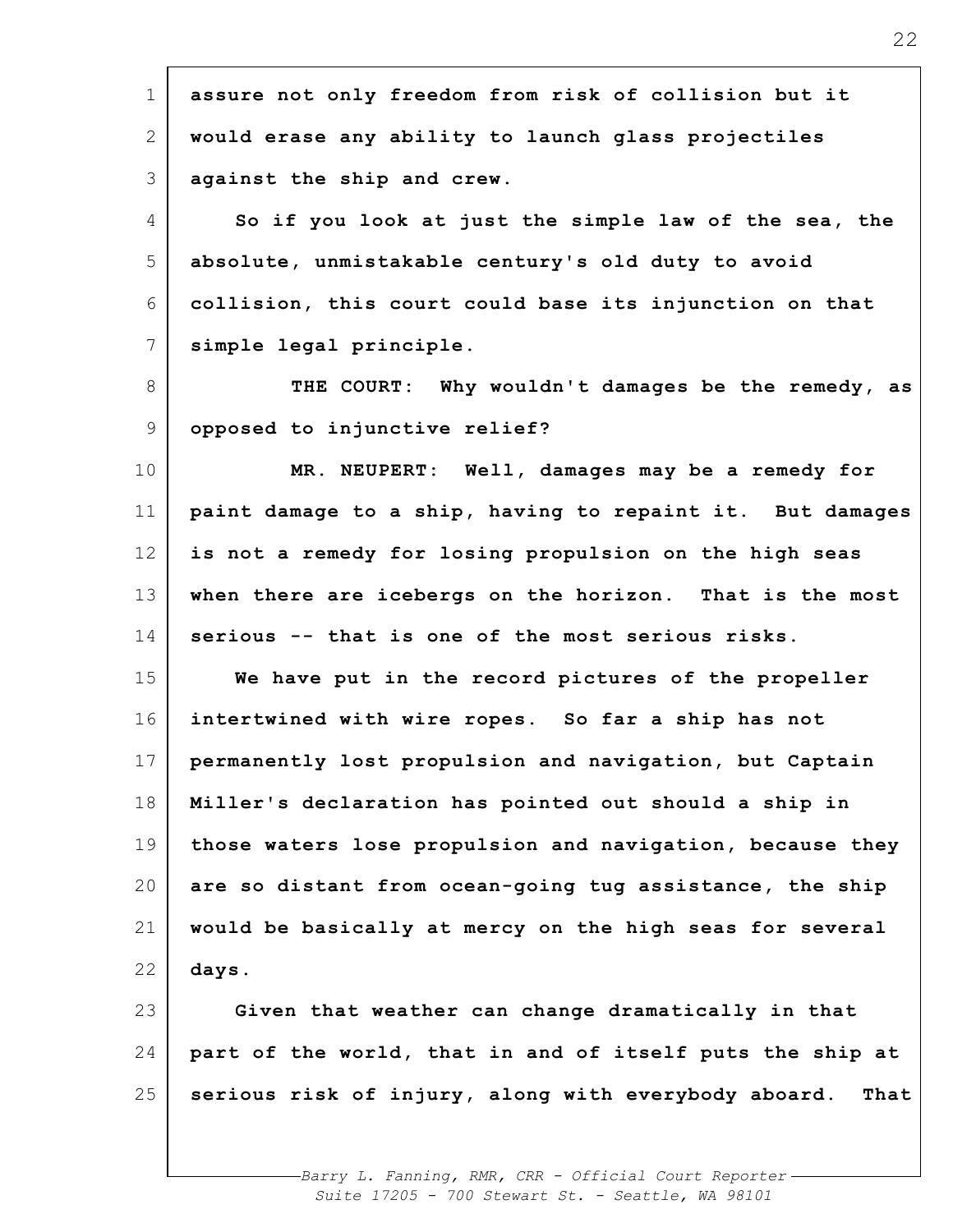| $\mathbf 1$     | is not the nature of an injury that is compensable by a    |
|-----------------|------------------------------------------------------------|
| $\mathbf{2}$    | monetary award.                                            |
| 3               | While we have not cited any case that says the court       |
| 4               | exercising admiralty jurisdiction can enter injunctions to |
| 5               | avoid the risk of future collisions, what we have put in,  |
| 6               | and I don't think it is seriously disputed, is that a      |
| 7               | fundamental principle of admiralty law is the duty to      |
| 8               | avoid collision.                                           |
| $\overline{9}$  | Well, it is not too far of a stretch or leap to say if     |
| 10 <sub>o</sub> | there is a duty to avoid collision, and the defendants     |
| 11              | have engaged in a repeated pattern of risking collision,   |
| 12              | that a proper remedy to enforce the legal obligation to    |
| 13              | avoid the risk of collision is to avoid risk of collision, |
| 14              | and to conduct yourselves accordingly.                     |
| 15              | Because the defendants in this case have proven that       |
| 16              | they will continue to resist all means by which we have    |
| 17              | been able to keep them at bay, an 800-meter safety         |
| 18              | perimeter is the way to do it.                             |
| 19              | Given that, Captain Miller, who has over 40 years of       |
| 20              | experience in this area, says that is something that is    |
| 21              | appropriate under these circumstances.                     |
| 22              | Going back to what is an undisputable, if you will,        |
| 23              | legal basis to grant injunctive relief, I would submit     |
| 24              | that one of them, very simple, centuries old duty to avoid |
| 25              | collision.                                                 |
|                 |                                                            |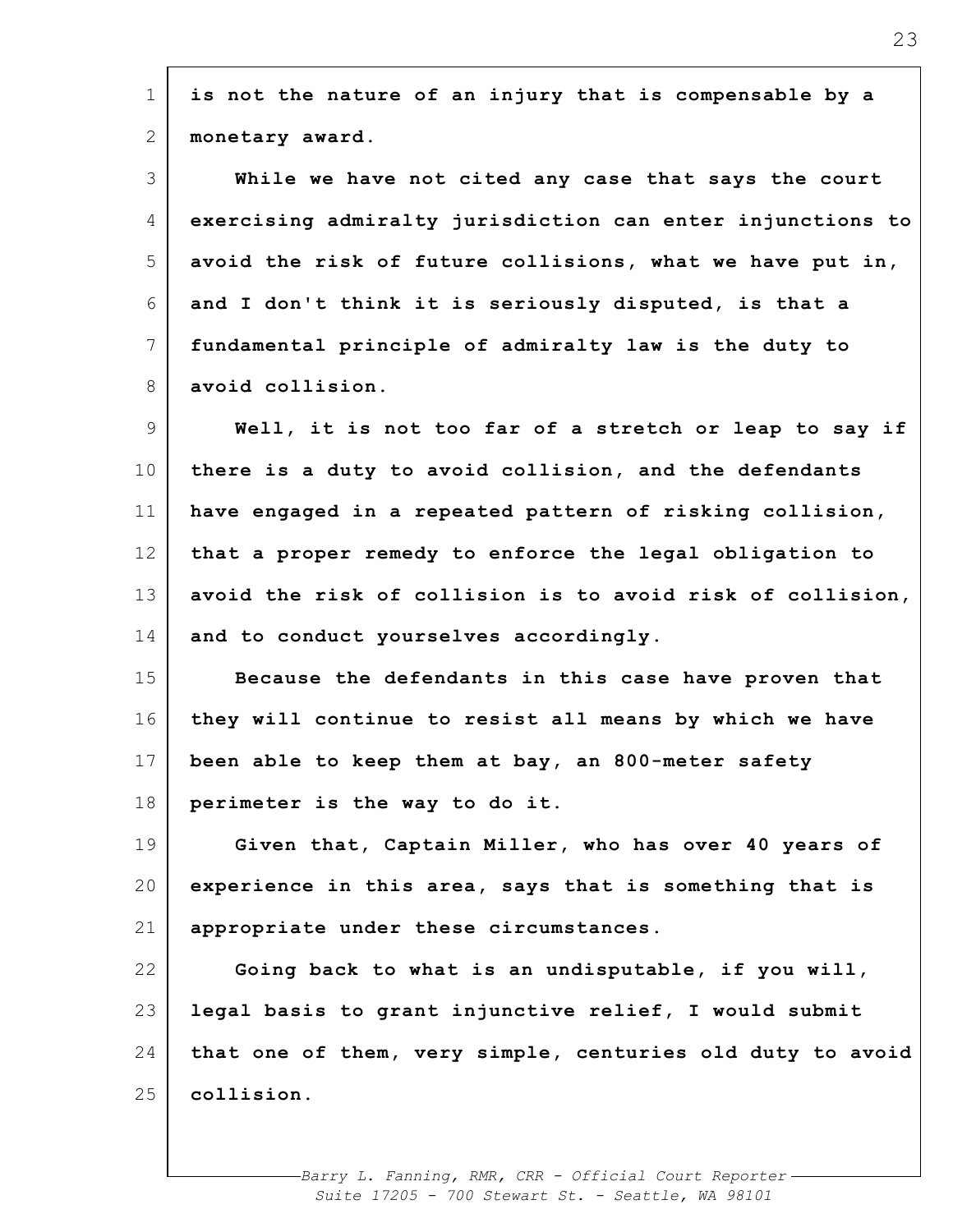| $\mathbf 1$    | Now, if you want to go a step beyond that, we have        |
|----------------|-----------------------------------------------------------|
| $\overline{2}$ | cited to the court several treaties, all of which have    |
| 3              | within them -- the COLREGS explicitly, the others         |
| 4              | implicitly, all of them have within them the same         |
| 5              | fundamental obligation, which is, ships have the right of |
| 6              | free and safe passage on the high seas, with certain      |
| $7\phantom{.}$ | exceptions. The certain exceptions are primarily          |
| 8              | exceptions granted in favor of warships, not private      |
| 9              | militiamen.                                               |
| 10             | International law has recognized what has been            |
| 11             | admiralty law forever. International law has codified     |
| 12             | what is recognized admiralty law in the various treaties  |
| 13             | and conventions that we have cited. Like I say, all of    |
| 14             | them have, either explicitly or implicitly, this          |
| 15             | fundamental obligation to abide free and safe navigation  |
| 16             | on the high seas. Unless you are a warship, and then you  |
| 17             | have grounds as a warship to intercept another vessel.    |
| 18             | The defendants are not warships, nor do they have         |
| 19             | rights of state, despite their citation to the UN World   |
| 20             | Charter and so forth.                                     |
| 21             | So admiralty, duty to avoid collision, is a basis for     |
| 22             | the injunctive relief. That doesn't really, I don't       |
| 23             | think, require much interpretation of international law.  |
| 24             | Piracy, that is something that is presented by the        |
| 25             | papers, and is new and different. The criminal cases      |
|                |                                                           |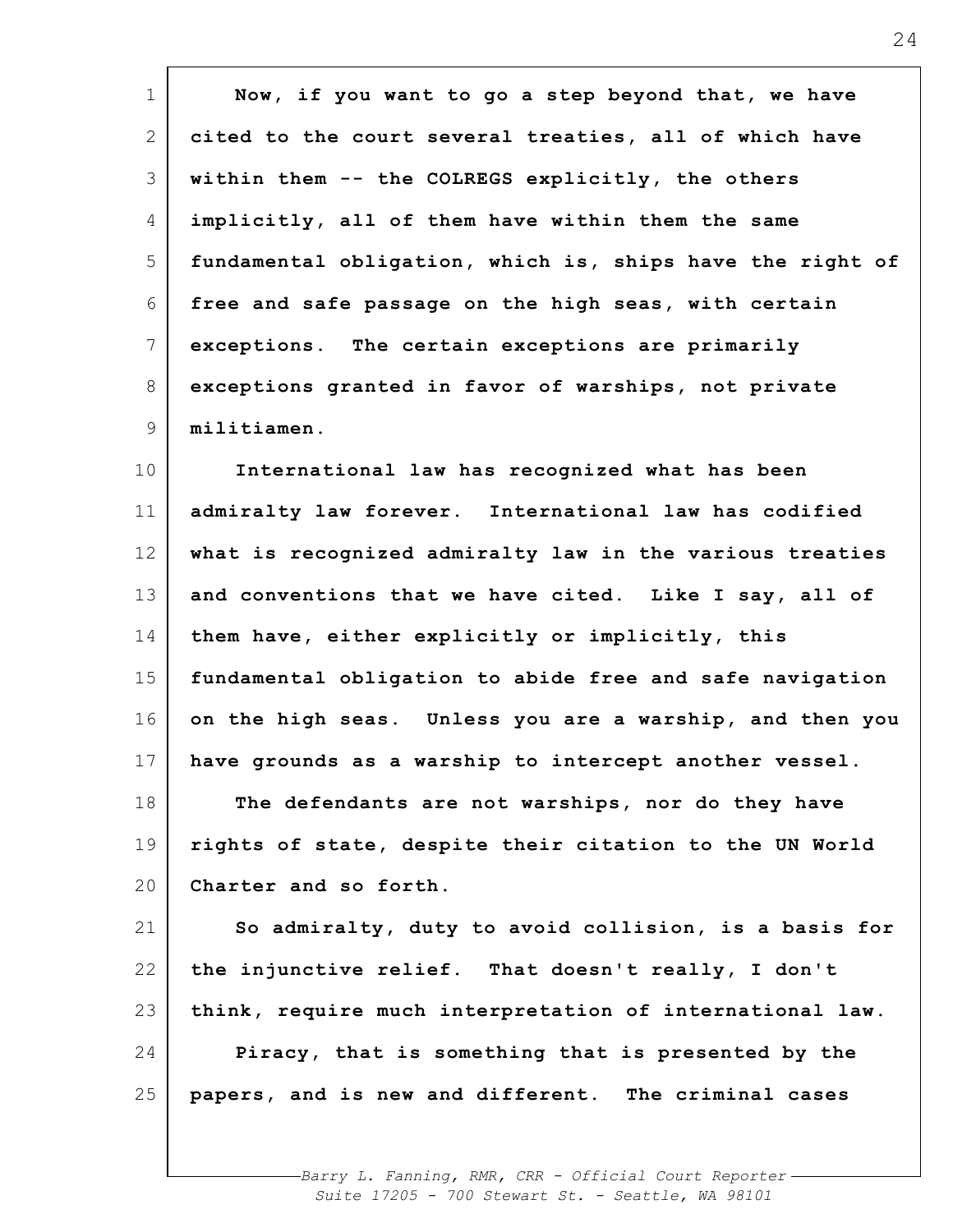1 2 3 4 5 6 7 8 9 10 11 12 13 14 15 16 17 18 19 20 21 22 23 24 25 **which the parties have cited are cited because there is no other law to cite. U.S. law criminalizes piracy against The Law of Nations. Because Congress has incorporated The Law of Nations as the definition of piracy, that brings in The Law of Nations. And over the last 100 or 200 years courts haven't had much obligation or responsibility for interpreting what is piracy. With the Somalia situation, that has now been brought front and center, and the courts are dealing with it. And the courts deal with these issues as common law courts have from the beginning. You have the 1820 decision of the U.S. Supreme Court, the Smith decision, in which the court went on about what was piracy then. Courts have not been called upon, as the two Virginia judges noted, since then. But the two Virginia judges in the cases cited, one ruled that conduct, which we have pleaded and demonstrated in this case, constitutes piracy against The Law of Nations. The other court said, no, you have to have robbery in order to have piracy. And now that issue is on appeal. What is different in our case from the two Virginia cases is that in our case the defendants have actually physically boarded the ship. In January, as we put into the record, the Steve Irwin facilitated three people from**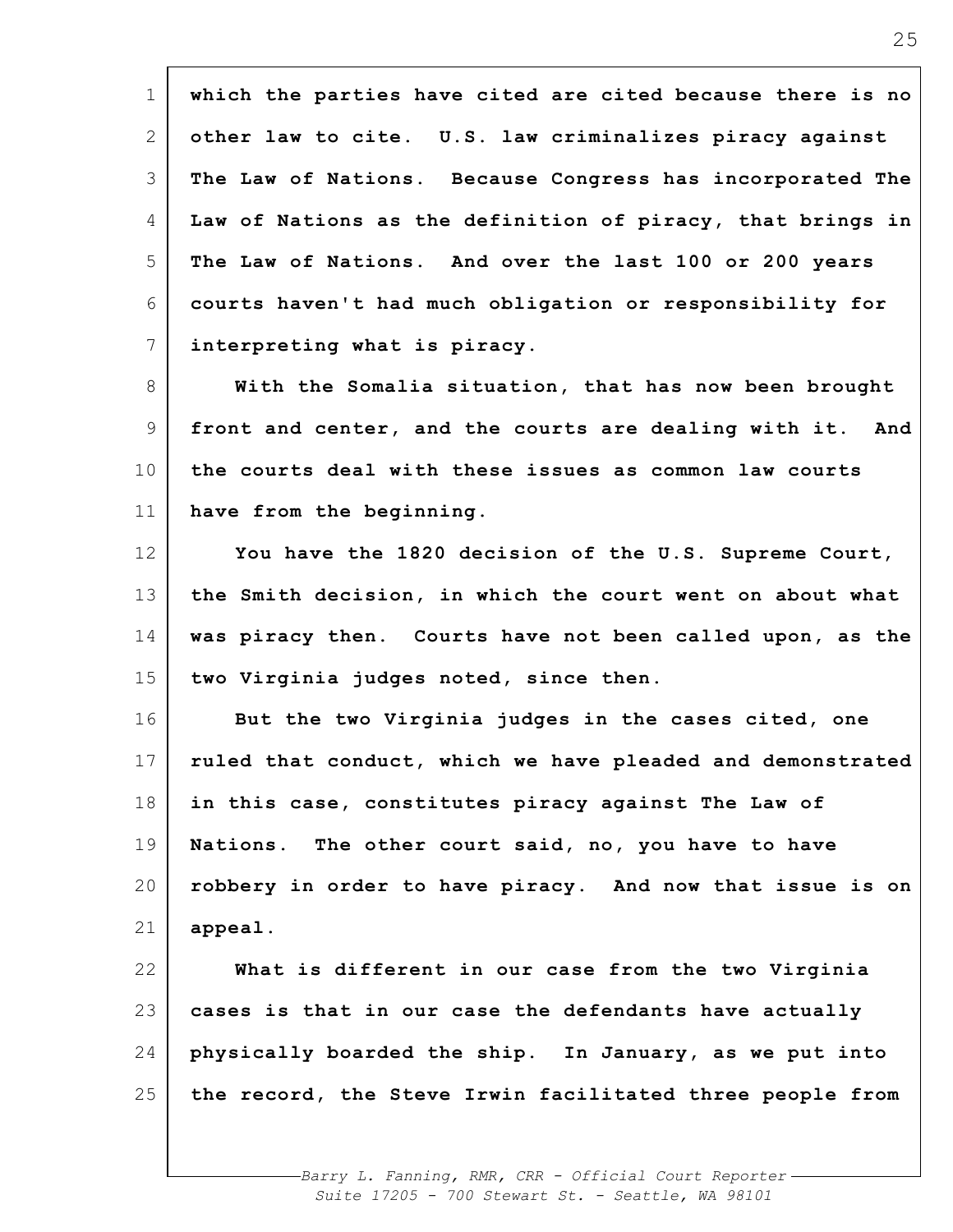| $\mathbf 1$ | Australia boarding the Shonan Maru No. 2 in an effort to   |
|-------------|------------------------------------------------------------|
| 2           | have the Shonan Maru No. 2 have to turn back to Australia  |
| 3           | to put those people ashore. That was intended solely for   |
| 4           | the purpose of affecting the navigation of the Shonan Maru |
| 5           | No. 2, so the Shonan Maru No. 2 could no longer follow the |
| 6           | ship, and they could escape their tail, and then go find   |
| 7           | the Nisshan Maru, which is what their objective is.        |
| 8           | So you have a physical boarding in this situation.         |
| 9           | You didn't have that in the two cases in Virginia.         |
| 10          | And we put into the record, and I could show the           |
| 11          | court, if you like, where just within the last month they  |
| 12          | have attempted to attach physical devices to the Shonan    |
| 13          | Maru No. 2 in an effort to affect the navigation of the    |
| 14          | vessel.                                                    |
| 15          | These were what they call Shepherd's crooks, with long     |
| 16          | wire ropes that tail from the -- They hook it on to the    |
| 17          | rail, and it tails behind the ship, and they hope when the |
| 18          | ship turns those will get in the rudder or propeller.      |
| 19          | And so we have physical attachment, if you will, to        |
| 20          | the vessel. We have physical boarding of the vessel. And   |
| 21          | while there may not be an intent to rob, there certainly   |
| 22          | is an intent to affect the navigation of the ship. That    |
| 23          | is piracy. That is modern day piracy.                      |
| 24          | While there is not a lot of precedent to guide the         |
| 25          | court, there are these two decisions from Virginia which   |
|             |                                                            |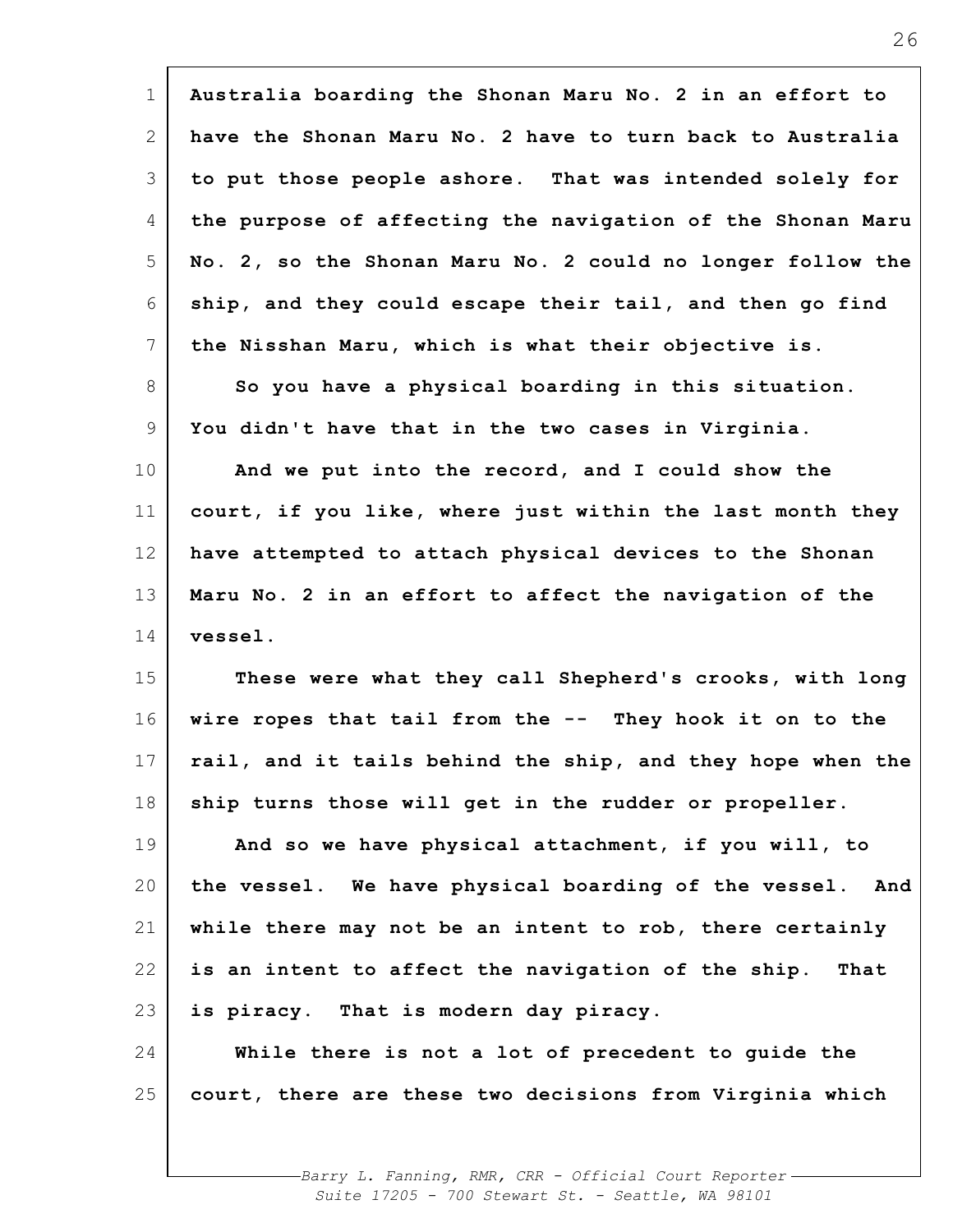| $\overline{2}$<br>3 | Hasan case applied the treaty to conclude this was modern<br>day piracy. |
|---------------------|--------------------------------------------------------------------------|
|                     |                                                                          |
|                     |                                                                          |
| $\overline{4}$      | THE COURT: Counsel, if you had to compare the                            |
| 5                   | activities -- the two Virginia cases to the activities in                |
| 6                   | this case, don't we find ourselves in a remarkably                       |
| $\overline{7}$      | different set of factual circumstances, compared to the                  |
| 8                   | degree of activity, force and violence, compared to what                 |
| 9                   | was done in this particular case?                                        |
| 10                  | MR. NEUPERT: In a manner of degree, yes. But it                          |
| 11                  | is not matters of degree that are important. It is                       |
| 12                  | whether or not you have fundamental, underlying facts                    |
| 13                  | which satisfy the elements, if you will, of the tort of                  |
| 14                  | piracy. The elements, as stated in the convention, are                   |
| 15                  | illegal acts of violence, detention, or any act of                       |
| 16                  | depredation committed for private ends by the crew or the                |
| 17                  | passengers of a private ship.                                            |
| 18                  | We have acts of detention. We have acts of violence.                     |
| 19                  | We have acts of depredation, which may differ as a matter                |
| 20                  | of degree from shooting an AK 47. But when you launch,                   |
| 21                  | with a high speed launcher, bottles at the heads of                      |
| 22                  | crewmen, while you approach them violently with a fast                   |
| 23                  | ship, that is akin to what the Somali pirates do in their                |
| 24                  | waters. Some the acts of violence, detention or                          |
| 25                  | depredation are present in this case.                                    |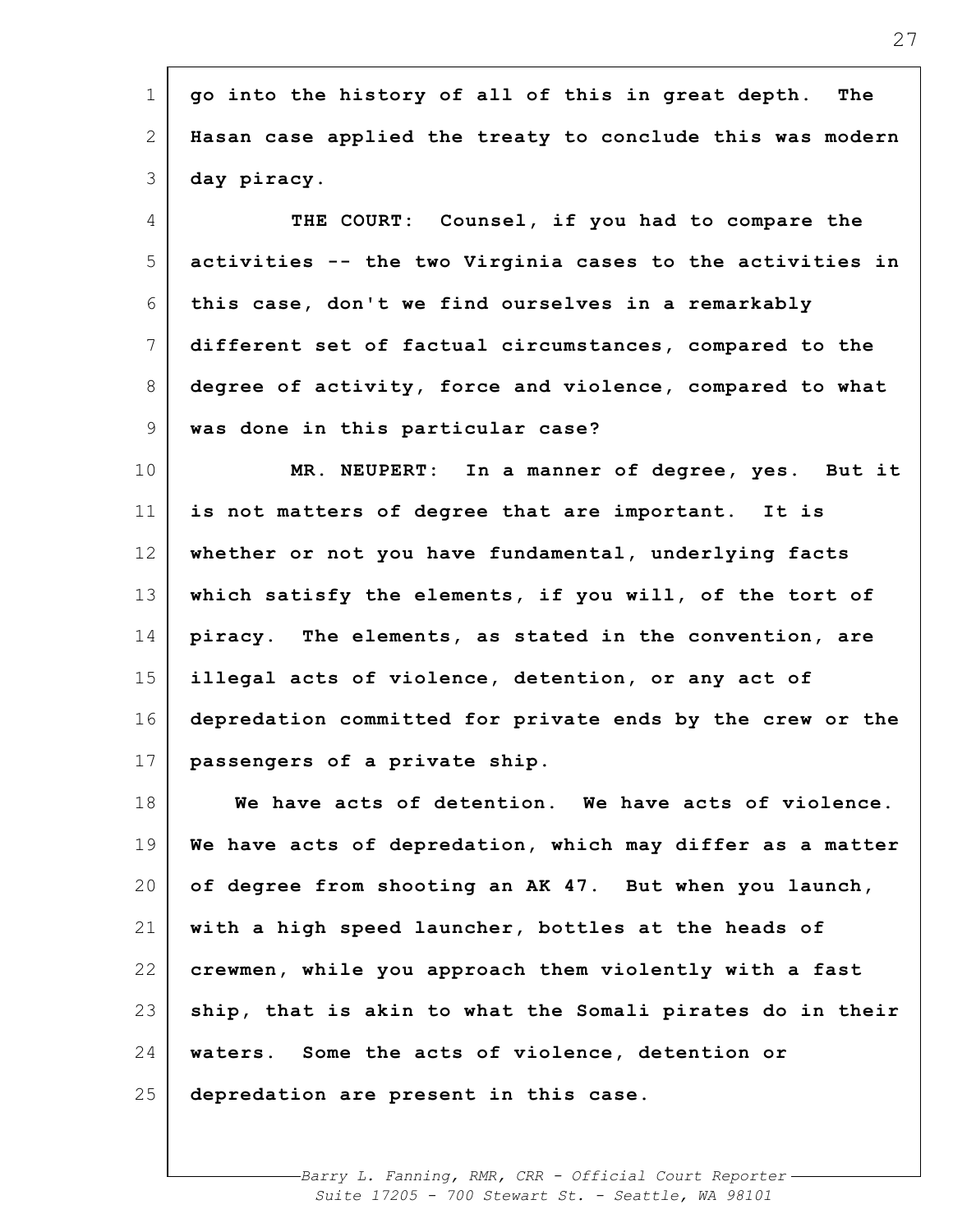| $\mathbf{1}$ | THE COURT:<br>Counsel, don't you see a remarkable          |
|--------------|------------------------------------------------------------|
| 2            | difference between someone approaching you with an AK 47   |
| 3            | and someone throwing beer bottles with butyric acid?       |
| 4            | MR. NEUPERT: Yes. It is a matter of degree.                |
| 5            | Does it satisfy the underlying act of violence? Yes, it    |
| 6            | does.                                                      |
| 7            | I grant the court that there is a difference. Is it a      |
| 8            | difference of a sufficient kind to make a legal            |
| 9            | difference? I would arque that it is not. Because what     |
| 10           | the law of piracy is intended to do is to protect ships in |
| 11           | navigation on the high seas from having their navigation   |
| 12           | interfered with by violence, whatever kind of violence may |
| 13           | be necessary under the circumstances, for private          |
| 14           | purposes. One of the arguments the defendants have made    |
| 15           | in response to the motion for preliminary injunction is    |
| 16           | that if you enjoin us we won't be able to raise money.     |
| 17           | Well, what private end -- I mean, that satisfies the       |
| 18           | proof of the private end if you need proof further than    |
| 19           | the private end of trying to interfere with the navigation |
| 20           | of the ship. But the proof of the private end, one of the  |
| 21           | elements of the treaties and conventions, is present in    |
| 22           | this case in spades. And that is, they engage in this      |
| 23           | conduct, interfere with the operations, to achieve their   |
| 24           | private goal of ending the taking of whales. They engage   |
| 25           | in this conduct for the private end of raising millions of |
|              |                                                            |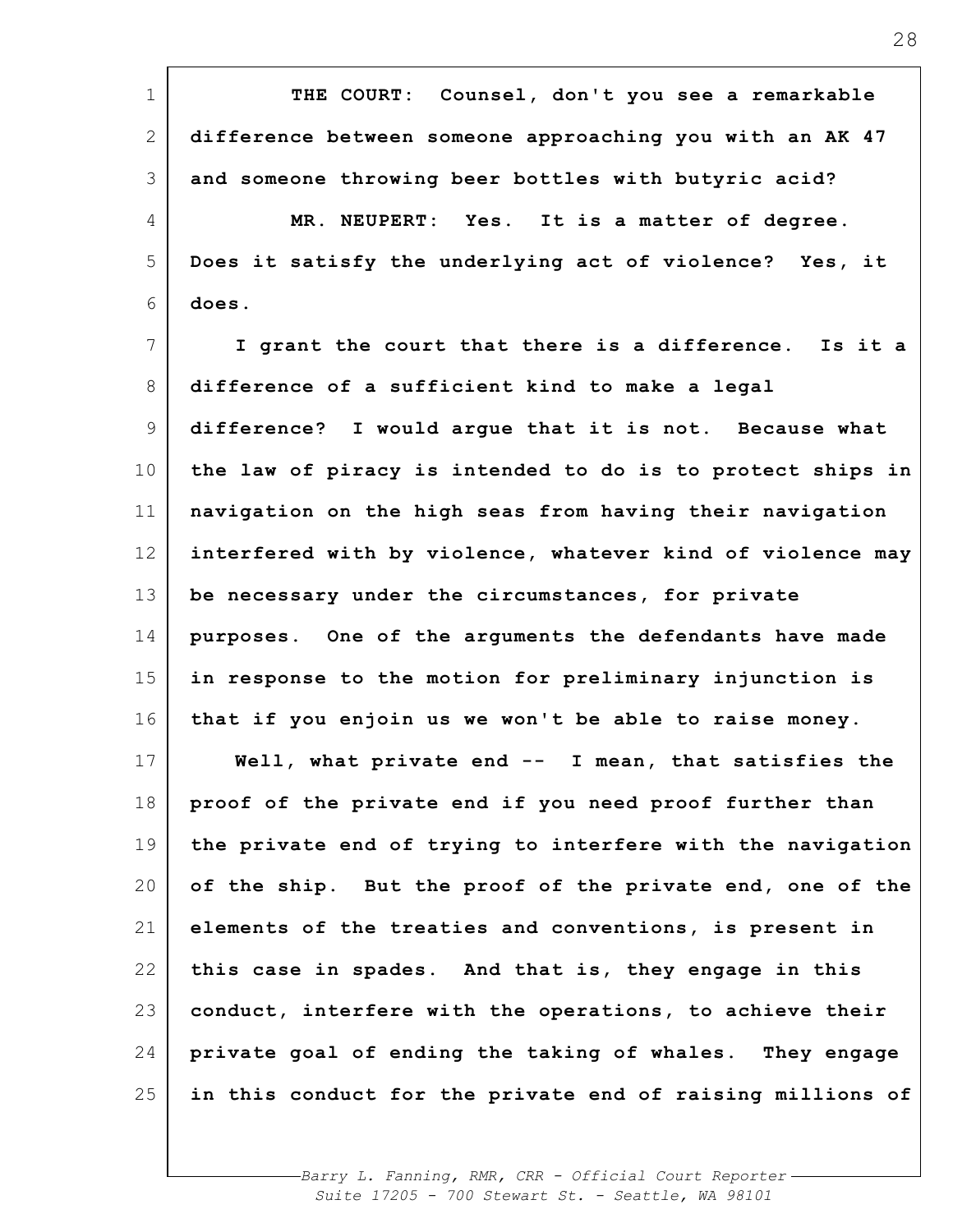1 2 3 4 **dollars so they can go out and buy more ships and carry on more campaigns, whether it be a campaign against whales, a campaign against dolphins, a campaign against any sort of activity they dislike.**

5 6 7 **The elements of the tort, the elements of a violation of what dozens of countries have defined as piracy, are present in this case.**

8 9 10 11 12 13 14 15 16 17 18 **I can't argue that -- These aren't AK 47s. I can't argue that they don't do this with the intent of taking over the vessel and going off like a privateer in the old days. But they do engage in this conduct with the intent of interfering with the navigation of a vessel on the high seas who has the absolute right to engage in navigation free of the risk of people boarding them at night. When you have people approaching your ship at high speed, with weapons, you don't know what is going to happen. That's one of the reasons why we have this law of piracy.**

19 20 21 22 23 24 25 **And, yes, there is butyric acid in one bottle. What's in the next bottle? There is no guarantee these defendants in order to achieve their objectives won't ratchet up the risk of harm to the plaintiffs. So Seaman Abe, who is on the bow of the ship doing his job, he doesn't know what is in that bottle. He shouldn't have to worry about what is in that bottle, your Honor,**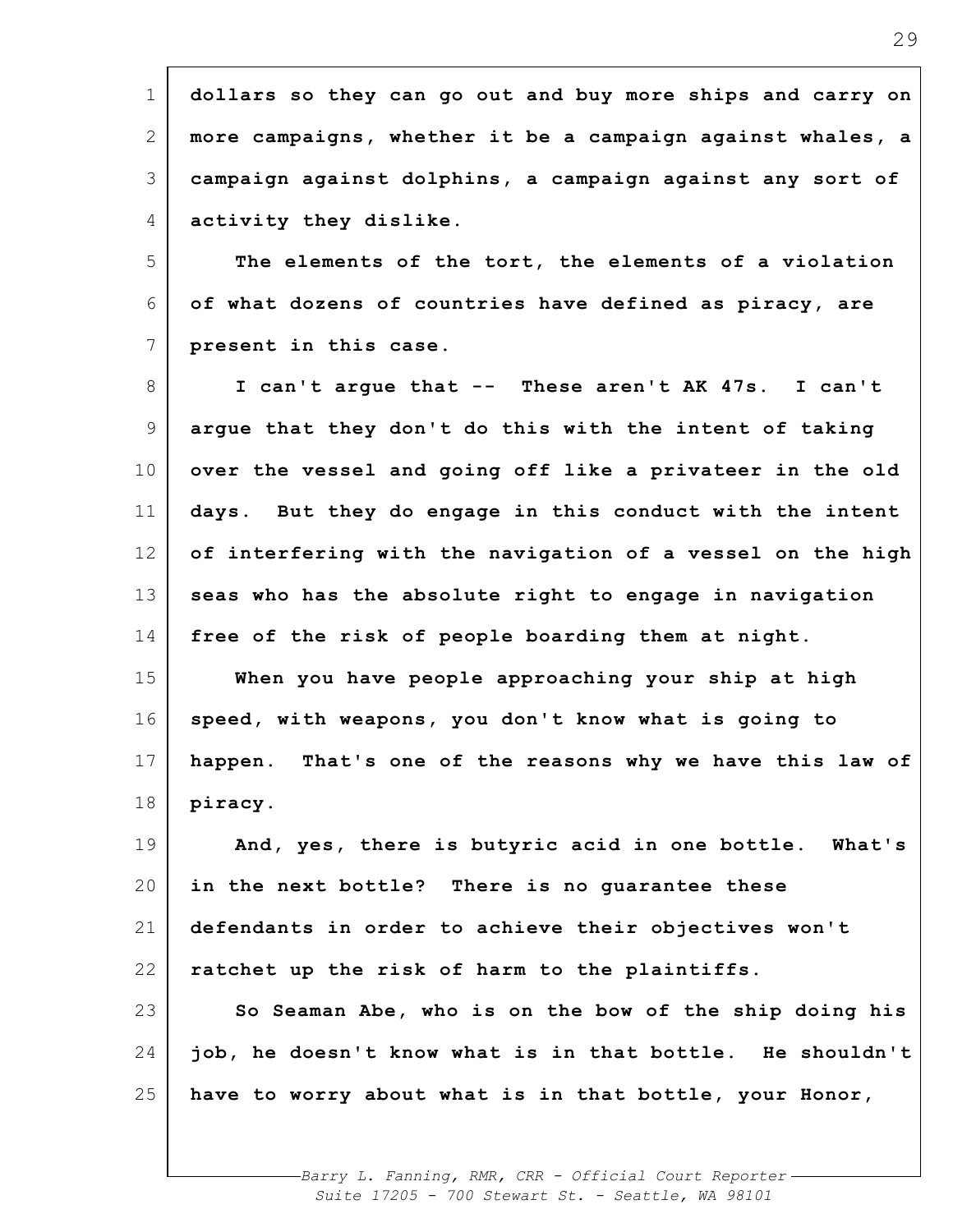| $\mathbf 1$     | because the defendants have absolutely no right to throw     |
|-----------------|--------------------------------------------------------------|
| 2               | it. And that's the issue here, do they have a right to       |
| 3               | engage in violence? Will the rule of violence trump the      |
| 4               | rule of law? And it should not.                              |
| 5               | So we have the right of free navigation, the right to        |
| 6               | be free from piracy.                                         |
| 7               | Let me just say, while we haven't gone to great              |
| 8               | lengths to explicate our state law claims, I believe that    |
| 9               | at trial we would be entitled to the same                    |
| 10 <sub>o</sub> | relief, permanent injunctive relief, and preliminary         |
| 11              | injunctive relief for that matter, under basic state law     |
| 12              | that says you cannot in the state of Washington raise        |
| 13              | money, engage in planning to commit torts against vessels    |
| 14              | on the high sea.                                             |
| 15              | Clearly they couldn't do it to commit a tort in Puget        |
| 16              | Sound. Clearly they couldn't do it to commit a tort three    |
| 17              | or 12 miles off the state of Washington.<br>Is it really any |
| 18              | different if they do it 5,000 miles from here?               |
| 19              | The state law of Washington is that people in                |
| 20              | Washington must abide Washington law, and Washington law     |
| 21              | does not permit people to engage in assaults, batteries or   |
| 22              | trespass, or to conspire to commit assaults, batteries or    |
| 23              | trespass. And that is pleaded in our case, because all of    |
| 24              | those elements are in the complaint. And Washington State    |
| 25              | law would permit this court to grant the same injunctive     |
|                 |                                                              |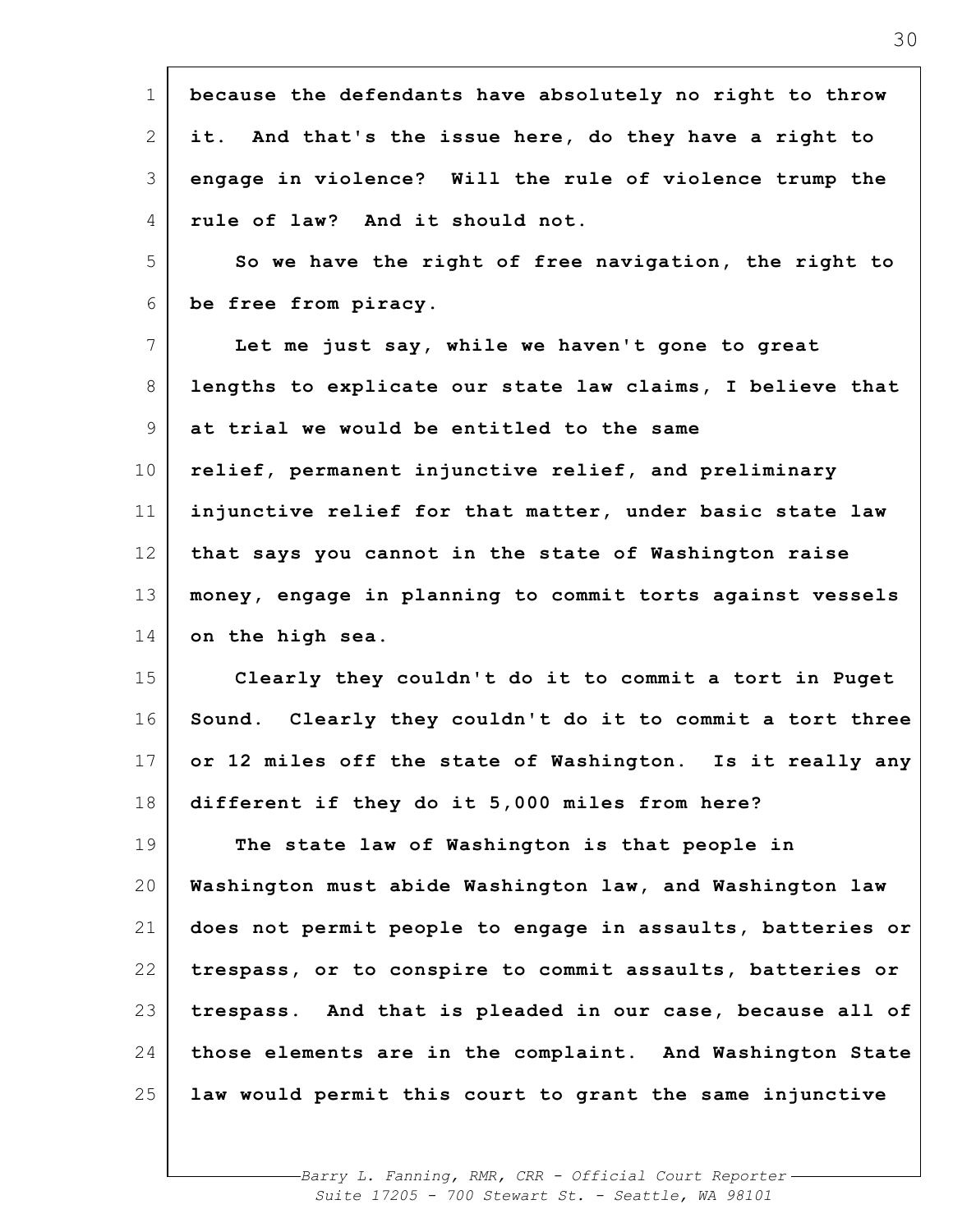| $\mathbf 1$     | relief.                                                      |
|-----------------|--------------------------------------------------------------|
| 2               | If this was an abortion protest case, they wouldn't be       |
| 3               | entitled to engage in the physical conduct -- in the         |
| 4               | physical contact in order to prevent an abortion protester   |
| 5               | from visiting an abortion clinic. They can't do that         |
| 6               | against a seaman who is just doing his job on a ship,        |
| 7               | wherever that ship is. They can't use the state of           |
| 8               | Washington as a haven for launching violence on the high     |
| 9               | That is the basic predicate of the state law claim.<br>seas. |
| 10 <sub>o</sub> | It is a basic predicate basically of all the claims, but     |
| 11              | it is one that is connected to the state of Washington.      |
| 12              | Going to the question of the Alien Tort Statute, you         |
| 13              | indicated you do have jurisdiction under the Alien Tort      |
| 14              | Statute. I grant you that every -- it seems like every       |
| 15              | judge that has to address the Alien Tort Statute does have   |
| 16              | to a write a 100-page opinion. At least the appellate        |
| 17              | courts do. But they have disinterest, and that's why they    |
| 18              | get to be 100 pages.                                         |
| 19              | The Alien Tort Statute is evolving. It does allow the        |
| 20              | court the right to enforce what is internationally           |
| 21              | accepted norms, provided they have a sufficiently detailed   |
| 22              | obligation associated with it. I think that we have, at      |
| 23              | least on the freedom of navigation and the piracy claims,    |
| 24              | established that there is a well accepted body of            |
| 25              | international law -- customary international law that        |
|                 |                                                              |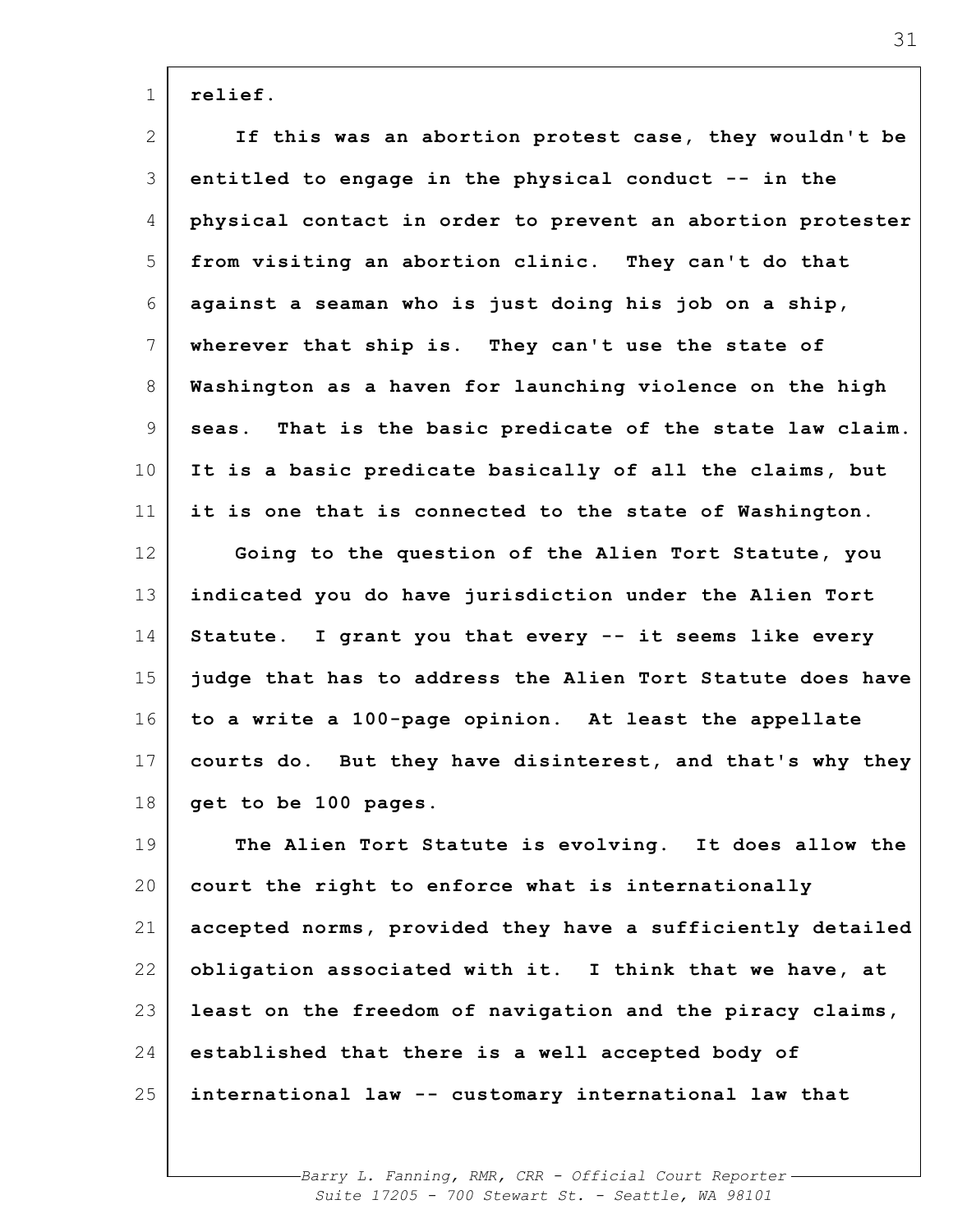1 2 3 4 5 6 7 8 9 10 11 12 13 14 15 16 17 18 19 20 21 22 23 24 25 **recognizes that individuals cannot do the things that these individuals are doing. Like I said a little bit earlier, under the law of admiralty, I think this court could clearly grant the injunctive relief that we are asking in this case. That being: Please, just avoid the risk of collision. Please don't put our crew at risk. Film us all you want. Take your helicopter from the Steve Irwin, or the Bob Barker, do your flyovers, film whatever you want, use the film for whatever you want to use it for, but don't put people at risk. It is just not acceptable. I think I have addressed the court's questions so far. If there are other questions, I would be happy to address those. THE COURT: I do have a few other questions, counsel, if you have finished your presentation. MR. NEUPERT: I have finished my presentation. THE COURT: Let me ask you a few questions, counsel. I have identified that balancing hardships as an issue for this court. If the purpose of the Institute of Cetacean Research is truly research, why have I not seen any documented evidence of how defendants' activities are interfering or disrupting your ability to conduct research? MR. NEUPERT: Well, the objective of the**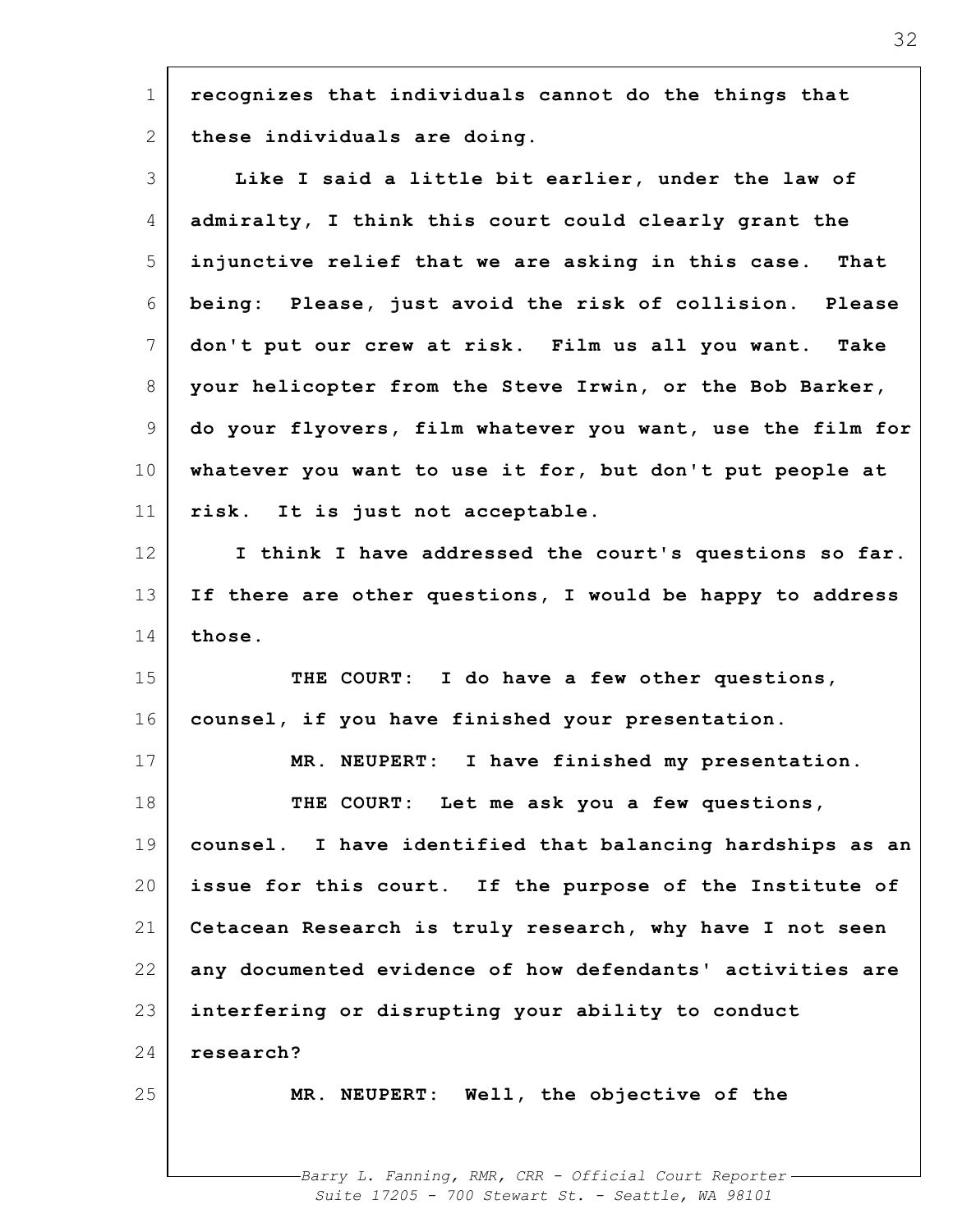| $\mathbf 1$     | injunction, your Honor, is to protect property and life.   |
|-----------------|------------------------------------------------------------|
| 2               | That is the objective. We didn't bring this case under a   |
| 3               | theory of, if you want, tortious interference with         |
| 4               | business opportunity. We could have easily pleaded a case  |
| 5               | of tortious interference with business opportunity. We     |
| 6               | have the opportunity to engage in legal research -- or     |
| 7               | research on the high seas, you are interfering with that.  |
| 8               | That is not the predicate of the case. You haven't seen    |
| 9               | any evidence from us on that subject because that is not   |
| 10              | the predicate of the case. The predicate of the case is    |
| 11              | we have crew and passengers who are put at daily risk of   |
| 12              | serious harm that must stop. That's what is at risk. We    |
| 13              | have put ample evidence of that before you.                |
| 14              | So I don't think this scientific research is --<br>In      |
| 15              | our view it is a red herring. They would like to turn      |
| 16              | this case into a case about the validity of the permit,    |
| 17 <sup>1</sup> | about the validity and value of scientific research on     |
| 18              | whales. But the court should not wade into that quagmire   |
| 19              | in a situation in which the court is being asked to do one |
| 20              | thing, and one thing only, and that is to protect property |
| 21              | and life.                                                  |
| 22              | The balance that one strikes in property and life at       |
| 23              | risk cases are usually the First Amendment, or a           |
| 24              | constitutional right. In those cases, as you noted from    |
| 25              | the outset, the balance is easily struck. The First        |
|                 |                                                            |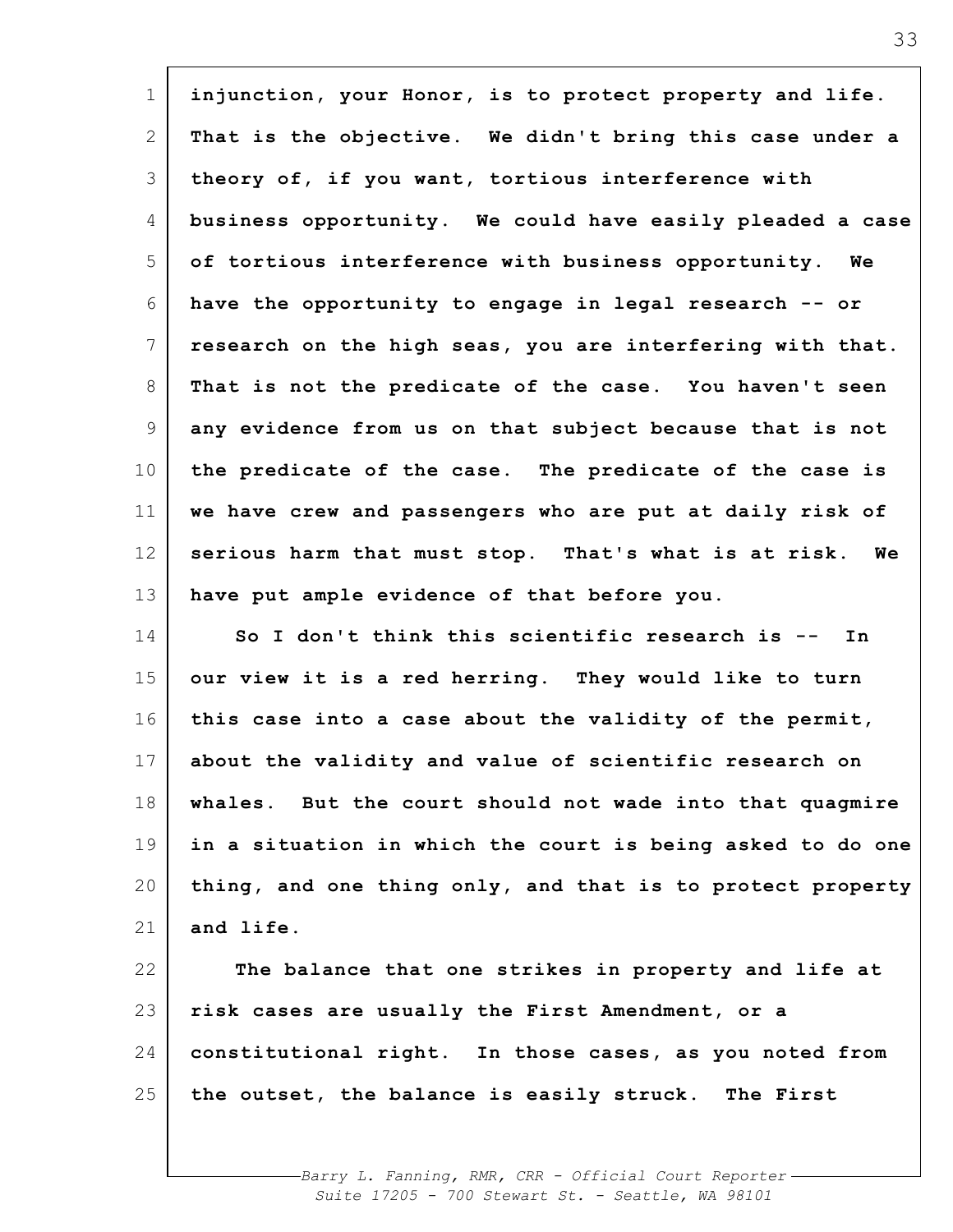| Amendment is highly valued and highly protected.<br>But even when there is an established, fundamental<br>constitutional right at issue, courts never say in the<br>name of freedom of speech you can put human life at risk.<br>There is no case that has been cited to this court, and<br>there is no case which could be cited to this court, that<br>says because I strongly believe in something, and because<br>I believe I have a right to make my belief known to the |
|-------------------------------------------------------------------------------------------------------------------------------------------------------------------------------------------------------------------------------------------------------------------------------------------------------------------------------------------------------------------------------------------------------------------------------------------------------------------------------|
|                                                                                                                                                                                                                                                                                                                                                                                                                                                                               |
|                                                                                                                                                                                                                                                                                                                                                                                                                                                                               |
|                                                                                                                                                                                                                                                                                                                                                                                                                                                                               |
|                                                                                                                                                                                                                                                                                                                                                                                                                                                                               |
|                                                                                                                                                                                                                                                                                                                                                                                                                                                                               |
|                                                                                                                                                                                                                                                                                                                                                                                                                                                                               |
|                                                                                                                                                                                                                                                                                                                                                                                                                                                                               |
|                                                                                                                                                                                                                                                                                                                                                                                                                                                                               |
| world, that I can use violence in order to persuade                                                                                                                                                                                                                                                                                                                                                                                                                           |
| everybody that my belief is better than your belief.                                                                                                                                                                                                                                                                                                                                                                                                                          |
| Even in those situations where recognized                                                                                                                                                                                                                                                                                                                                                                                                                                     |
| constitutional rights are at stake, courts always find the                                                                                                                                                                                                                                                                                                                                                                                                                    |
| balance of hardship tips in favor of human life and                                                                                                                                                                                                                                                                                                                                                                                                                           |
| property. That's why I think the balance is fairly easily                                                                                                                                                                                                                                                                                                                                                                                                                     |
| struck in this case.                                                                                                                                                                                                                                                                                                                                                                                                                                                          |
| THE COURT: Counsel, I'm not sure if you are                                                                                                                                                                                                                                                                                                                                                                                                                                   |
| prepared to answer this question. Are any of your whaling                                                                                                                                                                                                                                                                                                                                                                                                                     |
| activities this year taking place in the Australian                                                                                                                                                                                                                                                                                                                                                                                                                           |
| whaling sanctuary?                                                                                                                                                                                                                                                                                                                                                                                                                                                            |
| MR. NEUPERT: I can't answer that factually. I                                                                                                                                                                                                                                                                                                                                                                                                                                 |
|                                                                                                                                                                                                                                                                                                                                                                                                                                                                               |
| would suspect -- Let's assume that it did. I can't say                                                                                                                                                                                                                                                                                                                                                                                                                        |
| that it did, and I am not saying that it did. Because                                                                                                                                                                                                                                                                                                                                                                                                                         |
| these ships move, and I have not gone to the trouble of                                                                                                                                                                                                                                                                                                                                                                                                                       |
| trying to figure out where the Nisshan Maru is or has                                                                                                                                                                                                                                                                                                                                                                                                                         |
|                                                                                                                                                                                                                                                                                                                                                                                                                                                                               |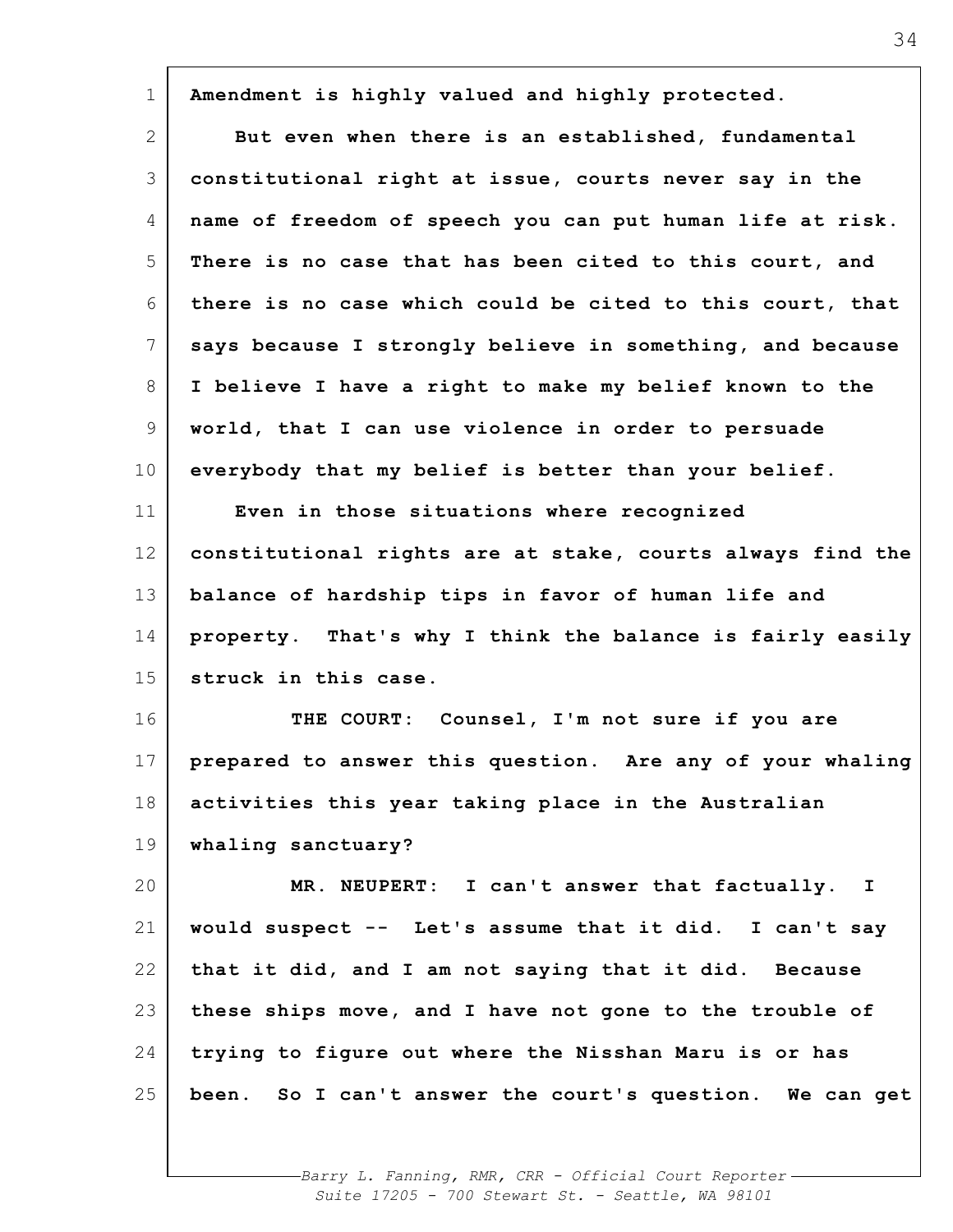| $\mathbf 1$     | an answer to the court's question if the court believes it |
|-----------------|------------------------------------------------------------|
| 2               | is necessary.                                              |
| 3               | THE COURT: Counsel, here is where I'm going:<br>It         |
| 4               | appears to the court, from what has been submitted, that   |
| 5               | the Australian federal court has issued an injunction      |
| 6               | against your clients from hunting whales in the Australian |
| 7               | whale sanctuary. It does not appear that they are abiding  |
| 8               | by that injunction, perhaps, by what you have represented  |
| 9               | to the court.                                              |
| 10 <sub>o</sub> | So my question to you is, why should your clients be       |
| 11              | able to ask a different court for an injunction that helps |
| 12              | them in light of a decision of that type? Again, I am      |
| 13              | getting into the balancing of the equities in this case    |
| 14              | and the unclean hands argument.                            |
| 15              | I understand the court's question.<br>MR. NEUPERT:         |
| 16              | I guess my first comment is, that order from the federal   |
| 17              | court in Australia was an order taken by way of default.   |
| 18              | The issue presented by that case, as to whether or not     |
| 19              | Australia law was applicable under the circumstances, was  |
| 20              | answered by that court in the positive, but without the    |
| 21              | benefit of actual litigation of the issue. Kyodo Sempaku,  |
| 22              | who was the defendant in that case, did not appear.        |
| 23              | THE COURT: That was a voluntary choice?                    |
| 24              | MR. NEUPERT: A voluntary choice, yes. Under well           |
| 25              | established principles of collateral estoppel, a judgment  |
|                 |                                                            |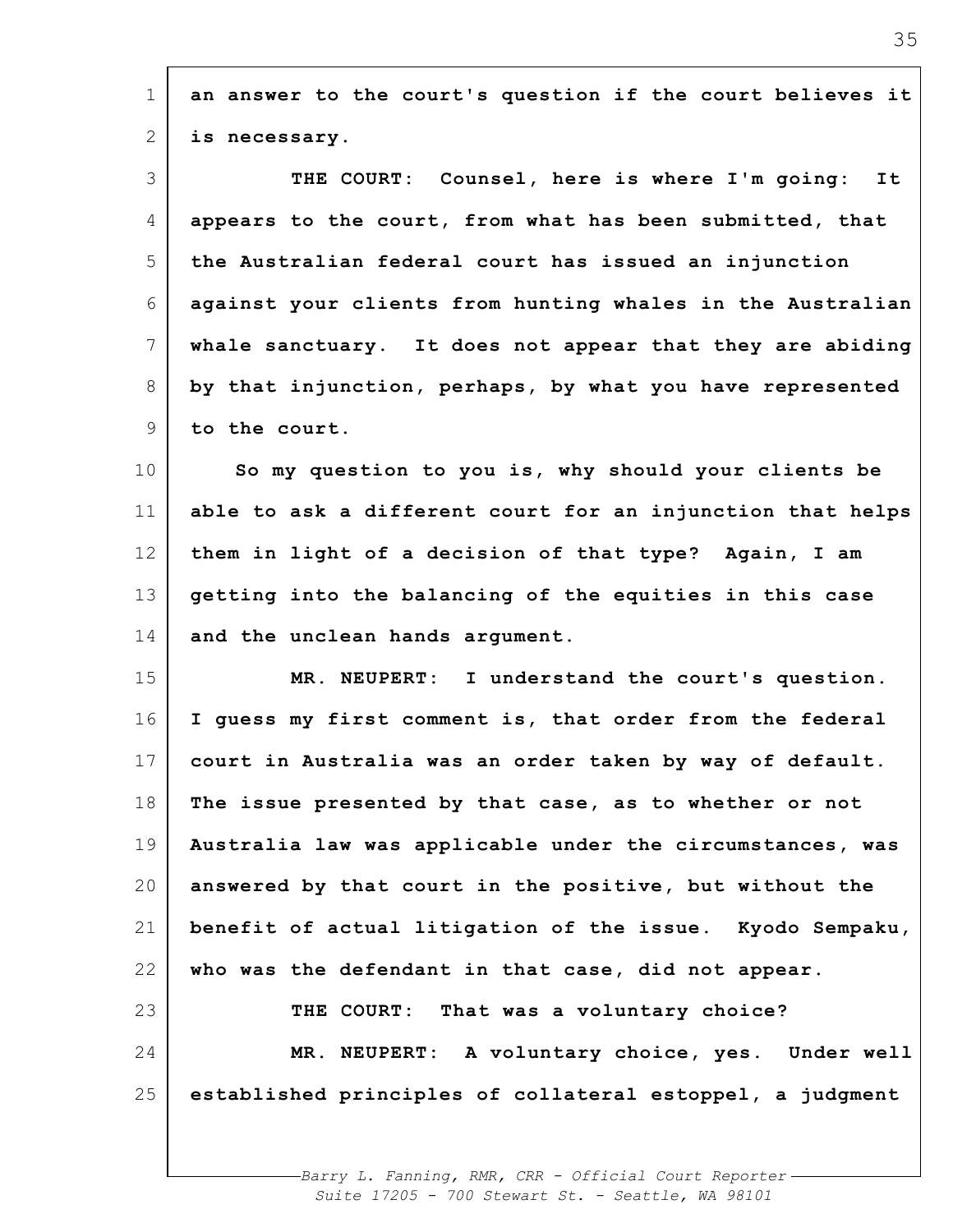| $\mathbf 1$    | from the court, taken by way of default, does not have any |
|----------------|------------------------------------------------------------|
| 2              | claim or issue preclusive effect because the issue was not |
| 3              | actually litigated. So while there is that decision, as a  |
| 4              | matter of U.S. law, in terms of applying well established  |
| 5              | principles of issue and claim preclusion, the judgment by  |
| 6              | default is for all intents and purposes a legal nullity.   |
| $7\phantom{.}$ | So that is point number one.                               |
| 8              | Point number two is, even if that issue were to be         |
| 9              | present in this case, and I submit that it is not,         |
| 10             | Australia domestic law is not at issue. The question is    |
| 11             | international law, the right of people and property to be  |
| 12             | free of the risk of harm. That issue was not present in    |
| 13             | the Australian case.                                       |
| 14             | There has been no law cited to this court which would      |
| 15             | suggest that, even in Australia, if this sort of action    |
| 16             | was brought, whether -- an Australian judge would say,     |
| $17 \mid$      | well, this may be the Australian whale sanctuary, but I am |
| 18             | not going to let you throw bottles at people's heads just  |
| 19             | because you don't like what they are doing.                |
| 20             | If the prosecuting people in Australia want to enforce     |
| 21             | their domestic law, they can do that.                      |
| 22             | But the principal response to the court's question is      |
| 23             | twofold: There is no issue or claim preclusion by reason   |
| 24             | of that judgment. This is about human safety, free         |
| 25             | passage at sea, not whether or not there is a right to     |
|                |                                                            |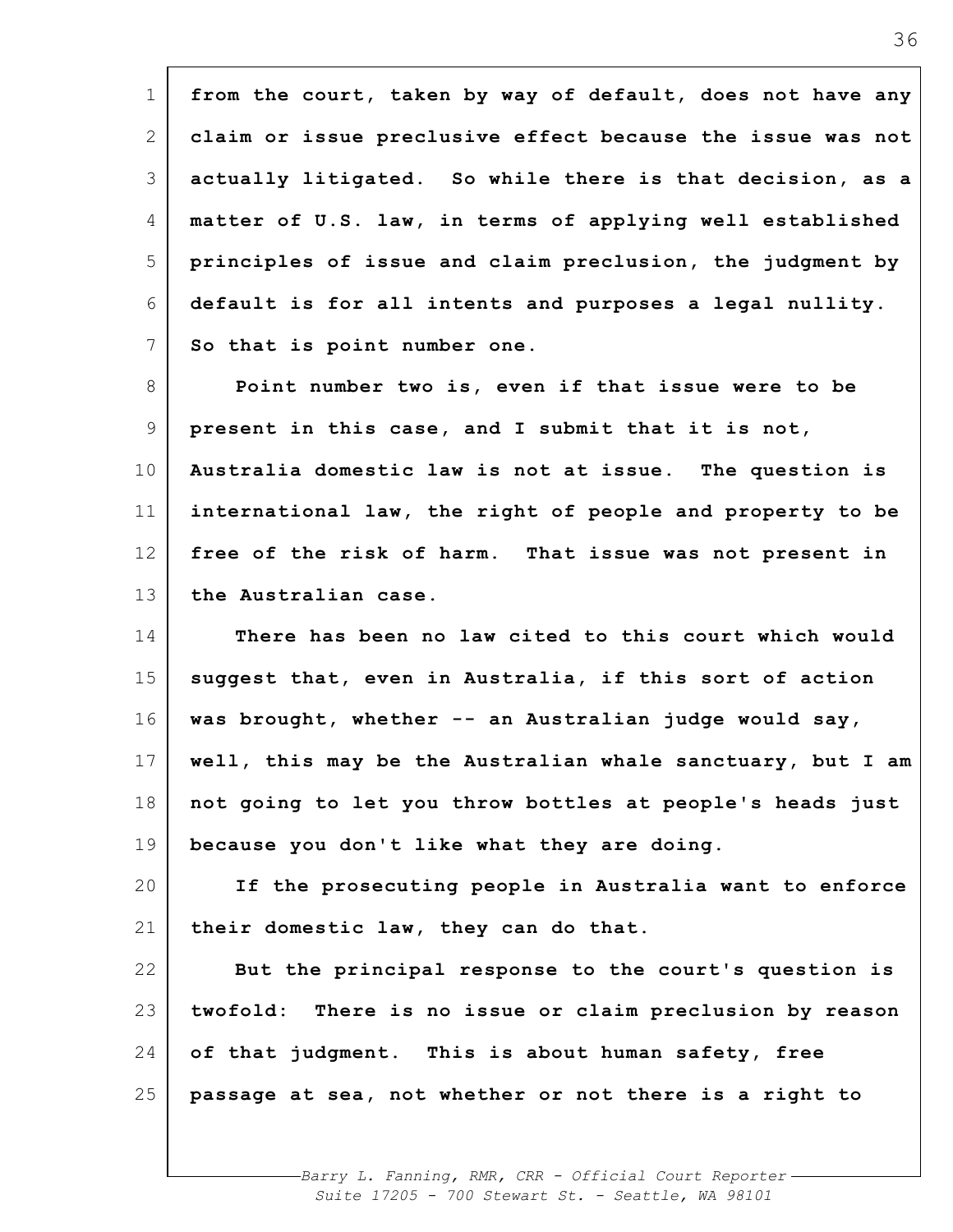| $\mathbf 1$    | take whales, whether it be in the southern ocean or the    |
|----------------|------------------------------------------------------------|
| $\mathbf{2}$   | southern ocean sanctuary, or any other place.              |
| 3              | Again, the defendants would like to turn this case         |
| 4              | into a whaling case. The way the case is presented to the  |
| 5              | court, it is not a whaling case. It is a case about        |
| 6              | people not being put in harm's way.                        |
| $\overline{7}$ | THE COURT: Let me ask you another question,                |
| 8              | counsel. Preliminary injunctions usually involve some      |
| 9              | urgency to address the issue. Now, it appears to this      |
| 10             | court that there has actually been many years since there  |
| 11             | has been any specific application to any court for         |
| 12             | specific intervention or relief, and certainly for         |
| 13             | injunctive relief. Now, if you truly believe that          |
| 14             | irreparable harm was going to take place, doesn't it seem  |
| 15             | logical that the pursuit of the type of relief that you    |
| 16             | are seeking from this court would have occurred sooner?    |
| 17             | From what I have seen from the documentation and the       |
| 18             | videos presented to this court, while the vessels may have |
| 19             | improved in quality, to look closer to the James Bond or   |
| 20             | Jules Verne type vessel, to disrupt the activities, it     |
| 21             | appears that there has been a fair amount of consistency   |
| 22             | to the activities which have been the same type of         |
| 23             | throwing of beer bottles with acid, the flour projections, |
| 24             | the laser lights. Some of the activities seems to be       |
| 25             | fairly consistent, counsel. Why should the court treat     |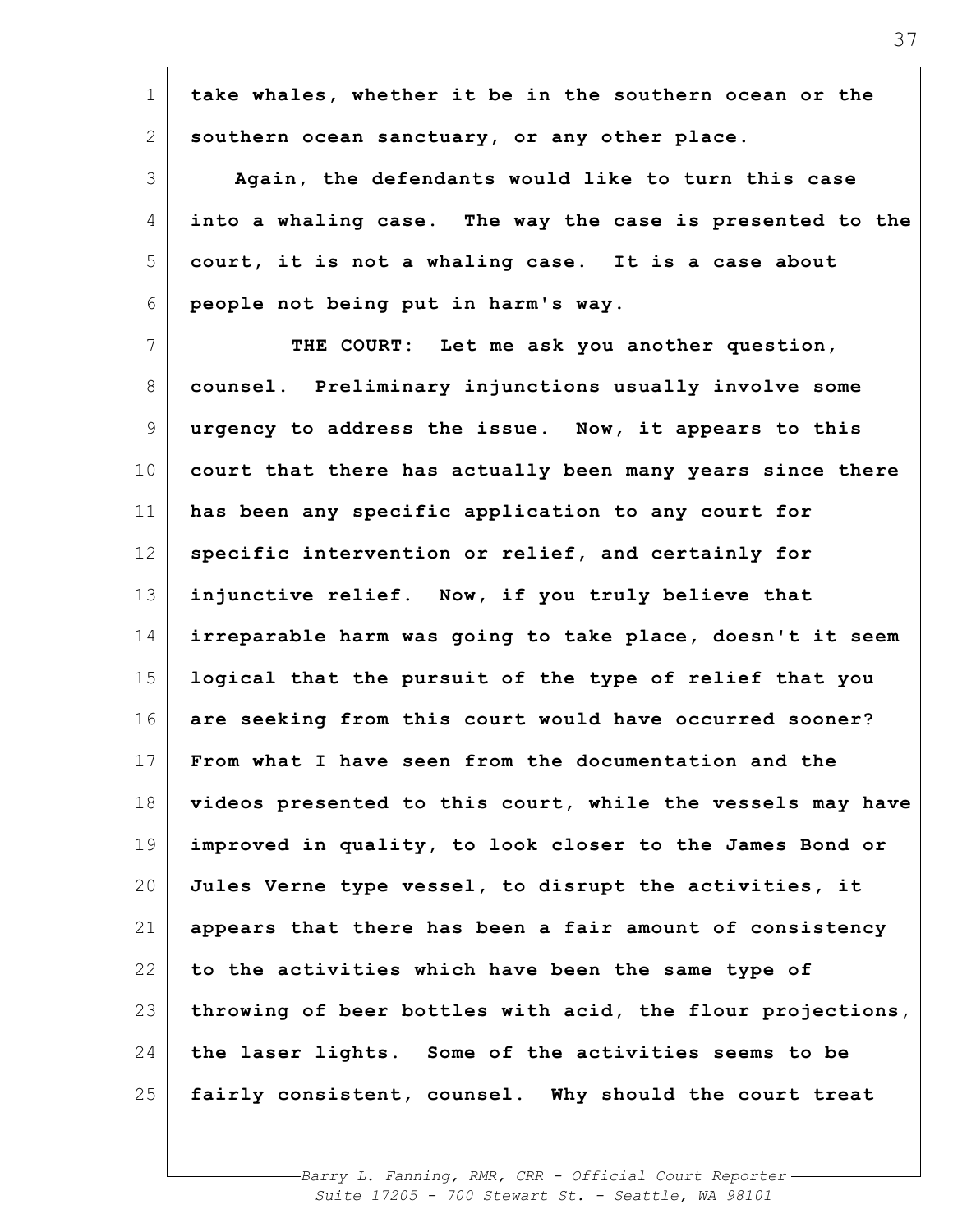| $\mathbf 1$     | this with the -- I am mostly talking about the             |
|-----------------|------------------------------------------------------------|
| 2               | irreparable harm and the urgency component, counsel.       |
| 3               | MR. NEUPERT: Let me show you this, your Honor.             |
| 4               | THE COURT: Tell me what you are showing me,                |
| 5               | counsel, by way of an exhibit.                             |
| 6               | MR. NEUPERT: This is Docket Number 14,                     |
| $7\phantom{.0}$ | Exhibit 132, your Honor.                                   |
| 8               | Let me finish with this, your Honor. This is from          |
| 9               | Docket 38, Exhibit 18. This is from the perspective of     |
| 10 <sub>o</sub> | Gojira, which is one of the defendants' vessels, now the   |
| 11              | Bridget Bardot. We can't edit this stuff out from the      |
| 12              | Whale Wars.                                                |
| 13              | "That's what you get for trying to run us over." That      |
| 14              | ship placed itself in front of the Nisshan Maru            |
| 15              | intentionally so that it could launch flares against the   |
| 16              | netting in order to burn a hole to make it possible for    |
| 17              | the next flare to come through the hole.<br>That is        |
| 18              | intentional conduct that puts a ship at sea at very high   |
| 19              | risk of fire or explosion.                                 |
| 20              | In the past we have not sought injunctive relief.<br>In    |
| 21              | the past we have tried other avenues to address the        |
| 22              | situation. As the supplemental Ito declaration             |
| 23              | establishes, it was with great reluctance that the         |
| 24              | plaintiffs came into the U.S. courtroom in order to try to |
| 25              | secure some relief that puts their crew and ships at harm. |
|                 |                                                            |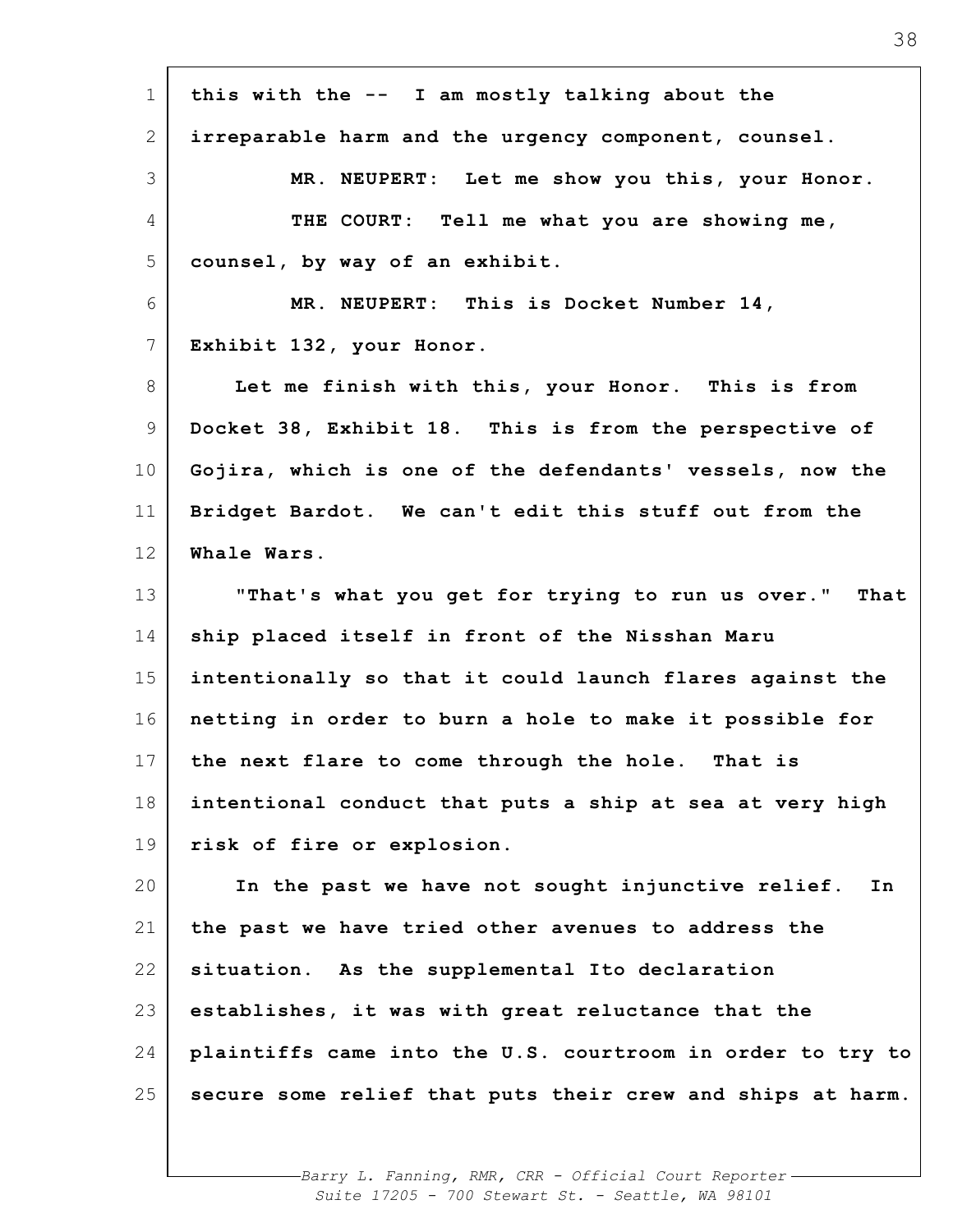1 2 3 4 5 6 7 8 9 10 11 12 13 14 15 16 17 18 19 20 21 22 23 24 25 **The statement by the Sea Shepherd person that, "We need to flare them up, let's have a little barbecue," that attitude, your Honor, is what puts people at risk of serious injury. At some point a person confronted with this kind of conduct on a repetitive basis says enough is enough. And while the plaintiffs have tried other avenues to obtain the relief that is necessary under these circumstances, those other avenues were exhausted this fall, as the supplemental Ito declaration demonstrates. In the last season the defendants were successful in driving the defendants (sic) off the southern ocean because of the substantial risk of harm that the crew was being put to. This season, after the diplomatic efforts were exhausted, they chose the only path open to them, which is to sue the defendants where they are, where they have assets and people at risk, to try to get what should be a fundamental right recognized, that you don't put people in harm's way over a strongly-held belief. That fundamental premise exists in all of these treaties and conventions. It exists in all of the law that has been cited to this court. It is the court's obligation and duty is to protect human life and property, balancing what is in the balance.**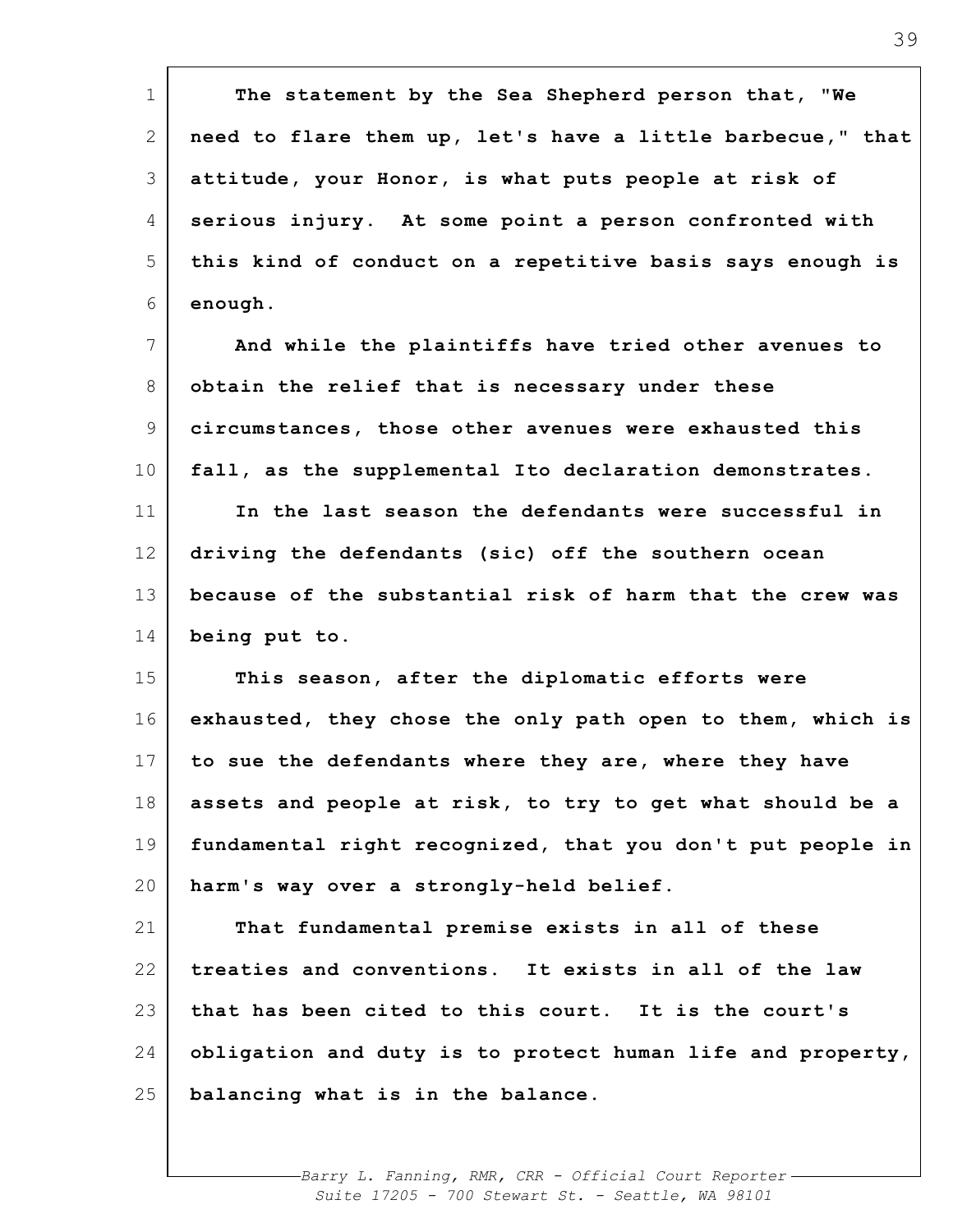1 2 3 4 5 6 7 8 9 10 11 12 13 14 15 16 17 18 19 20 21 22 23 24 25 **But when what's in the balance is a claim of unlawful whaling, not any establishment of unlawful whaling, but when it is just a claim of unlawful whaling, that claim has little in its favor, when on the other side of the scale is human life and property. THE COURT: Counsel, you continue to present that point to the court. As I go through the documentation that has been provided regarding the concern for potential injury, there have been some broad claims of injury, broad representations of harm to crew. If you claim that you have crew members who have been injured by Sea Shepherd tactics, then this court has not seen a single picture of an injury or medical record of any specific injury to any crew member. Can you explain why, counsel? MR. NEUPERT: Let me just see if I can do this, your Honor. This is in the record. That is crewman Kumung (phonetic). THE COURT: Exhibit, counsel? MR. NEUPERT: Docket 45, Exhibit 3. This is another picture of the same person. This is after a butyric acid bottle was thrown. That is in the record. We have not put more in the record because, frankly, is this really down to how many people have been injured, how seriously have they been injured, or is this about trying to prevent a serious future injury?**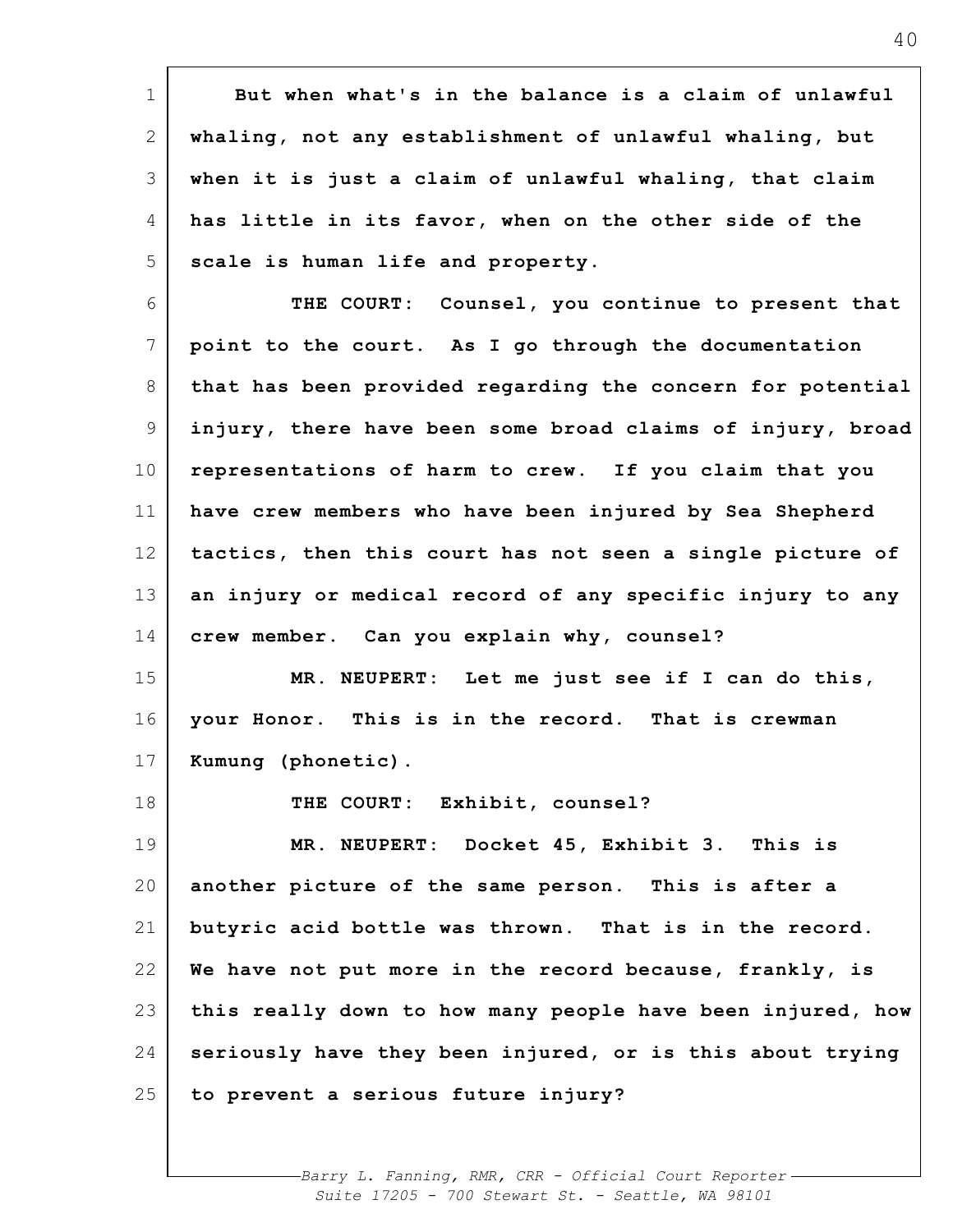1 2 3 4 5 6 7 8 9 10 11 12 13 14 15 16 17 18 19 20 21 22 23 24 25 **The incendiary device establishes without a doubt that there is a serious risk of serious harm to the plaintiffs and their ships. Butyric acid, again, is it harmful? We haven't conducted discovery as to what the concentration levels they use are and so forth. Can I tell you that we have dozens of injured crewmen? No, I can't tell you that. But that should not matter, your Honor. That should not matter one whit. What is at issue is whether or not future conduct is going to be allowed to occur that does put people at serious risk. You noted at the outset, using glass projectiles with high powered launchers -- The only reason you would use glass is because it will break. And when it breaks, all kinds of bad things happen, or can happen. Whether a crewman gets hit in the head with a bottle because he didn't see it coming or he didn't duck fast enough, or whether the next bottle has too much butyric acid in it, too high of a concentration and it gets in somebody's eyes, that's what we are trying to prevent, something happening in the future. We are not here for damages for something that happened in the past. We are here to try to prevent somebody from getting hurt. That's all we ask. THE COURT: Okay. Two more questions, counsel.**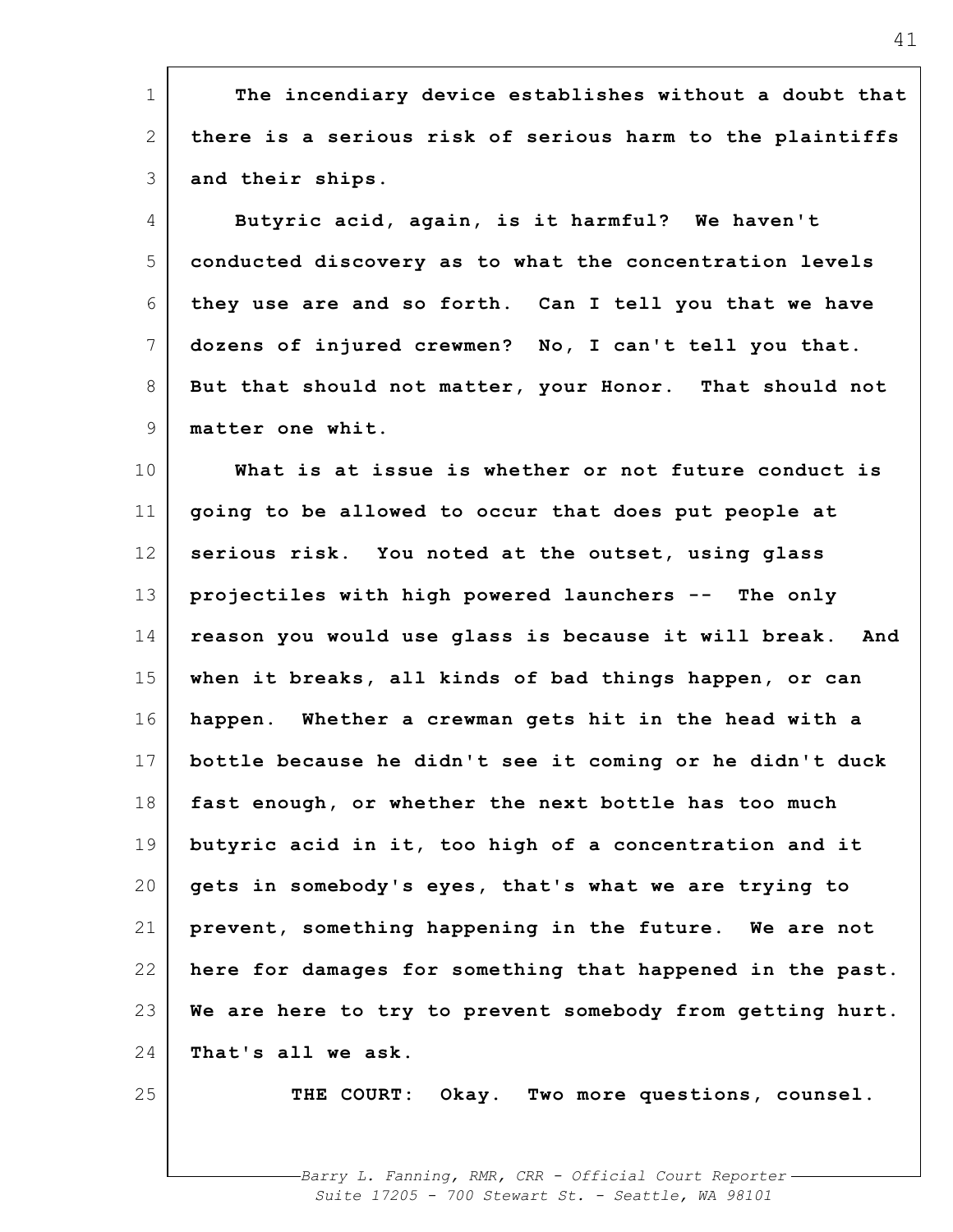| $\mathbf 1$     | One is, piracy is supposed to be one of the well           |
|-----------------|------------------------------------------------------------|
| 2               | established norms of international law. And we have        |
| 3               | already addressed this to some extent. But do you have     |
| 4               | any example of any court actually issuing an injunction to |
| 5               | stop or prevent piracy?                                    |
| 6               | MR. NEUPERT: No.                                           |
| 7               | THE COURT: My last question, counsel. It seems             |
| 8               | to me the nation with the greatest interest to putting a   |
| 9               | stop to the Sea Shepherd's activity is Japan. As far as I  |
| 10 <sub>o</sub> | know, and from what has been provided to this court,       |
| 11              | neither Japan's courts, nor its military, nor any other    |
| 12              | part of its government has done anything about this. Why   |
| 13              | should the United States courts be intervenors in this     |
| 14              | type of activity?                                          |
| 15              | MR. NEUPERT: Because these defendants are subject          |
| 16              | to this court's jurisdiction in the state of Washington,   |
| 17 <sub>1</sub> | and these defendants are not subject to the jurisdiction   |
| 18              | of the courts in Japan.                                    |
| 19              | THE COURT: Thank you, counsel. Counsel, thank              |
| 20              | you for answering the court's questions, and your          |
| 21              | presentation.                                              |
| 22              | Counsel, I will let you go a few minutes, but we will      |
| 23              | take a morning recess probably in about 15, 20 minutes. I  |
| 24              | will give you advance warning so you won't think I'm rude. |
| 25              | But we will take a morning recess for all parties          |
|                 |                                                            |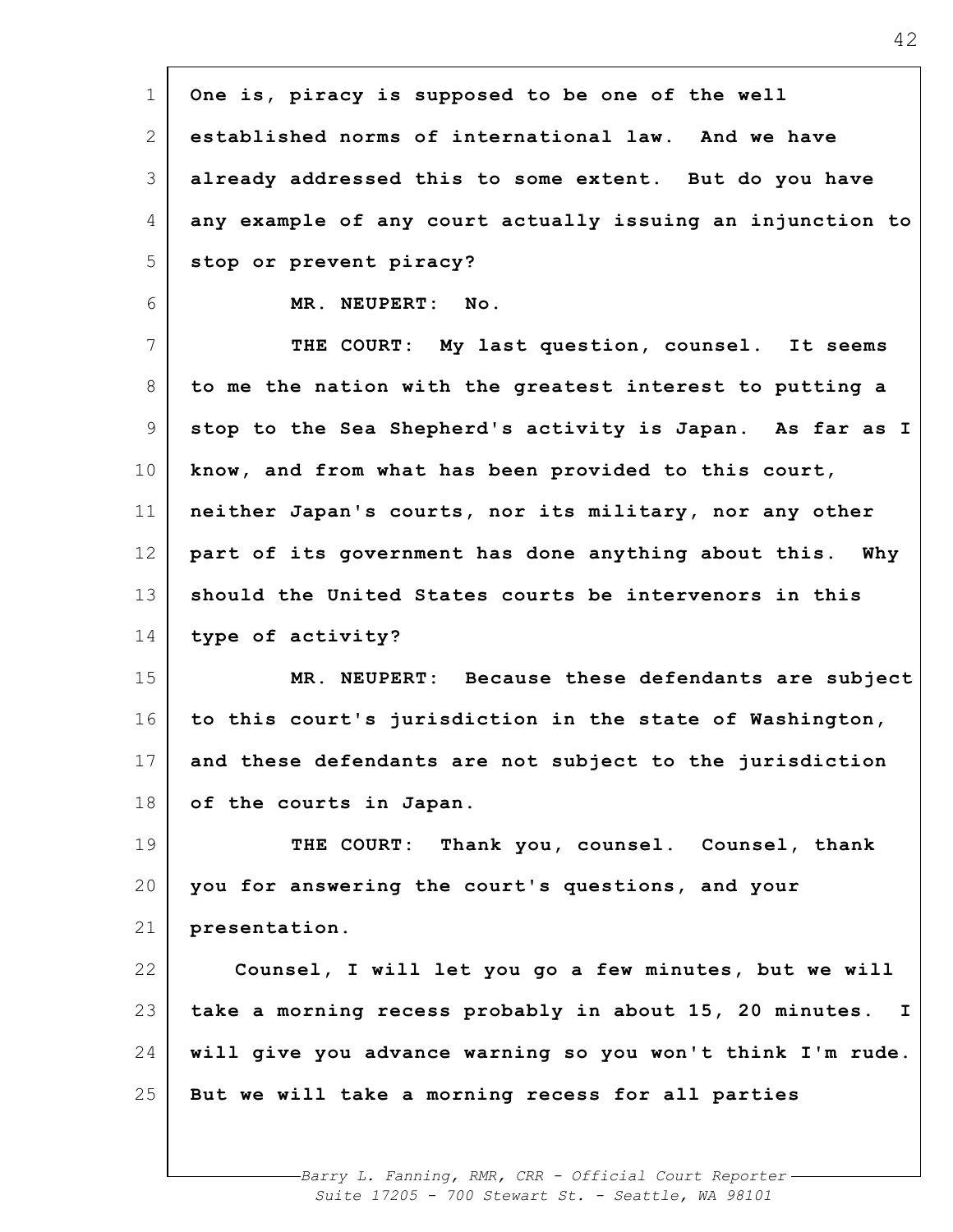| $\mathbf 1$     | involved.                                                  |
|-----------------|------------------------------------------------------------|
| 2               | MR. HARRIS: That's fine, your Honor.                       |
| 3               | The vessels at issue in this case are flagged in the       |
| 4               | Netherlands and in Australia, and they are owned by Dutch  |
| 5               | and Australian entities. And they are staffed by a mostly  |
| 6               | volunteer crew that come from all around the world.        |
| 7               | The Sea Shepherd itself is really four entities, Sea       |
| 8               | Shepherd U.S.A., Sea Shepherd Australia, Sea Shepherd      |
| $\mathsf 9$     | England and Sea Shepherd Netherlands. Sea Shepherd U.S.A.  |
| 10 <sub>o</sub> | does not own any of the vessels at issue in this case.     |
| 11              | Sea Shepherd U.S.A. has helped fund those vessels, but     |
| 12              | there is no evidence in this case that the actions that    |
| 13              | have gone on out on the southern ocean are directed from   |
| 14              | Sea Shepherd U.S.A.'s office.                              |
| 15              | Sea Shepherd U.S.A. is a 501(c)(3) entity, and for the     |
| 16              | last 30 years there have been a number of entities,        |
| 17              | including plaintiffs, who have tried to get that 501(c)(3) |
| 18              | status lifted from Sea Shepherd, by arquing that Sea       |
| 19              | Shepherd engages in violent activities, and nobody has     |
| 20              | ever succeeded.                                            |
| 21              | Paul Watson is a Canadian citizen who resides in           |
| 22              | Washington, that is true, but the activities that he       |
| 23              | engages in out on the southern ocean have their            |
| 24              | formulation and their genesis in Australia where the       |
| 25              | vessels take off from.                                     |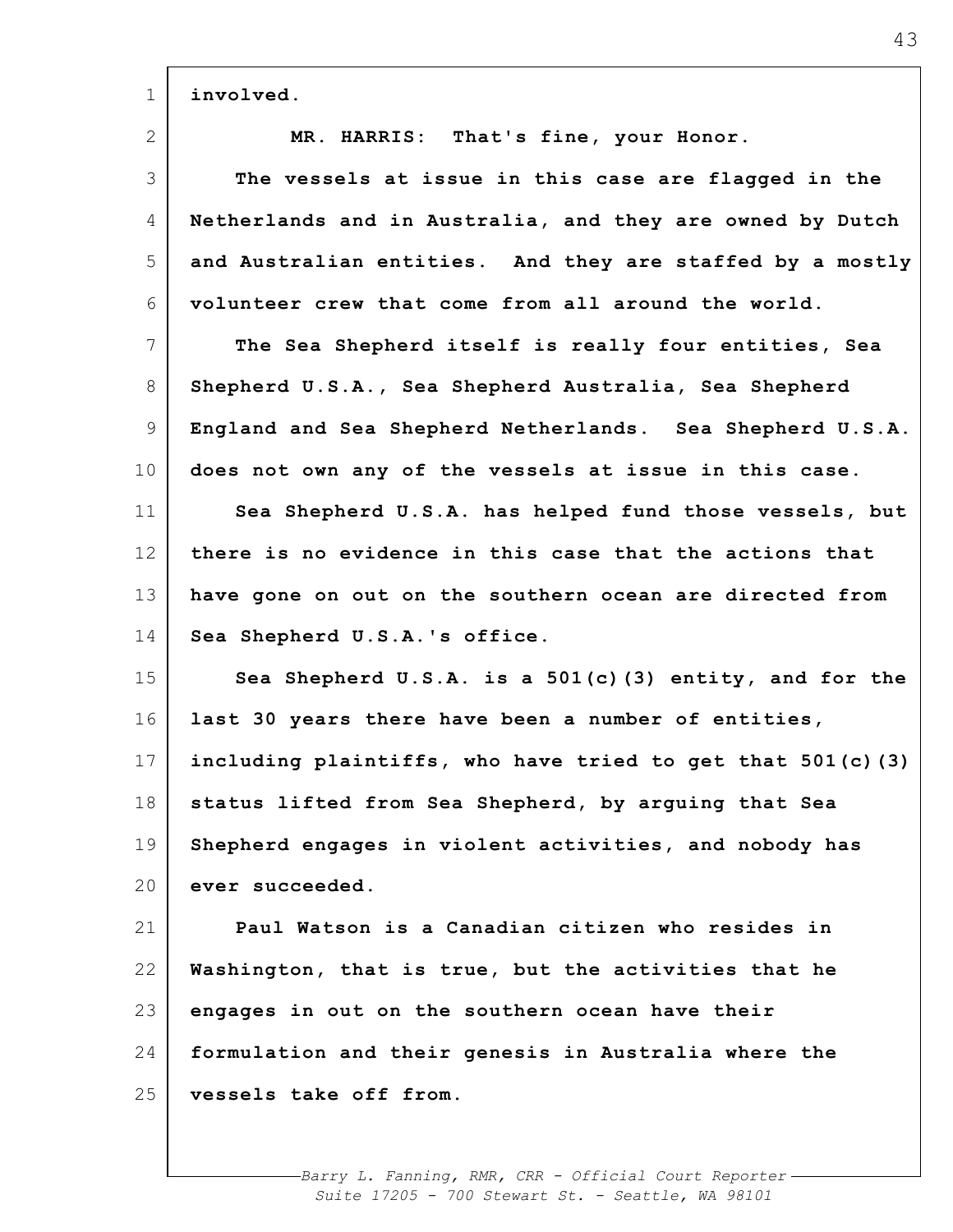| $\mathbf 1$  | We are here today because plaintiffs want this court       |
|--------------|------------------------------------------------------------|
| $\mathbf{2}$ | to referee what goes on between Australian and Dutch and   |
| 3            | Japanese vessels in the southern ocean. We are here today  |
| 4            | because plaintiffs want this court to sanction their       |
| 5            | killing of whales.                                         |
| 6            | We are here, rather than in Australia, which is a more     |
| 7            | appropriate forum, because plaintiffs know they would lose |
| 8            | in Australia.                                              |
| 9            | Plaintiffs claim to need an injunction to protect the      |
| 10           | safety of their crew and to protect their vessel from      |
| 11           | damages. As for the alleged safety of the crew, I note as  |
| 12           | a preliminary matter that the crew are not plaintiffs in   |
| 13           | this case, and that plaintiffs have not cited any case law |
| 14           | that would entitle them to sue on their crew's behalf.     |
| 15           | As for alleged damaged to plaintiffs' vessels, that is     |
| 16           | a classic case of what can be covered by monetary remedy.  |
| 17           | Plaintiffs' damages in that situation are the costs of     |
| 18           | their vessel repairs. They have even submitted receipts    |
| 19           | showing those exact costs.                                 |
| 20           | Even if we assume that these plaintiffs here today can     |
| 21           | seek a preliminary injunction on behalf of the crew, there |
| 22           | is no strong evidence of a safety risk.                    |
| 23           | We respectfully disagree with this court's view that       |
| 24           | there is a risk. Plaintiffs say that defendants engage in  |
| 25           | violence, but that is not the case. Sea Shepherd has been  |
|              |                                                            |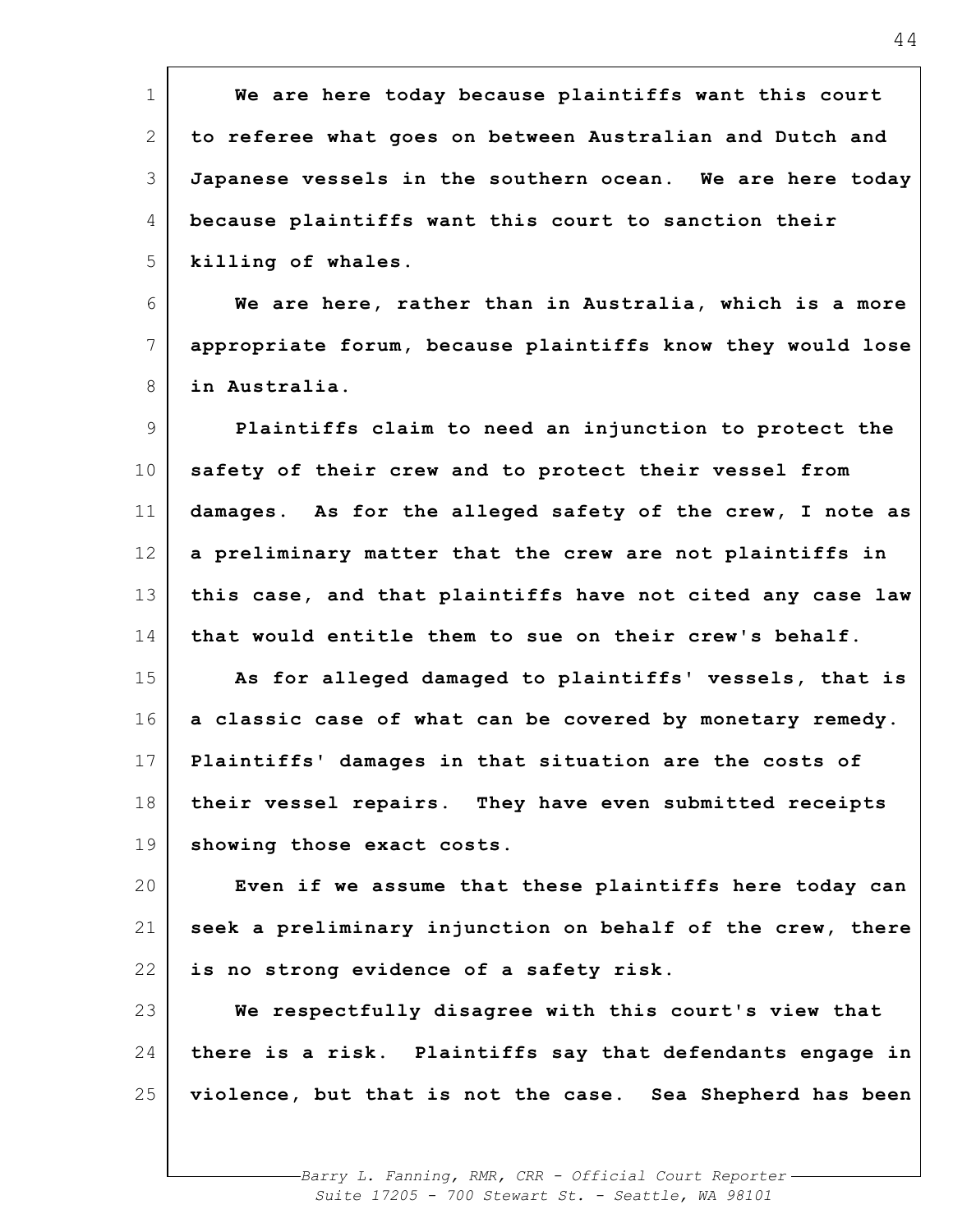| $\mathbf 1$ | using the same methods for 30 years, and they have never    |
|-------------|-------------------------------------------------------------|
| 2           | injured anyone.                                             |
| 3           | Mr. Neupert is up here talking about, well, what if         |
| 4           | Sea Shepherd puts something new in the bottles? Well,       |
| 5           | what if Sea Shepherd starts bombing these vessels with      |
| 6           | $F-16s?$<br>That is not what we are here to discuss. We are |
| 7           | here to discuss past performance and how that indicates     |
| 8           | future performance. Past performance is no quarantee of     |
| 9           | future performance, but it is the only indicator that we    |
| 10          | have. Sea Shepherd has been using the same methods          |
| 11          | against plaintiffs for the last eight years, and no whaler  |
| 12          | has ever been injured.                                      |
| 13          | The plaintiffs put on a couple of videos, and a             |
| 14          | picture of a crew member, right in front of me right now,   |
| 15          | who was allegedly injured by butyric acid. He looks quite   |
| 16          | healthy to me.                                              |
| 17          | When this case was first brought plaintiffs kept            |
| 18          | talking about how they would give us medical evidence.      |
| 19          | They have given us none. The videos that they showed, one   |
| 20          | was unclear, it appeared to be someone throwing a bottle.   |
| 21          | It is not clear that someone threw a bottle. If someone     |
| 22          | threw a bottle, that clearly goes against Sea Shepherd's    |
| 23          | policies. They are not to throw anything directly at        |
| 24          | anyone.                                                     |
| 25          | The barbecue quote, that was years ago. And that is         |
|             |                                                             |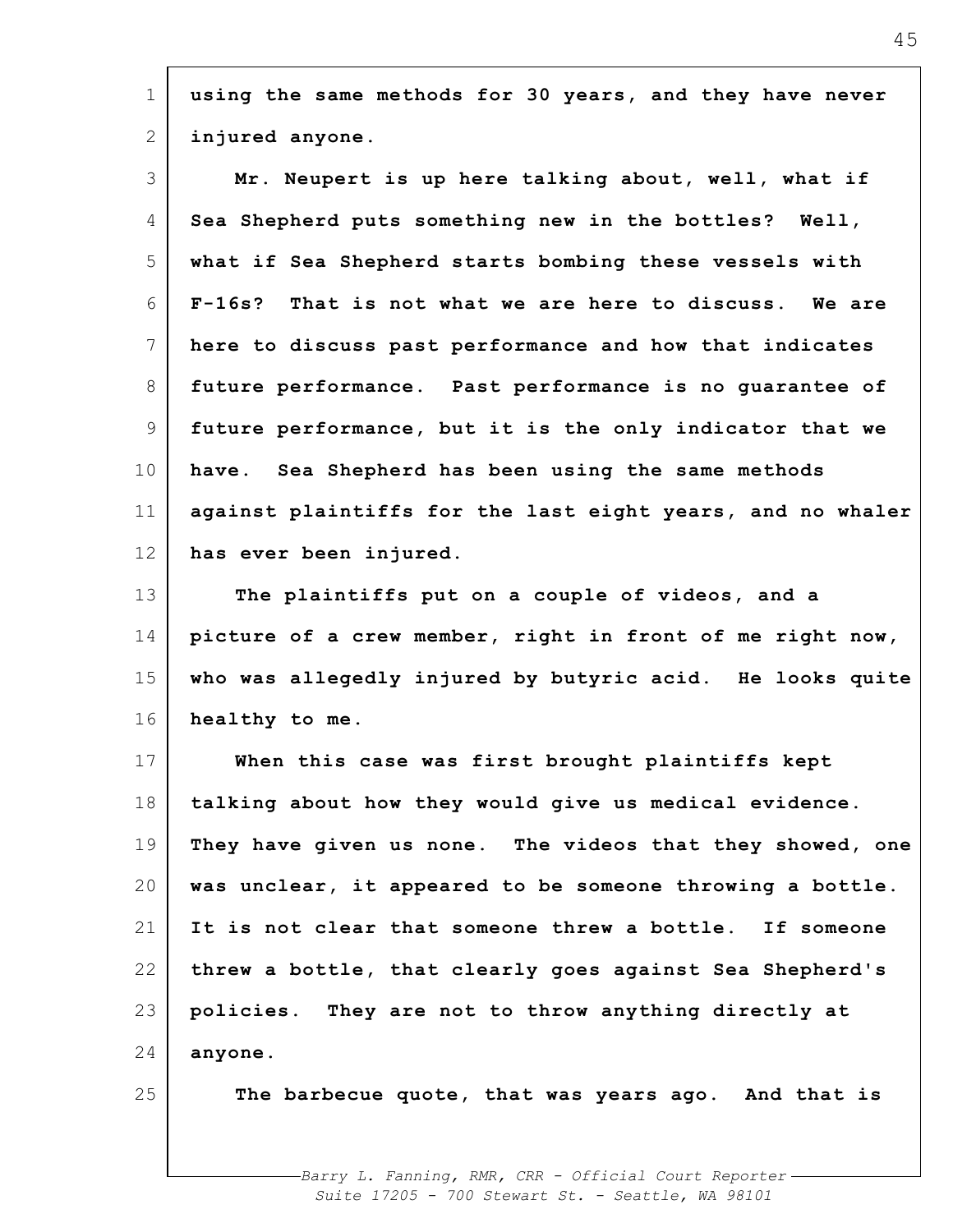| $\mathbf 1$     | also not condoned by Sea Shepherd. That's what we are      |
|-----------------|------------------------------------------------------------|
| 2               | talking about here. It is what Sea Shepherd does, not      |
| 3               | what one rogue volunteer may have done three or four years |
| 4               | ago.                                                       |
| 5               | THE COURT: Wasn't the videotape counsel showed             |
| 6               | the court activities that took place just last year?       |
| $7\phantom{.0}$ | MR. HARRIS: I don't believe that's correct, your           |
| 8               | Honor. In fact, I believe the videotape showing the flare  |
| 9               | must have been at least two or three years old, because it |
| 10 <sub>o</sub> | is my understanding that all of the video that plaintiffs  |
| 11              | presented to this court came from either the first or the  |
| 12              | second season of Whale Wars, which I believe is now -- the |
| 13              | next season, which will be starting very soon, will be its |
| 14              | fifth season.                                              |
| 15              | THE COURT: How about the bottle that was                   |
| 16              | thrown, where the gentleman had the hose, and he had to    |
| 17              | duck in order to avoid being hit by a projectile, wasn't   |
| 18              | that last year?                                            |
| 19              | MR. HARRIS: I don't know when that was. Let me             |
| 20              | talk briefly about the bottle. Mr. Neupert talks about     |
| 21              | the butyric acid being in glass bottles to injure people.  |
| 22              | He made that up. They are in glass bottles because if      |
| 23              | they were in plastic bottles it would injure the ocean and |
| 24              | injure the fish.                                           |
| 25              | The reality is the Sea Shepherd strives not to injure      |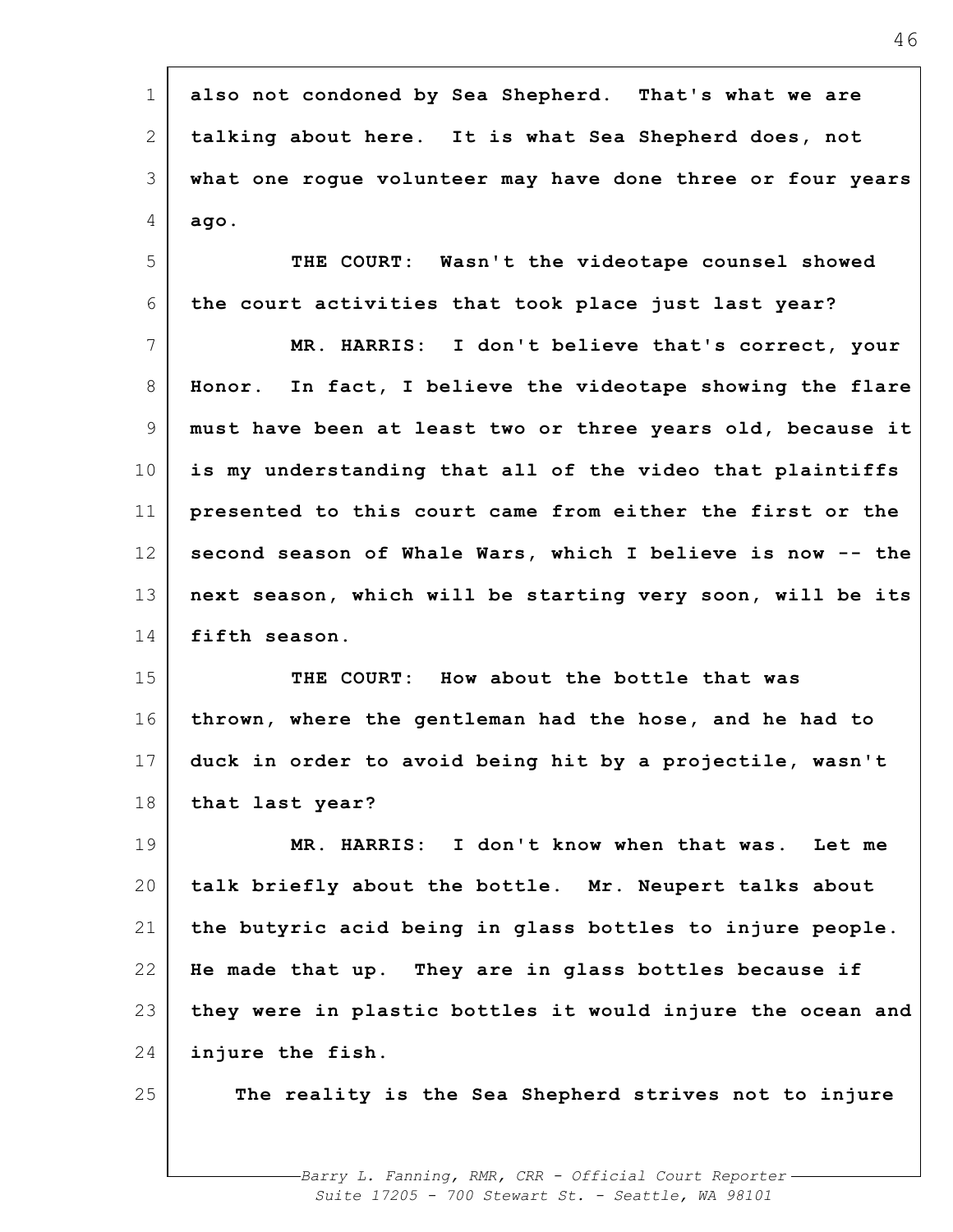| $\mathbf 1$    | anyone or any creature. If that bottle was thrown          |
|----------------|------------------------------------------------------------|
| $\mathbf{2}$   | directly at someone, that goes against Sea Shepherd's      |
| 3              | policy. Can I stand here today and tell you if Sea         |
| 4              | Shepherd goes out there for the next five years one bottle |
| 5              | will not be thrown at one whaler? No, I cannot tell you    |
| 6              | that. But what I can tell you is, if one bottle is thrown  |
| $7\phantom{.}$ | at one whaler, the person who throws that bottle will be   |
| 8              | instantly terminated as a Sea Shepherd volunteer. Every    |
| 9              | single policy manual that Sea Shepherd has makes it very   |
| 10             | clear that sort of thing is to be avoided.                 |
| 11             | THE COURT: Counsel, was that person terminated?            |
| 12             | MR. HARRIS: I have no idea. I am not even sure             |
| 13             | that Mr. Neupert's testimony regarding that video is       |
| 14             | accurate.                                                  |
| 15             | What we are really dealing with here is a situation        |
| 16             | where Sea Shepherd is out at sea doing what it can to stop |
| 17             | the killing of whales. If that includes throwing a bottle  |
| 18             | at someone, that is not okay. We would have no problem     |
| 19             | with an injunction against my clients saying don't throw   |
| 20             | bottles at anyone.                                         |
| 21             | Plaintiffs talk about the bottles being dangerous, and     |
| 22             | the bottles being thrown, but if I were to take a bottle   |
| 23             | in this courtroom right now, and throw it at that window   |
| 24             | over there, it wouldn't be dangerous. Nobody would get     |
| 25             | hurt. That's really what is going on. These bottles are    |
|                |                                                            |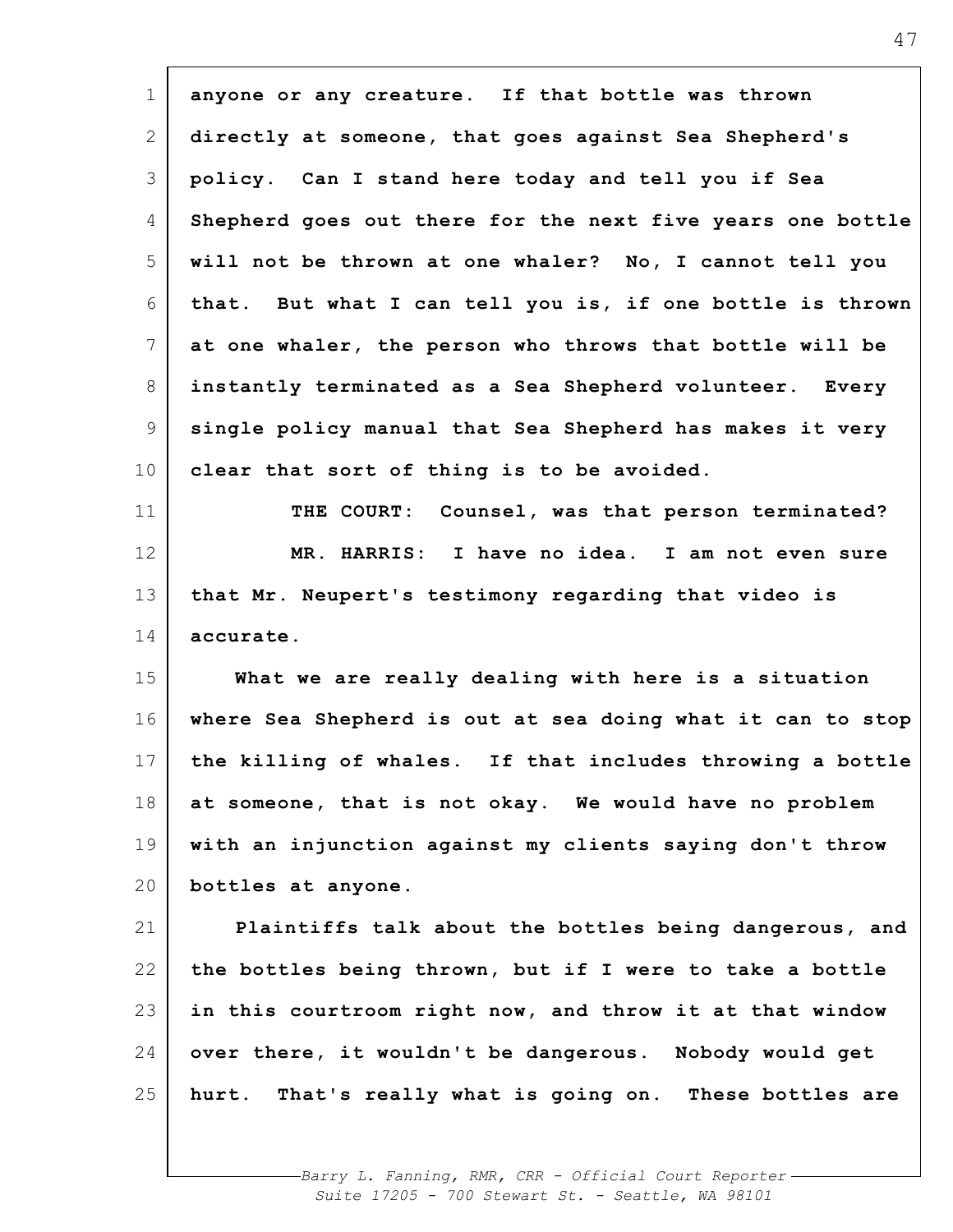| $\mathbf 1$     | not to be thrown when anyone is on board the deck.         |
|-----------------|------------------------------------------------------------|
| 2               | THE COURT: Counsel, how do you control that?<br>If         |
|                 |                                                            |
| 3               | you have a slingshot, a device you guys have used, or your |
| 4               | clients have used, once that slingshot tosses that         |
| 5               | projectile, there is no aiming that appears to be          |
| 6               | involved. It is just shooting up in the air. Where it      |
| $7\phantom{.}$  | lands, it lands.                                           |
| 8               | MR. HARRIS: Well, that may be true, but that               |
| 9               | slingshot should not be pulled back if there are people on |
| 10 <sub>o</sub> | the deck of the Japanese whaling vessels.                  |
| 11              | I think what is really important here, and I am going      |
| 12              | to come back to it time and time again, is that Sea        |
| 13              | Shepherd has been out there doing this for 30 years, and   |
| 14              | no one has been injured. Sea Shepherd has been out there   |
| 15              | doing this against the Japanese whalers for eight years,   |
| 16              | and no one has been injured.                               |
| 17              | In fact, this picture of this person who was allegedly     |
| 18              | injured by butyric acid, I don't believe it. The reason I  |
| 19              | don't believe it, your Honor, is because I have been       |
| 20              | through a trial against these people already. I helped     |
| 21              | oversee the defense of Peter Bethune, who was charged      |
| 22              | originally with terrorism in Japan. They dropped that      |
| 23              | claim, I might add. In that case the prosecutor and the    |
| 24              | plaintiffs, who were working hand-in-glove with the        |
| 25              | prosecutor, kept talking about injury to the Japanese      |
|                 |                                                            |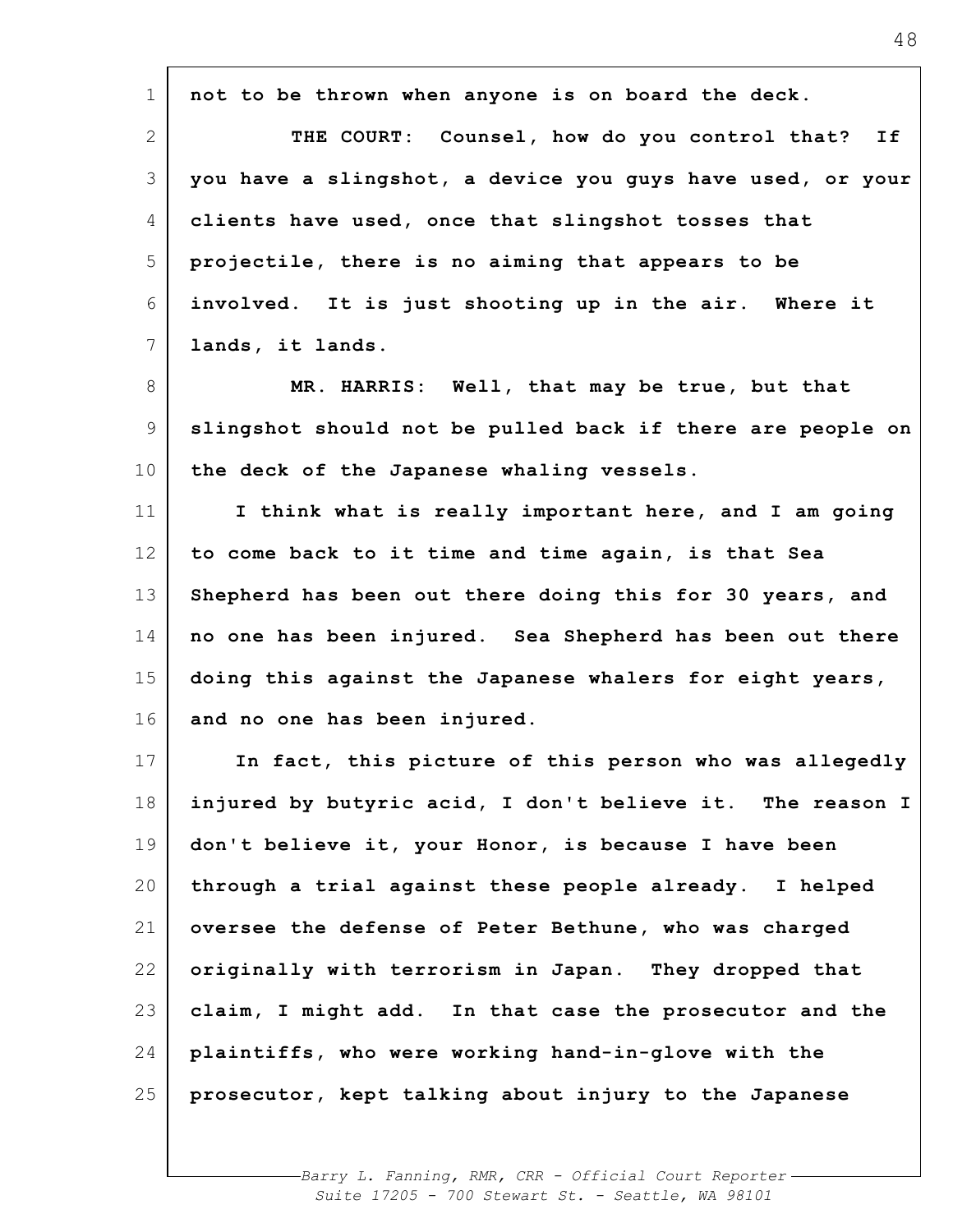**whalers. In the end they had nothing.**

1

2 3 4 5 6 **The evidence seemed to show that the injury they claimed had been caused by Sea Shepherd had actually been caused by something that a Japanese crew member had tried to throw at the Sea Shepherd crew and the wind had blown it back in his face.**

7 8 9 10 11 12 13 14 15 16 **I think that highlights the situation we are facing right here, which is that the plaintiffs are before this court asking for a preliminary injunction, putting forth what is, frankly, rather bizarre and unsubstantiated evidence. Some picture of some guy and an American lawyer saying this person was injured due to butyric acid? That is not evidence. That is not enough for this court to jump into an international political matter and issue an injunction against a defendant here for actions that are going on 3,000, 4,000 miles away.**

17 18 19 20 21 22 **Let's very briefly talk about that injunction. What is that injunction going to be, stay 800 meters away? The plaintiffs claim they want it to be 800 meters away because defendants can still film from that distance. No, they want it to be 800 meters away so they can keep killing the whales.**

23 24 25 **And how will that be enforced? Will it be enforced against Sea Shepherd Australia? Is it going to be enforced against Sea Shepherd UK? Is it going to be**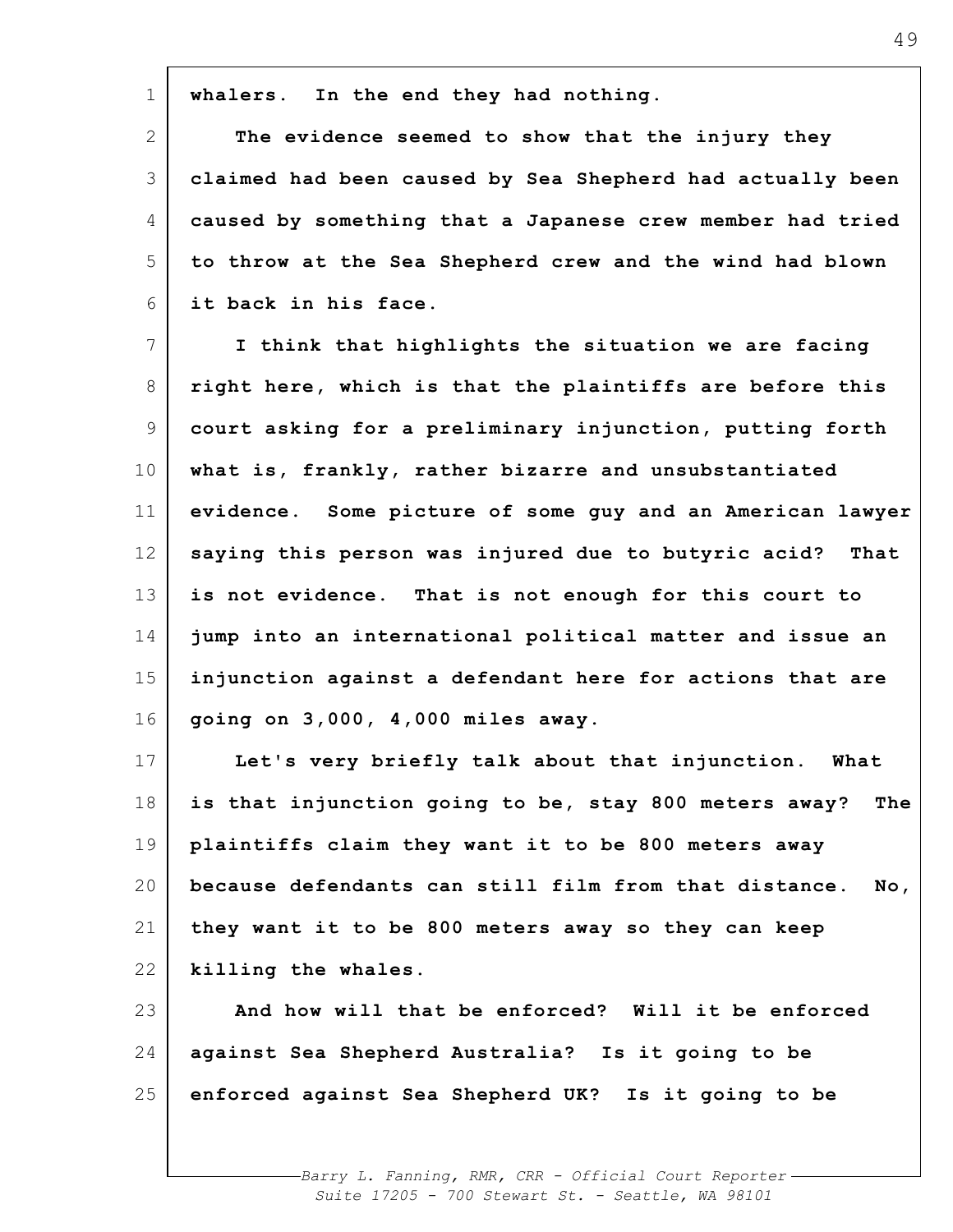| $\mathbf 1$     | enforced against Sea Shepherd Netherlands? I don't see     |
|-----------------|------------------------------------------------------------|
| 2               | how that can happen.                                       |
| 3               | Plaintiffs keep talking about legality not being an        |
| 4               | issue here. Plaintiffs try to equate what they are doing   |
| 5               | with clear-cutting and with abortion. Wrong.               |
| 6               | Clear-cutting is clearly legal in this country. Abortion   |
| $7\phantom{.0}$ | is clearly legal in this country. So interfering with      |
| 8               | those two things is very different from what Sea Shepherd  |
| 9               | does.                                                      |
| 10              | Plaintiffs, rather than being clear-cutters, are           |
| 11              | really essentially heroin dealers. If they were coming     |
| 12              | before this court asking this court to help protect their  |
| 13              | turf so they could continue dealing in heroin, I think the |
| 14              | legality would be at issue. I don't even think that would  |
| 15              | be a close call. That is why your Honor has raised the     |
| 16              | issue of legality.                                         |
| 17              | So returning now to what Sea Shepherd has been doing       |
| 18              | for the last 30 years. I think it is important that we     |
| 19              | talk about it. Sea Shepherd has thrown stink bombs and     |
| 20              | paint bombs, and every once in a while it seeks to foul    |
| 21              | the poachers' props. So what? None of these things have    |
| 22              | ever harmed anyone. And that is because none of these      |
| 23              | things are dangerous. Sea Shepherd trains its crews to     |
| 24              | avoid injury, and that training has paid off.              |
| 25              | We have talked a bit about the butyric acid. The           |
|                 |                                                            |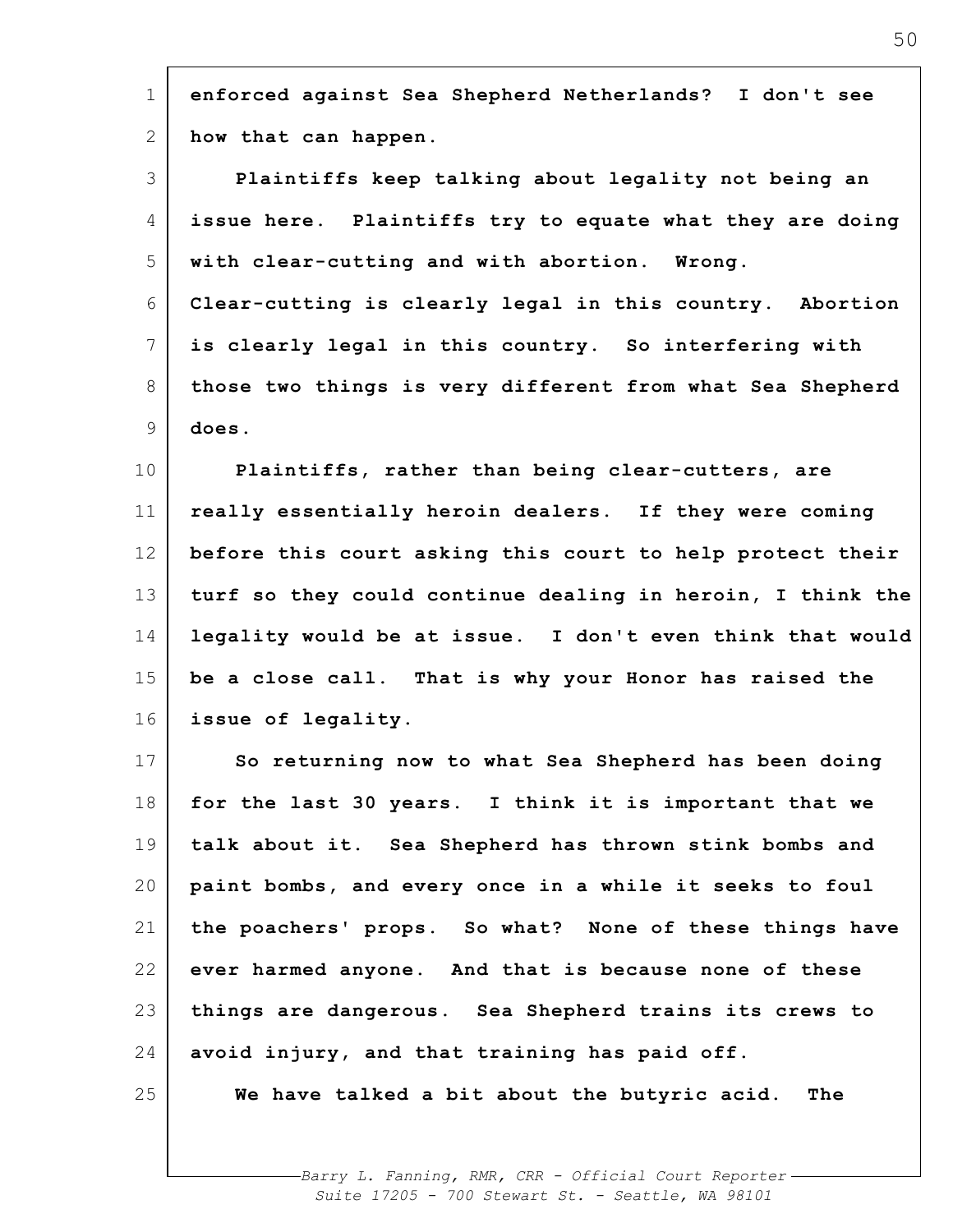| 1               | plaintiffs have admitted that they had have no evidence it |
|-----------------|------------------------------------------------------------|
| 2               | is harmful. We have submitted evidence that it is          |
| 3               | harmless.                                                  |
| 4               | The paint bombs. Come on. It is paint. Not only            |
| 5               | that, and plaintiffs fail to mention this, the paint bombs |
| 6               | have never been thrown at anyone. They are thrown at the   |
| $7\phantom{.0}$ | side of the whaling vessels where the big, giant signs say |
| 8               | research. It is red paint to bloody the sign that says     |
| 9               | research.                                                  |
| 10              | The prop fouling. The prop fouling sounds bad. When        |
| 11              | it works, it could be bad. It could be bad if these were   |
| 12              | small ships. What we are dealing with here is small        |
| 13              | amounts of ropes, and a volunteer crew -- The reality is   |
| 14              | that Sea Shepherd has never really succeeded in fouling    |
| 15              | anyone's props. There have been a time or two where the    |
| 16              | rope has gotten tangled and the vessels have had to slow   |
| 17              | down for maybe 15 to 30 minutes. But talking about a ship  |
| 18              | being stopped with icebergs and all that, that is pure     |
| 19              | speculation. There is no evidence of that.                 |
| 20              | THE COURT: Counsel, let me stop you and ask a              |
| 21              | question. I thought I saw in the exhibits a clear          |
| 22              | indication that a prop had been completely entangled in a  |
| 23              | considerably large rope. Are you representing to the       |
| 24              | court that that was not an accurate depiction of what took |
| 25              | place, or that wasn't the activities of your client?       |
|                 |                                                            |

'n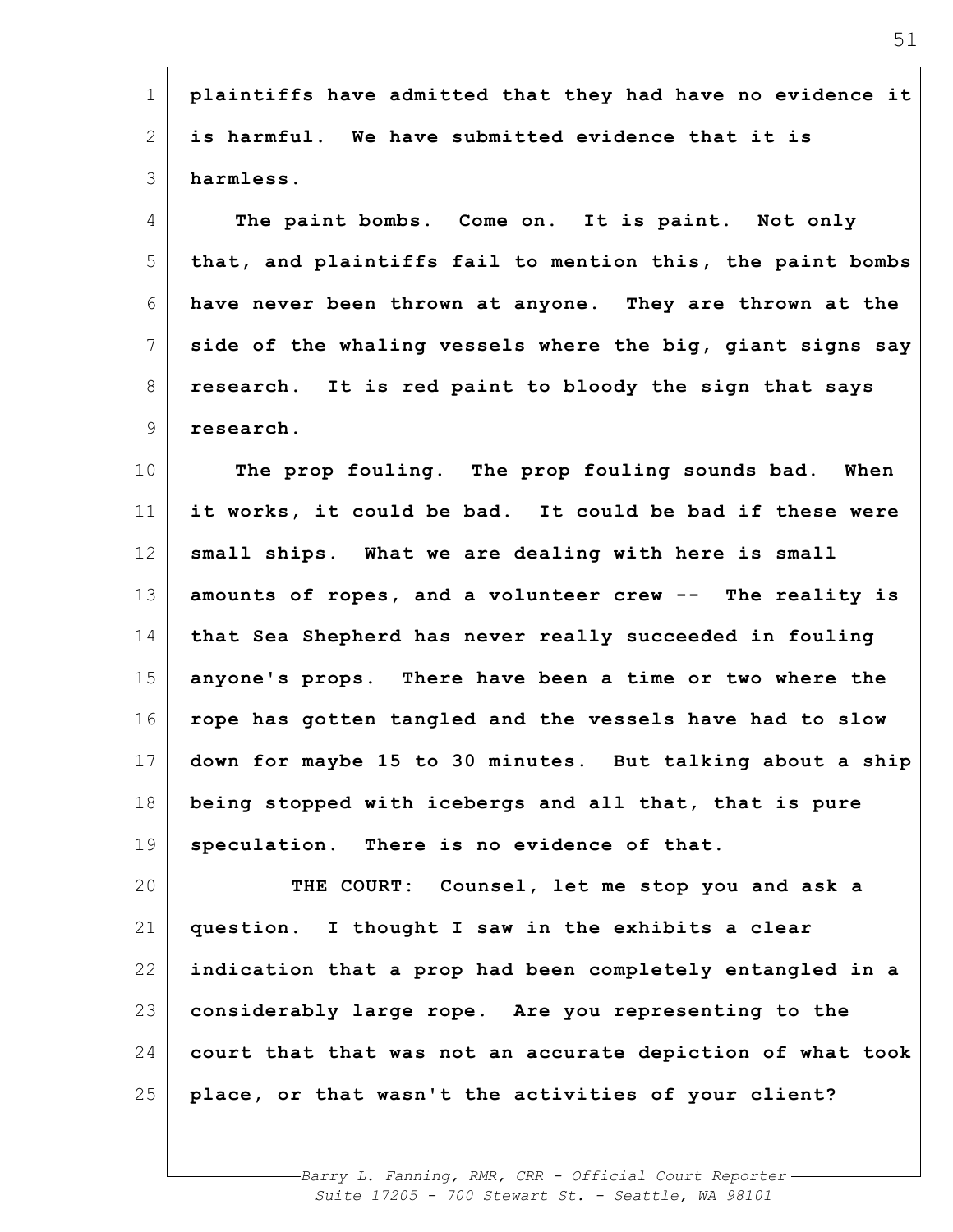| $\mathbf 1$  | MR. HARRIS: No, your Honor. What I am                      |
|--------------|------------------------------------------------------------|
| $\mathbf{2}$ | representing to this court is that there has never been a  |
| 3            | time where a Japanese whaling vessel has been forced to a  |
| 4            | complete stop by prop fouling. All that has ever happened  |
| 5            | is they have been slowed down. These Japanese whaling      |
| 6            | vessels are some of the most sophisticated high tech       |
| 7            | vessels ever made. Sea Shepherd's attempts at prop         |
| 8            | fouling are really more symbolic than anything else.<br>It |
| 9            | would not be right to issue a preliminary injunction based |
| 10           | on that without there being any solid evidence of any      |
| 11           | potential harm from that.                                  |
| 12           | As your Honor well knows, Sea Shepherd has filed           |
| 13           | extensive briefing seeking a dismissal of plaintiffs'      |
| 14           | entire case as a matter of law. I am not going to rehash   |
| 15           | that briefing, but I will note that we, again, call on     |
| 16           | this court to honor international comity by honoring the   |
| 17           | Australian federal court's decision finding plaintiffs'    |
| 18           | whaling illegal.                                           |
| 19           | We also ask this court to defer ruling on anything in      |
| 20           | favor of the pending World Court case between the nations  |
| 21           | of Australia and Japan regarding the legality of whaling.  |
| 22           | We also note that the Ninth Circuit has stated that        |
| 23           | there can be no preliminary injunctions in admiralty, and  |
| 24           | that no court has ever granted a preliminary injunction    |
| 25           | under the Alien Tort Statute.                              |

 $\mathbf{r}$ 

*Barry L. Fanning, RMR, CRR - Official Court Reporter Suite 17205 - 700 Stewart St. - Seattle, WA 98101*

52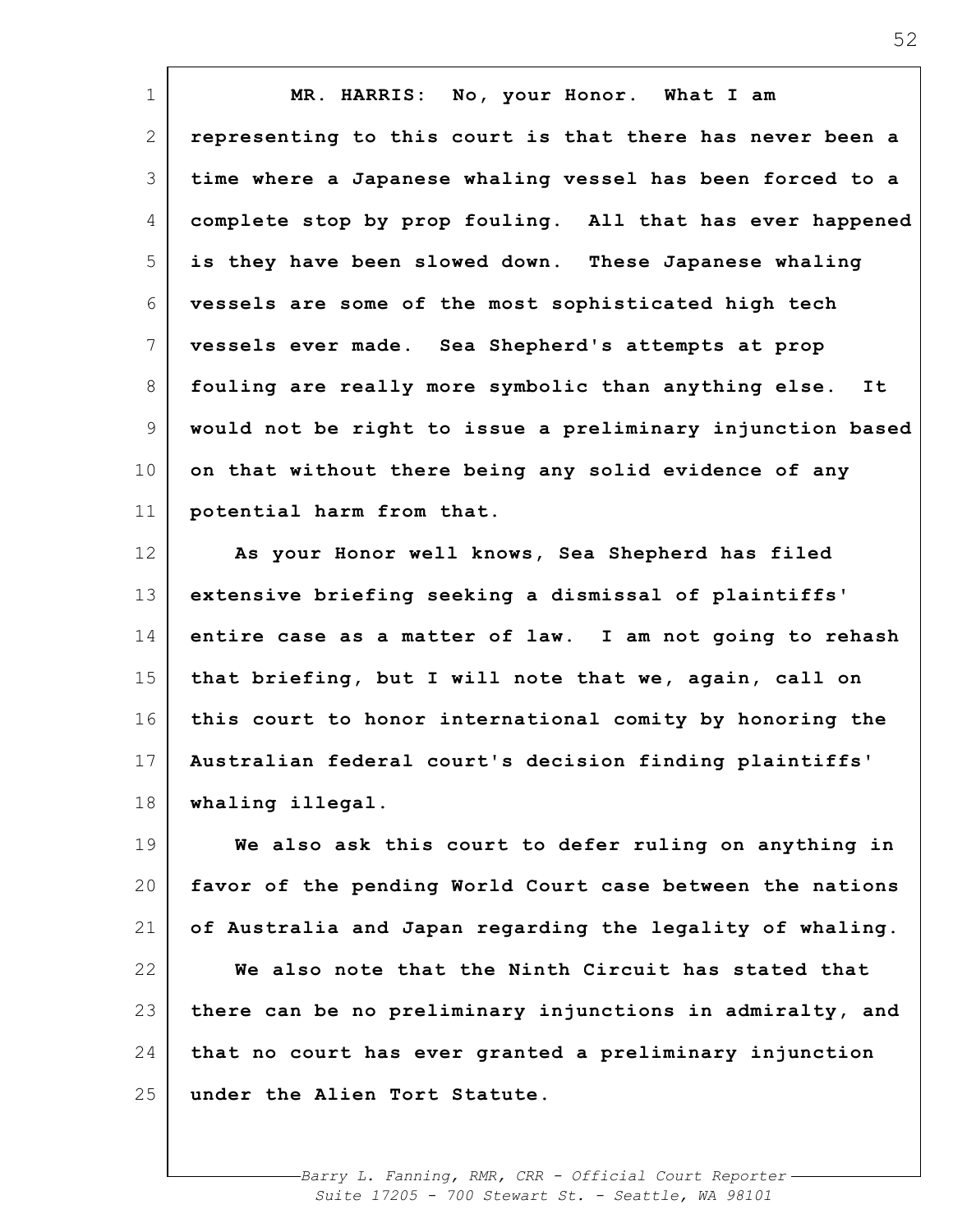| $\mathbf 1$     | As your Honor knows, there are four elements               |
|-----------------|------------------------------------------------------------|
| $\mathbf{2}$    | plaintiffs must satisfy to get their injunctive relief.    |
| 3               | The first of which is, they must prove a likelihood of     |
| 4               | succeeding on the merits. They are not going to succeed    |
| 5               | on the merits. They have no chance of prevailing on their  |
| 6               | interference with navigation claim. And the reason for     |
| $7\phantom{.0}$ | that is because there has been no interference with        |
| 8               | navigation. Plaintiffs are freely navigating.              |
| 9               | In fact, even as we speak, plaintiffs ships are out        |
| 10              | cruising the southern ocean in pursuit of Sea Shepherd's   |
| 11              | vessels. Sea Shepherd does not seek to interfere with      |
| 12              | plaintiffs' navigation. Sea Shepherd seeks only to         |
| 13              | interfere with plaintiffs' illegal killing of whales.      |
| 14              | THE COURT: Let me stop you there, counsel.<br>Two          |
| 15              | of the video clips I have seen show an incident from the   |
| 16              | past season where the vessel, I believe named Steve Irwin, |
| 17              | was, what I would characterize as, basically smashing into |
| 18              | the side of one of the whaling ships. I don't think there  |
| 19              | is any question, counsel, it was your client's ship that   |
| 20              | maneuvered into the plaintiffs's ship. Now, in the briefs  |
| 21              | you portrayed this as a whaling ship maneuvering into your |
| 22              | vessel or smashing into your vessel. It doesn't look that  |
| 23              | way in the video. Is there something I am missing in the   |
| 24              | video?                                                     |
| 25              | MR. HARRIS: I am not sure of the particular video          |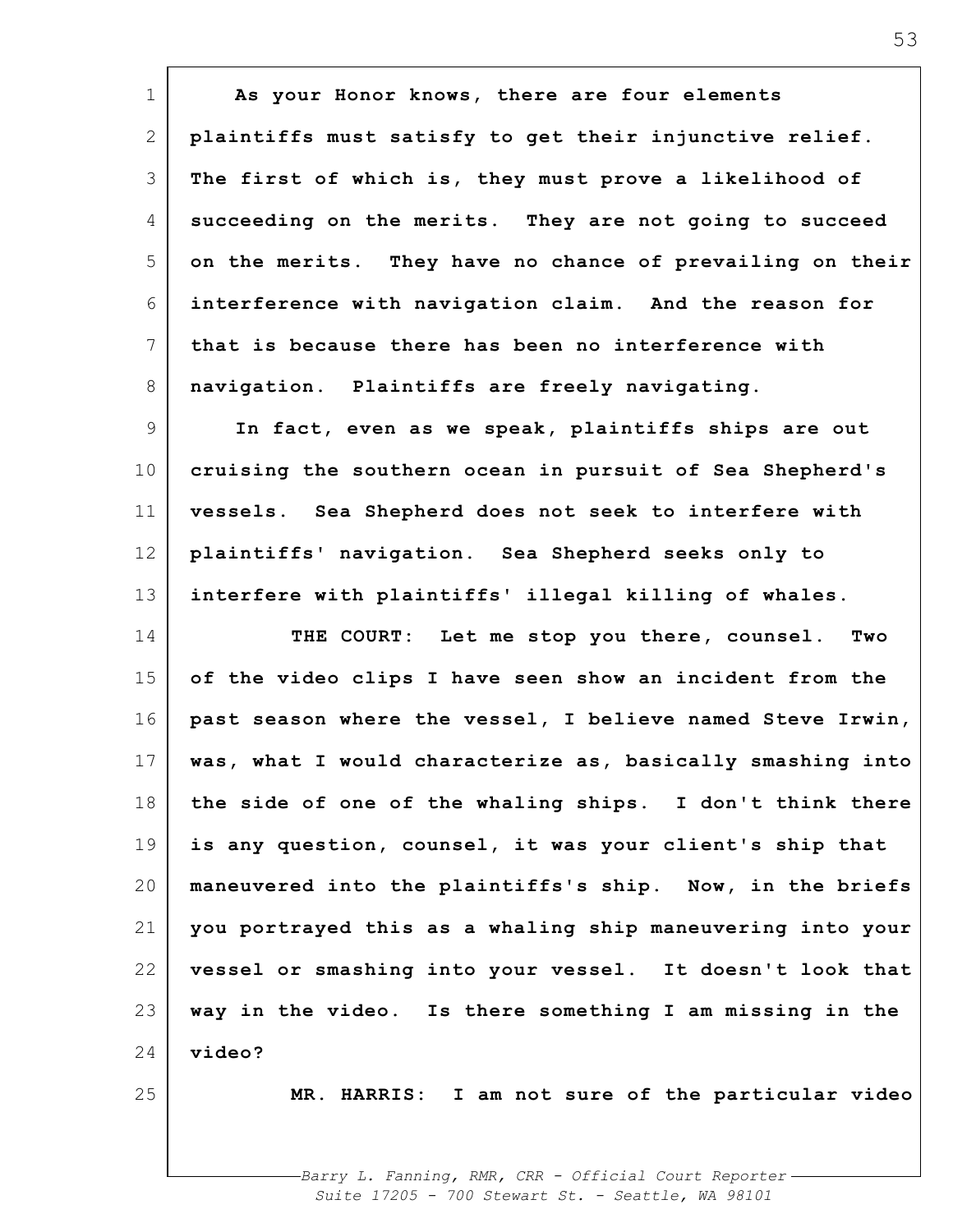| $\mathbf 1$ | to which you are referring, but I do know that there has   |
|-------------|------------------------------------------------------------|
| 2           | been a lot of smashing that has gone on between the        |
| 3           | vessels out at sea. I will concede that some of that       |
| 4           | smashing has been brought about by Sea Shepherd. But what  |
| 5           | I will also point out is that none of that smashing has    |
| 6           | ever impeded a Japanese whaling vessel.                    |
| 7           | And our expert, your Honor, Captain James Cushman, who     |
| 8           | was a captain in the U.S. Coast Guard, has testified that  |
| 9           | what Sea Shepherd does out there is safe.                  |
| 10          | If we are talking about the same video, it would be        |
| 11          | like an eight year old -- it would be like a tiny car      |
| 12          | bumping into a building. The Japanese whaling ships are    |
| 13          | huge, the Sea Shepherd's ships are tiny. Bumping the       |
| 14          | Japanese whaling ships has never impeded their navigation. |
| 15          | THE COURT: Just so we are clear, counsel, I am             |
| 16          | not talking about one of the rubberized vessels. I am      |
| 17          | talking about a steel vessel that maneuvered into the left |
| 18          | quarter panel of the vessel. It seemed like it was a       |
| 19          | pretty hard knock at that point in time.                   |
| 20          | MR. HARRIS: Those hard knocks happen all the time          |
| 21          | up in Alaska with fishing, certainly in the old days       |
| 22          | before the quota system.                                   |
| 23          | It is my understanding in that video the Japanese          |
| 24          | whaling vessel went forward as though nothing had ever     |
| 25          | happened. It is also not clear to me that bumping was      |
|             |                                                            |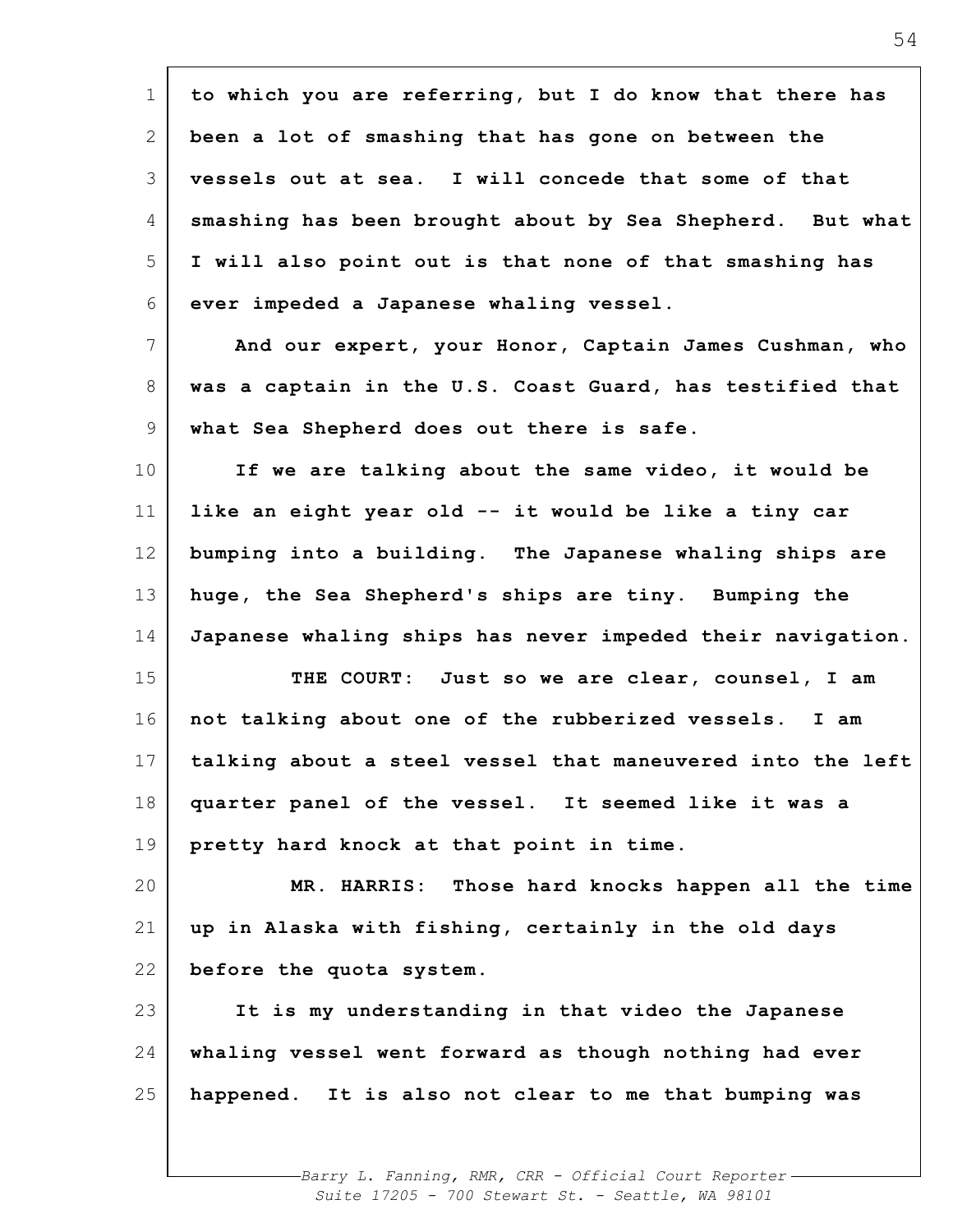| $\mathbf 1$     | deliberate on the part of the Sea Shepherd.                |
|-----------------|------------------------------------------------------------|
| $\mathbf{2}$    | Turning now to the piracy claim. Piracy requires           |
| 3               | violence. It requires intentional violence. It requires    |
| 4               | intentional violence for private gain. What is private     |
| 5               | gain? Private gain is monetary gain. Sea Shepherd is not   |
| 6               | out there for monetary gain. Yes, it makes money off the   |
| $7\phantom{.0}$ | Whale Wars show, but that money is used for the real goal, |
| 8               | and that is to stop the whaling. That is why Sea Shepherd  |
| 9               | is out there. That is not a private gain, that is a        |
| 10              | public good.                                               |
| 11              | The Netherlands, Australia, New Zealand, Japan and         |
| 12              | Chili are all signatories to the United Nations law of the |
| 13              | sea. And that law gives each of those countries the        |
| 14              | right -- In fact, it imposes upon them the duty to stop    |
| 15              | piracy. None of these countries have ever sought to stop   |
| 16              | Sea Shepherd from doing anything. Sea Shepherd boats go    |
| 17              | to port in most of these countries every year. Not once    |
| 18              | has a Sea Shepherd boat ever been prevented from leaving.  |
| 19              | Would this really be the case if Sea Shepherd were         |
| 20              | engaging in violence -- I'm sorry, in piracy? Of course    |
| 21              | not. Not even the Japanese Coast Guard, as your Honor      |
| 22              | himself pointed out, has ever sought to stop the Sea       |
| 23              | Shepherd. And that's because the Sea Shepherd is not       |
| 24              | engaging in piracy.                                        |
| 25              | Plaintiffs talk about three people having boarded a        |
|                 |                                                            |

 $\mathsf{r}$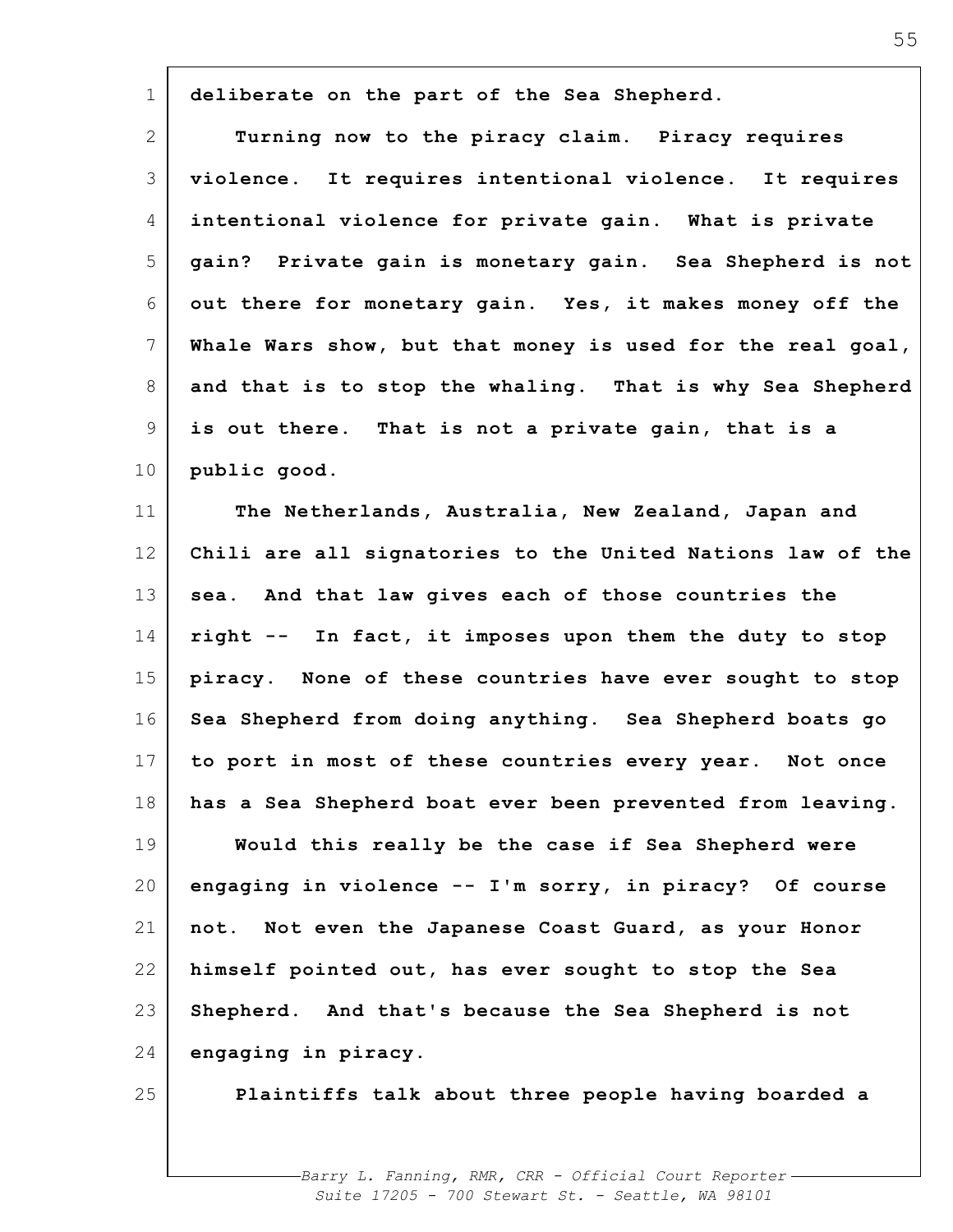1 2 3 4 5 6 **Japanese whaling vessel this past season. That is unfair, and that is a red herring. Those three people were not Sea Shepherd personnel. They were from some other -- some newly formed timber, or something like that, environmental group out of Australia. Sea Shepherd is not responsible for everybody in the world.**

7 8 9 10 11 12 13 14 15 16 17 18 19 20 21 **The plaintiffs skipped over their terrorism claim, probably with good reason. They know they have no chance of prevailing on that. They really ought to be ashamed for even bringing it. Calling what Sea Shepherd does terrorism is an insult to the thousands of Americans and others who have died at the hands of real terrorists. Terrorism is defined as the intentional use of death or serious bodily injury to terrorize people so as to exert influence on their government. Your Honor correctly called it when he stated that Sea Shepherd has consistently made clear their efforts to avoid any sort of harm to anyone. If Sea Shepherd were terrorists, why would they advertise that they are trying not to harm anyone? That is a ridiculous claim. And I note that plaintiffs, working with the Japanese**

22 23 **government, made that same sort of claim a couple of years ago, and then dropped it.**

24 25 **Plaintiffs' state law claims are so vague that there is no way even to know what they are, so there is no way**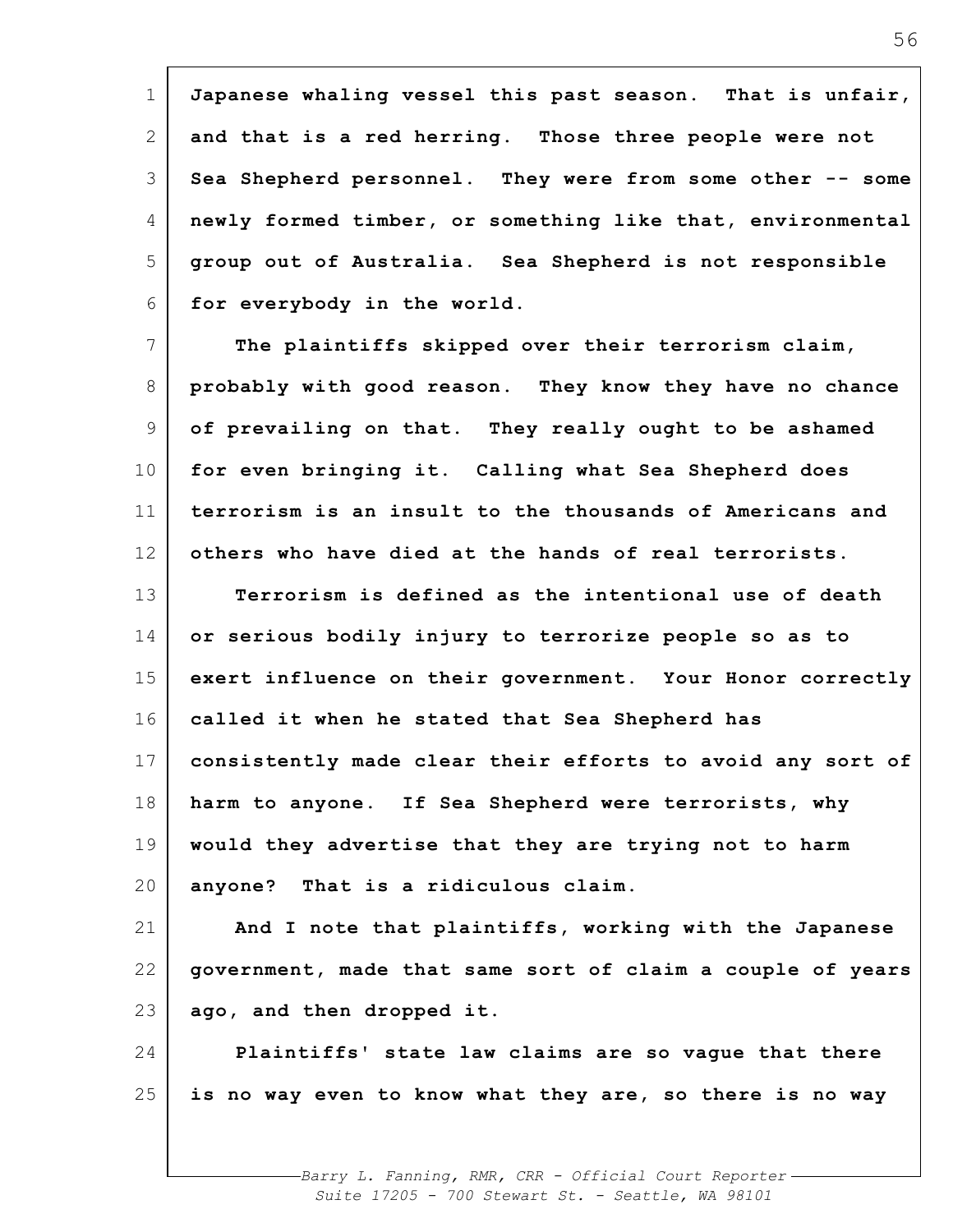**even to talk about that today.**

1

2 3 4 5 6 7 **Moving on to the second factor, the likelihood of irreparable harm. If what Sea Shepherd is doing is so horrible and so needing of rapid fire relief, why did plaintiffs wait eight years to do anything about it? And even then, why did plaintiffs wait until the beginning of whaling season to file this lawsuit?**

8 9 10 11 12 13 14 15 16 17 **Plaintiffs' answer to that is that their culture made them do it. No way. What made them do it was that they now have \$30 million in tsunami relief funds burning a hole in their pockets. They wanted to bring this action right when they knew Sea Shepherd would be least able to defend against it. Plaintiffs waited until all of Sea Shepherd's key personnel and assets were diverted out at sea, and then they pounce. Plaintiffs delay in filing this case, standing alone, is conclusive proof of no likelihood of irreparable harm.**

18 19 20 21 22 23 24 25 **Now, your Honor asked plaintiffs why they waited. Plaintiffs never answered. Instead, plaintiffs flashed a video from two, three years ago. That is not an answer. In fact, that is an answer of why didn't -- That just leads to another question. Why didn't they file it two or three years ago right after that video came out? And let's talk about the videos for a moment. Plaintiffs have been filming Sea Shepherd every single day**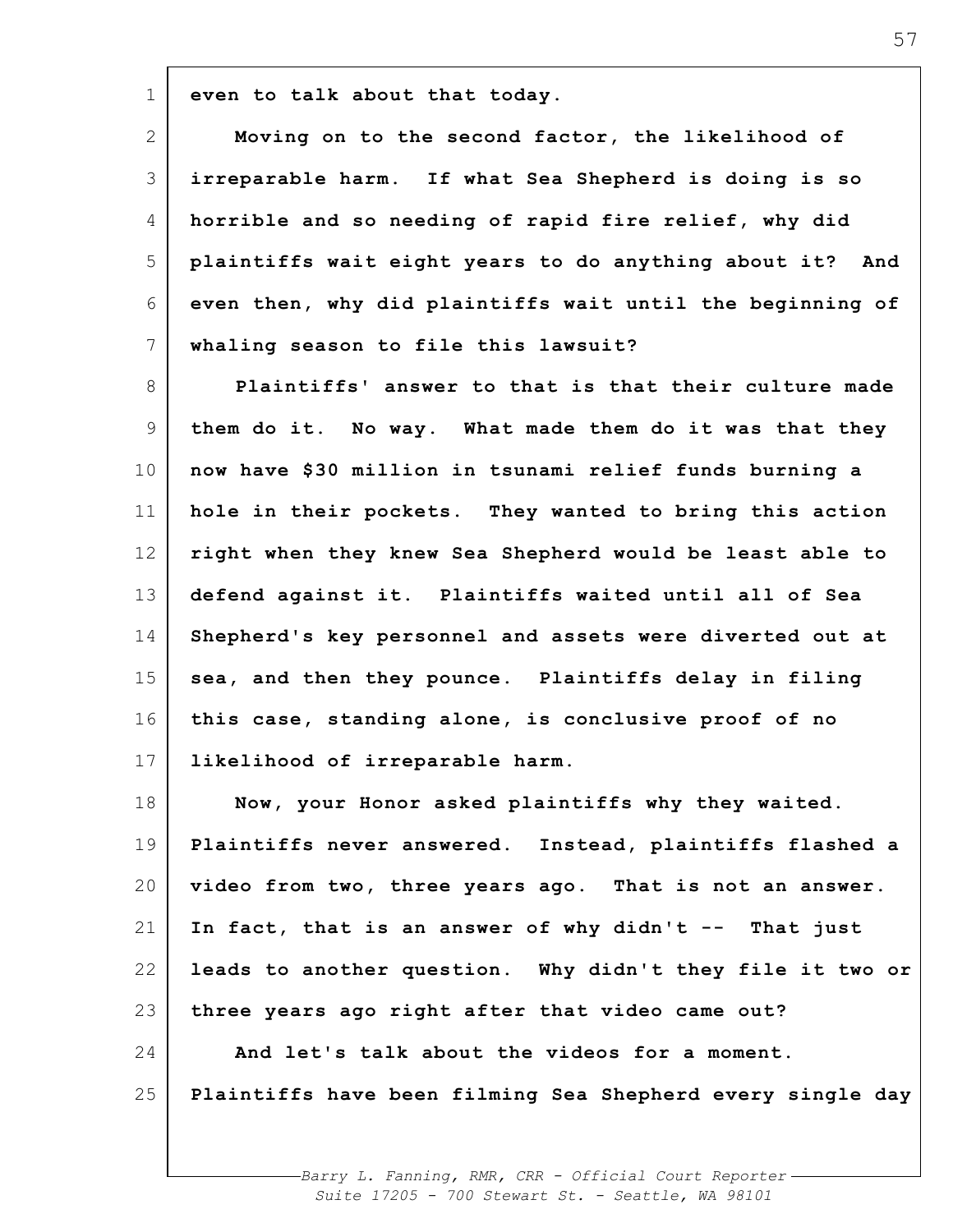| $\mathbf 1$    | for the last eight years. All they can come up with are    |
|----------------|------------------------------------------------------------|
| 2              | those two videos? That is not a lot.                       |
| 3              | What are the whalers claiming will be the irreparable      |
| 4              | harm anyway? Your Honor asked that question, and           |
| 5              | rightfully so. Are they seeking lost profits? That is      |
| 6              | something that would be irreparable harm. No, they are     |
| $7\phantom{.}$ | not. They are not because they are supposedly killing      |
| 8              | these whales for research.                                 |
| 9              | What about the irreparable harm to the research? No,       |
| 10             | they are not seeking that either. Why? Because that        |
| 11             | would require that they actually come up with evidence     |
| 12             | that they are conducting research, and they cannot.        |
| 13             | Their only claim of irreparable harm is damage to          |
| 14             | their vessels for which there is clearly a monetary        |
| 15             | remedy, and speculative discussion regarding what might    |
| 16             | some day happen to their crews. Not to themselves, but to  |
| 17             | There is no irreparable harm here.<br>their crews.         |
| 18             | The third factor, balance of hardships. If Sea             |
| 19             | Shepherd is liable for all that the whalers claim,         |
| 20             | plaintiffs or their crew would have all sorts of remedies. |
| 21             | They could sue Sea Shepherd for monetary damages, for any  |
| 22             | damages to their vessels, and their crew could sue for     |
| 23             | their personal injuries. They can seize Sea Shepherd's     |
| 24             | ships around the world. They can seize Sea Shepherd in     |
| 25             | Japan.                                                     |
|                |                                                            |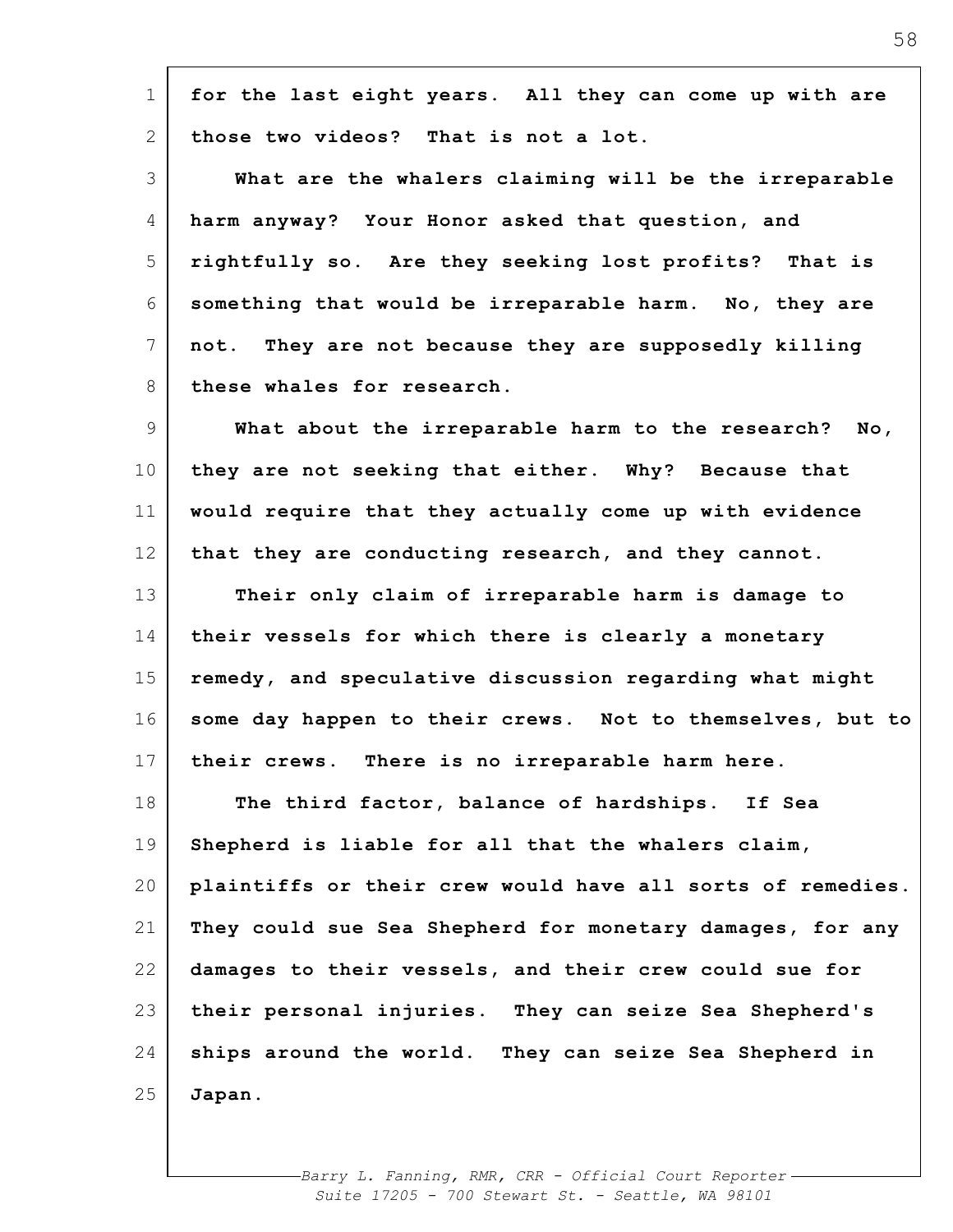| $\mathbf 1$     | Mr. Neupert stood up here and said there is no               |
|-----------------|--------------------------------------------------------------|
| 2               | jurisdiction -- Japan doesn't have jurisdiction over Sea     |
| 3               | Shepherd. That cannot be true. If Sea Shepherd is            |
| 4               | directing activities against a Japanese vessel, surely       |
| 5               | Japan would have jurisdiction over that.                     |
| 6               | They can also seek or secure diplomatic relief, which        |
| 7               | they have been trying to do for the last eight years.<br>But |
| 8               | nobody wants anything to do with them.                       |
| 9               | More importantly, what plaintiffs are doing is               |
| 10 <sub>o</sub> | illegal. That alone means that the balance of hardships      |
| 11              | tips in favor of the defendants.                             |
| 12              | Sea Shepherd will be devastated if it can no longer          |
| 13              | seek to stop plaintiffs from engaging in their               |
| 14              | slaughtering of whales. And that's all Sea Shepherd wants    |
| 15              | here. They don't care about distance. They don't care        |
| 16              | about filming. They don't care about throwing bottles,       |
| 17              | throwing paint. What Sea Shepherd wants to do is get in      |
| 18              | the way of the Japanese whalers who are illegally and        |
| 19              | brutally slaughtering whales.                                |
| 20              | And let's now talk about the public interest which           |
| 21              | defendants --                                                |
| 22              | THE COURT: Counsel, before you go into public                |
| 23              | interest, let's take our morning recess.                     |
| 24              | (At this time a short break was taken.)                      |
| 25              | THE COURT: Please continue.                                  |
|                 |                                                              |
|                 | -Barry L. Fanning, RMR, CRR - Official Court Reporter.       |

 $\mathbf{r}$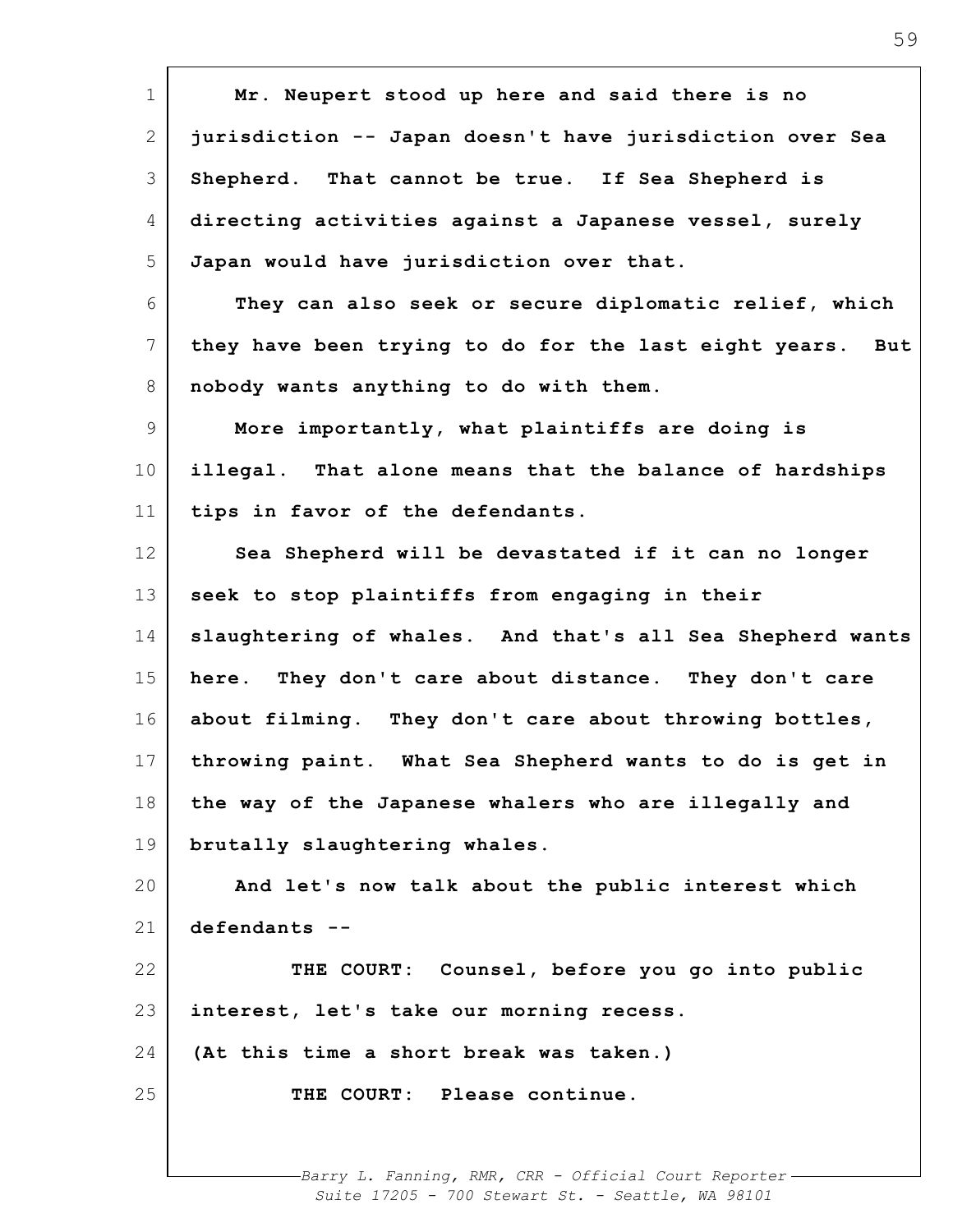| $\mathbf 1$ | MR. HARRIS: Thank you, your Honor. At the                    |
|-------------|--------------------------------------------------------------|
| 2           | beginning of this hearing your Honor made clear that the     |
| 3           | court considered the illegality of whaling at issue in       |
| 4           | this case. And in response to that, plaintiffs counsel       |
| 5           | stood up here and stated that no matter how this court       |
| 6           | rules, plaintiffs whaling will continue regardless.<br>That  |
| 7           | is not really true.                                          |
| 8           | The reason that is not true is the very same reason          |
| 9           | plaintiffs have brought this action. Last year Sea           |
| 10          | Shepherd was unbelievably effective in stopping defendants   |
| 11          | (sic) from killing whales -- I'm sorry, stopping             |
| 12          | plaintiffs from killing whales. Plaintiffs sought to kill    |
| 13          | more than a thousand whales last year, and Sea Shepherd      |
| 14          | was able to reduce that count to 17 percent. That's how      |
| 15          | effective Sea Shepherd was.                                  |
| 16          | So a ruling here will have an impact on the killing of       |
| 17          | A ruling here will likely mean that the next year<br>whales. |
| 18          | there will be $-$ and my math is probably wrong on this,     |
| 19          | but there will probably be something like 83 percent more    |
| 20          | whales killed if Sea Shepherd is not allowed out there.      |
| 21          | Plaintiffs are not here for speculative safety               |
| 22          | reasons. They are here to stop Sea Shepherd from going       |
| 23          | out at all. That's the 800 meters that their expert          |
| 24          | claims is necessary.                                         |
| 25          | And let me talk very briefly about their expert.             |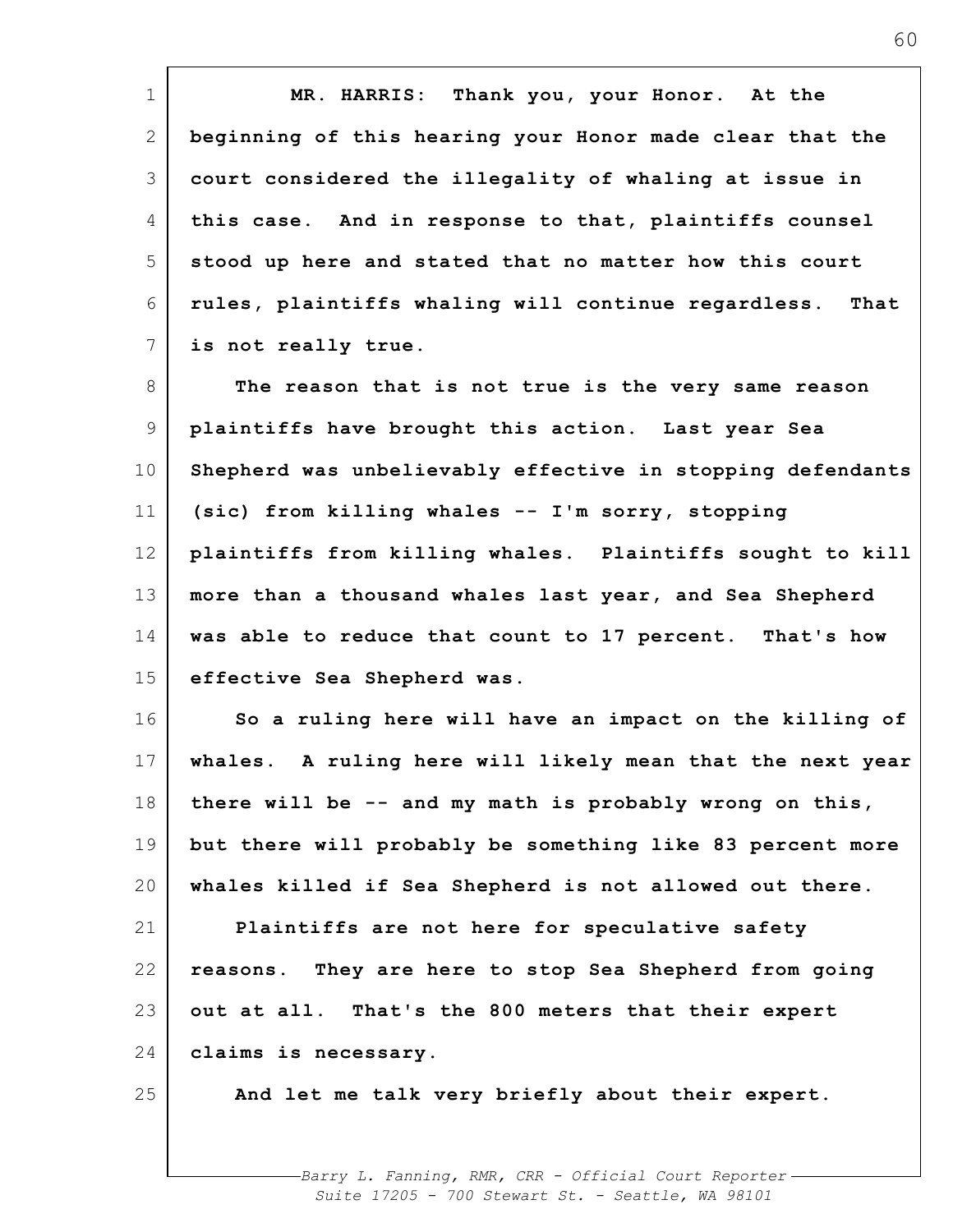| $\mathbf 1$    | Their expert is in London. They would not let us depose    |
|----------------|------------------------------------------------------------|
| 2              | him here in Seattle. Why did they pick an expert in        |
| 3              | London? I don't know. Why did they pick an expert whose    |
| 4              | entire career has been in the freight industry? He         |
| 5              | doesn't have a bit of experience in the fishing industry,  |
| 6              | which is exactly what we are dealing with here.            |
| $7\phantom{.}$ | If I could, your Honor, I would like to make one           |
| 8              | correction. During the break I was able to talk with       |
| 9              | someone from Sea Shepherd, and they explained to me that   |
| 10             | incident where it appears as though the Steve Irwin        |
| 11             | intentionally collided with -- I forget which Japanese     |
| 12             | whaling vessel. The explanation for that is that it was    |
| 13             | not intentional, that the two vessels came close to each   |
| 14             | other, and the propulsion from the giant Japanese whaling  |
| 15             | vessel literally sucked the Sea Shepherd in, and that's    |
| 16             | what caused them to bump. But it was really nothing more   |
| 17             | than a fender bender.                                      |
| 18             | Turning now to the public interest element, and this       |
| 19             | is surely the element on which I could talk all day. But   |
| 20             | I promise I am not going to. Plaintiffs are engaging in    |
| 21             | illegal whaling. Both Chili and Australia have told        |
| 22             | plaintiffs never to enter their waters, and have told them |
| 23             | if they do so they will be arrested. Plaintiffs are        |
| 24             | outlaws. The public interest is never served by siding     |
| 25             | with the outlaw.                                           |

 $\mathbf{r}$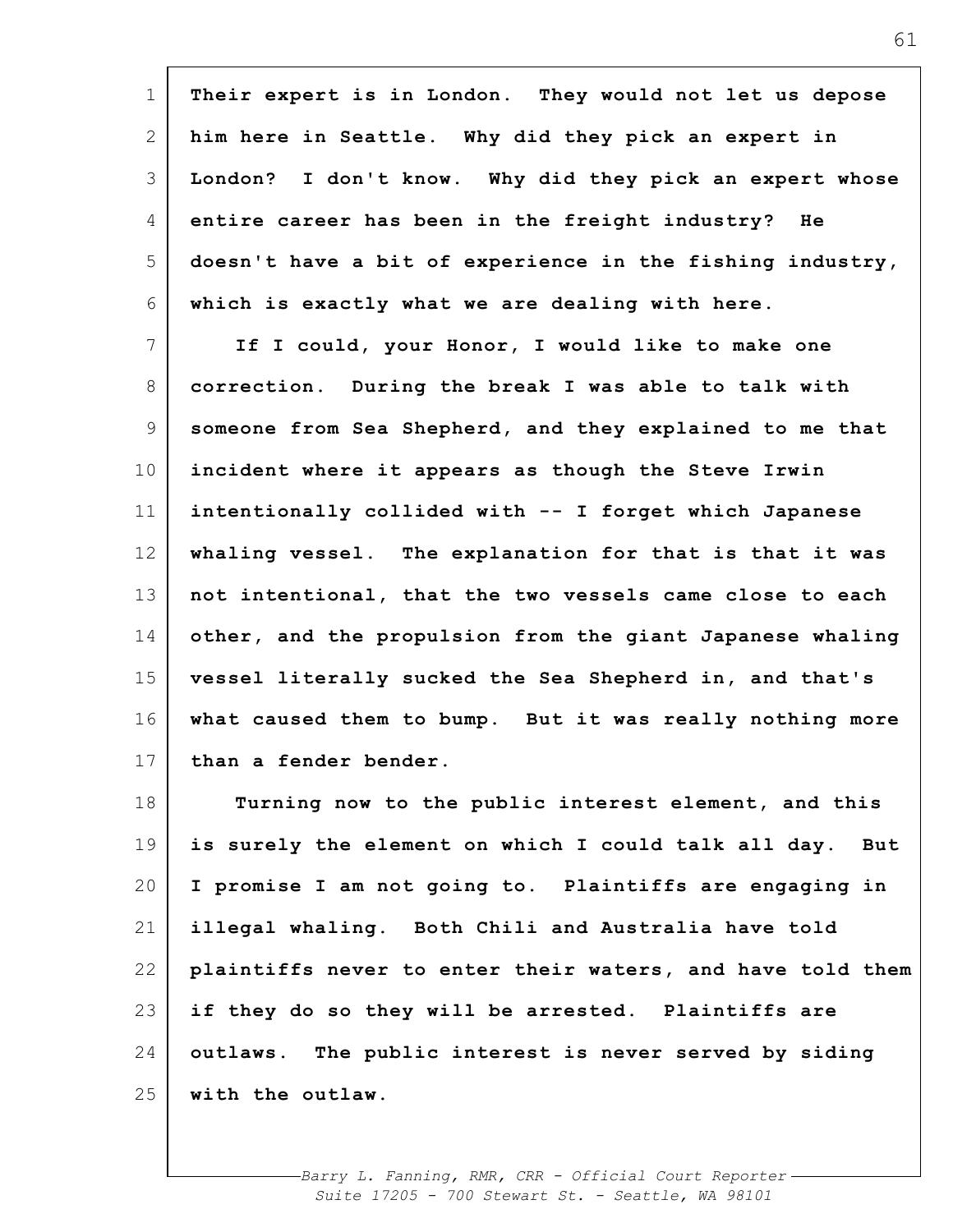| $\mathbf 1$     | The public interest will not be served by allowing         |
|-----------------|------------------------------------------------------------|
| 2               | plaintiffs to continue brutally killing whales and         |
| 3               | threaten to push them to the brink of extinction.<br>The   |
| 4               | world public has made its views on this known.             |
| 5               | In 1986 the International Whaling Commission issued a      |
| 6               | moratorium on commercial whaling so as to stop the         |
| 7               | killings. At various times governments of the United       |
| 8               | States, Australia, New Zealand, the Netherlands, Argentina |
| $\overline{9}$  | Brazil, Chili, Costa Rica, Ecuador, Mexico, Panama, Peru,  |
| 10 <sub>o</sub> | Uruguay, and many others, have all called on plaintiffs to |
| 11              | stop killing whales for commercial purposes, and to stop   |
| 12              | lying about their research.                                |
| 13              | The plaintiffs killing of whales is wreaking a             |
| 14              | permanent and irreparable harm to the ocean, to the        |
| 15              | whales, to the marine ecosystem, and to those human beings |
| 16              | who see such slaughters as demeaning to us as human        |
| 17              | beings.                                                    |
| 18              | I saw that one of our nation's leading ocean               |
| 19              | conservation organizations filed an amicus brief this week |
| 20              | that sets out in great detail the harm plaintiffs are      |
| 21              | causing with their unrelenting killing of whales, and how  |
| 22              | those killings fly directly in the face of public          |
| 23              | interest. I hope this court considers that brief in        |
| 24              | making its ruling.                                         |
| 25              | Plaintiffs' retort on the public interest prong is         |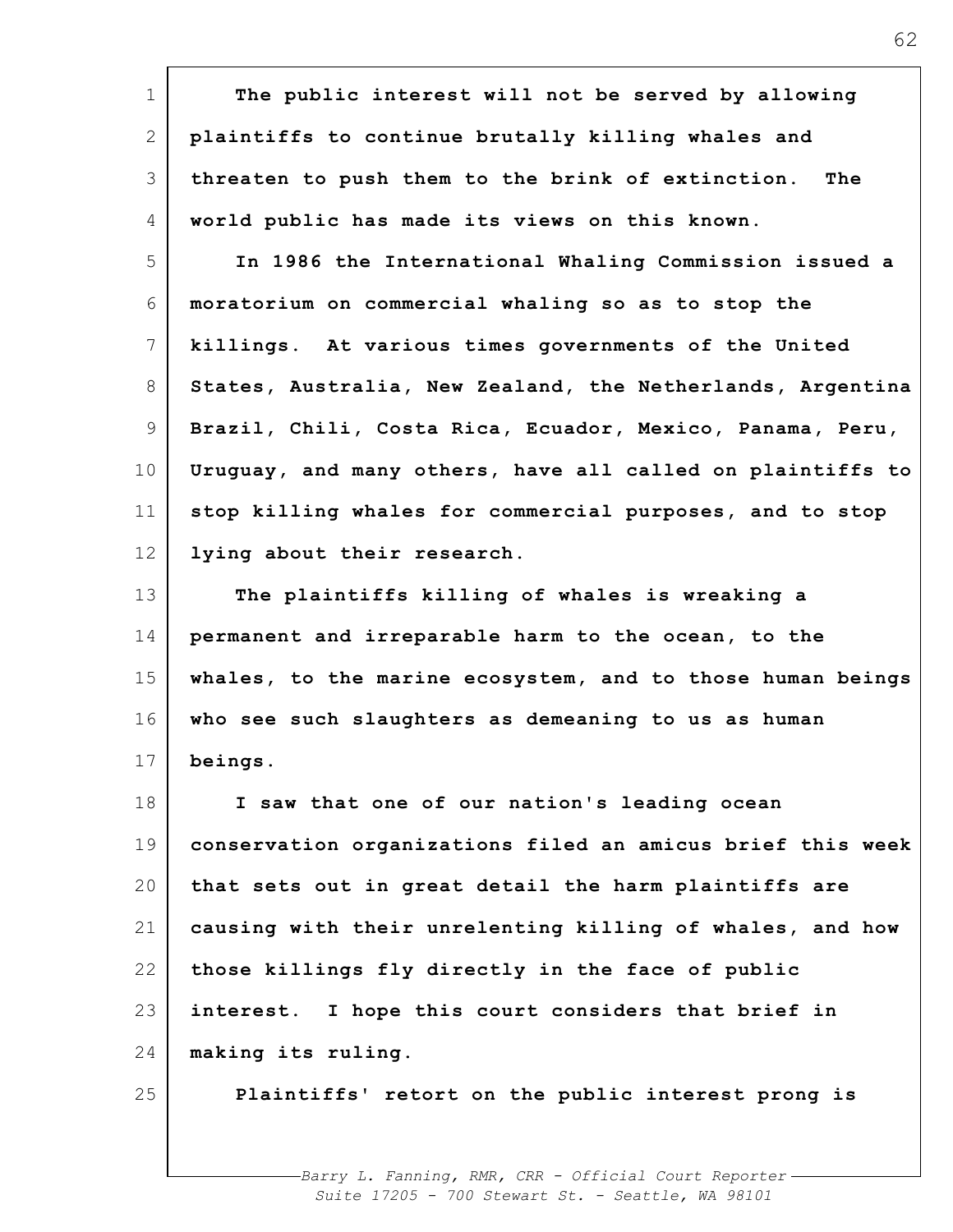| $\mathbf 1$ | simply that the world needs order, order above all else.   |
|-------------|------------------------------------------------------------|
| 2           | Plaintiffs not only place order above morality in the      |
| 3           | public interest, they also completely ignore that it is    |
| 4           | them who are causing the chaos, it is them -- it is the    |
| 5           | Japanese whalers who are acting in contravention of        |
| 6           | international law and an Australian federal court order.   |
| 7           | If they want order, all they need do is stop.              |
| 8           | Most importantly, a Seattle court should not be tasked     |
| 9           | with preserving order in the southern ocean among foreign  |
| 10          | flagged vessels. An American court should not be           |
| 11          | refereeing the interaction of foreign-flagged vessels way  |
| 12          | out there.                                                 |
| 13          | Our constitution reserves foreign policy to the            |
| 14          | executive branch. It would go against the public interest  |
| 15          | were this court to involve itself in foreign policy        |
| 16          | matters that are already being handled by our Secretary of |
| 17          | State.                                                     |
| 18          | In addition to the four elements specifically required     |
| 19          | for a preliminary injunction, plaintiffs also must have    |
| 20          | done equity to get equity. Put another way, plaintiffs     |
| 21          | cannot get the equitable relief they seek with unclean     |
| 22          | hands. And plaintiffs' hands are anything but clean.       |
| 23          | They are literally and figuratively stained with blood.    |
| 24          | Plaintiffs have lied about conducting research.<br>They    |
| 25          | are killing whales for commercial gain and to advance an   |
|             |                                                            |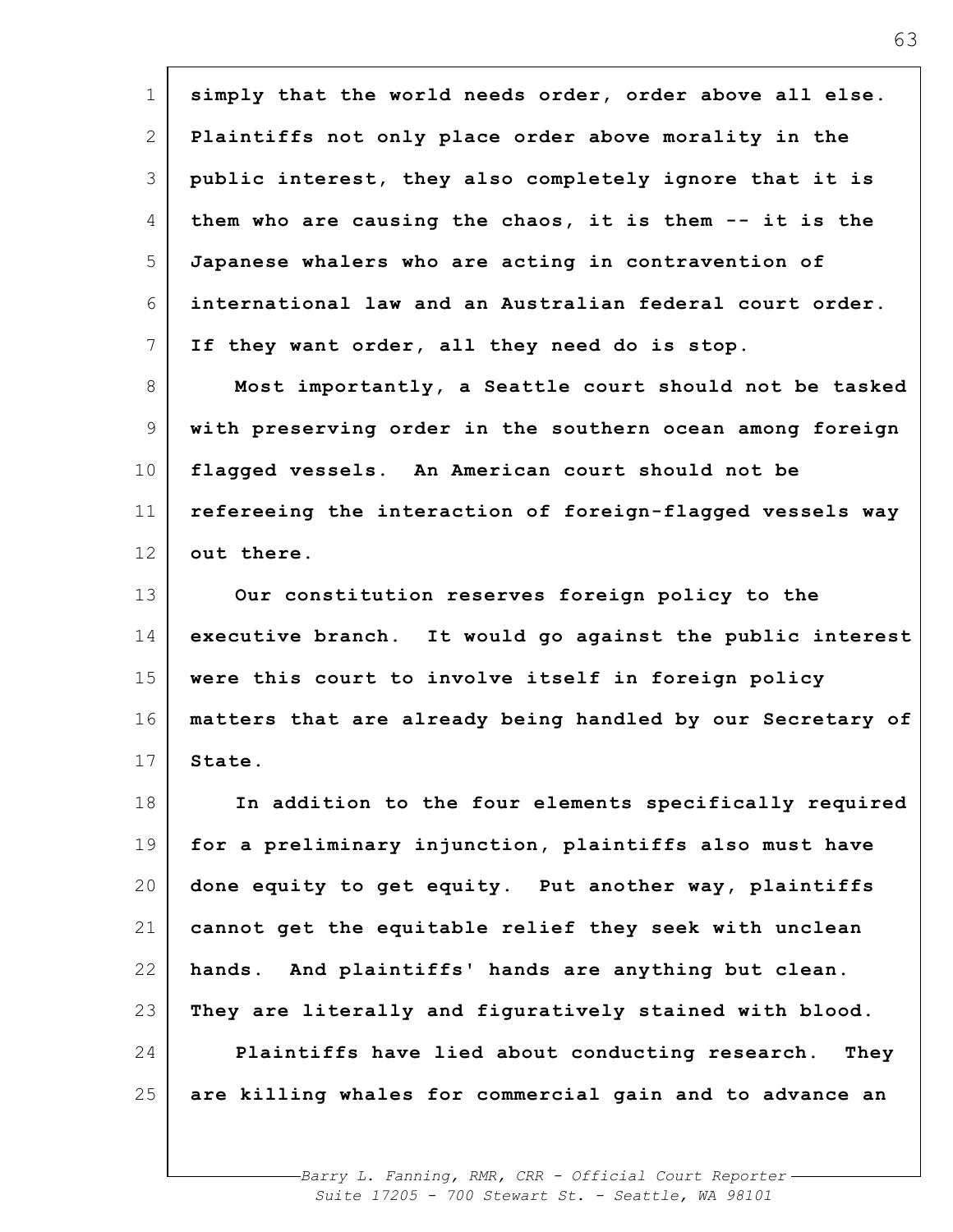| $\mathbf 1$     | ultranationalist agenda. We submitted multiple articles    |
|-----------------|------------------------------------------------------------|
|                 |                                                            |
| 2               | from the world's leading whale scientists, including       |
| 3               | leading whale scientists from NOAA, all of whom agree that |
| 4               | the best way to research whales is to keep them alive for  |
| 5               | additional research. All of them agree that the Japanese   |
| 6               | whalers are perpetuating a fraud by claiming to engage in  |
| 7               | research.                                                  |
| 8               | Plaintiffs are killing threatened and endangered           |
| 9               | species, specifically humpback and fin whales. That can    |
| 10 <sub>o</sub> | not be in the public interest.                             |
| 11              | Governments around the world see the whalers for the       |
| 12              | brutal killers that they are, and they have condemned them |
| 13              | again and again.                                           |
| 14              | It is plaintiffs who are out there engaging in             |
| 15              | intentional violence. It is plaintiffs who attack Sea      |
| 16              | Shepherd volunteers. They have attacked Sea Shepherd       |
| 17              | volunteers with grappling hooks, with bamboo poles, with   |
| 18              | nuts, with bolts, with long-range acoustical devices that  |
| 19              | can cause all sorts of problems, high-pressure water       |
| 20              | canons and concussion grenades. They cannot come in here   |
| 21              | and complain about Sea Shepherd.                           |
| 22              | In fact, there is a Sea Shepherd crew member who was       |
| 23              | injured by a Japanese whaler who swatted at him, beat him  |
| 24              | about the face with a bamboo stick. And it is my           |
| 25              | understanding that Sea Shepherd crew member will very soon |
|                 |                                                            |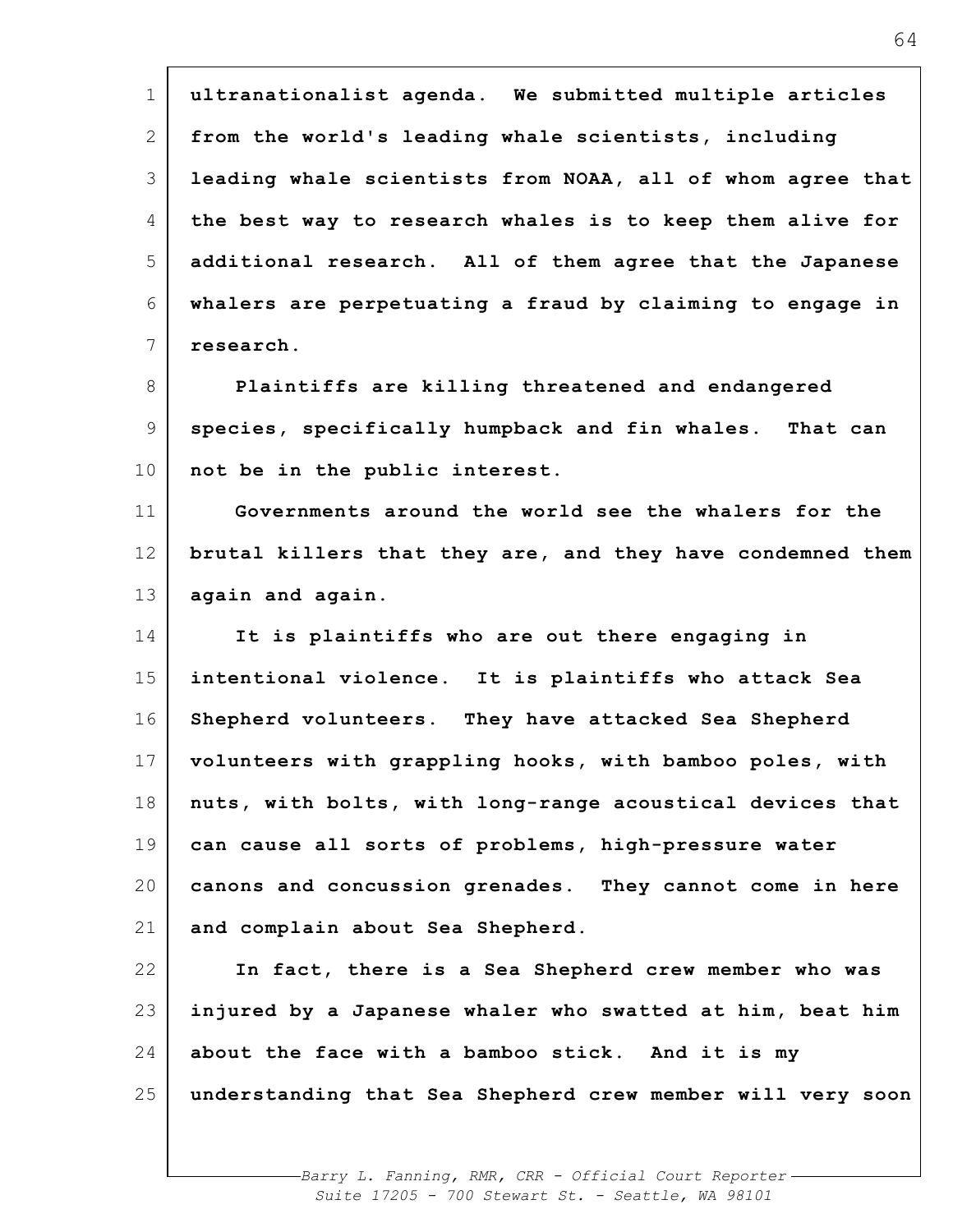| 1               | be intervening in this lawsuit to bring a personal injury  |
|-----------------|------------------------------------------------------------|
| 2               | action against the plaintiffs. In fact, the lawyer for     |
| 3               | that injured party is in the courtroom here today.         |
| 4               | In early 2010 plaintiffs used one of their massive         |
| 5               | vessels to split a Sea Shepherd vessel in two. Now, whose  |
| 6               | fault that was is inconclusive. As near as I can tell at   |
| 7               | this point, the New Zealand maritime report essentially    |
| 8               | blamed both sides. But if you look at the video, what is   |
| 9               | clear is that after the Japanese whaling vessel split the  |
| 10 <sub>o</sub> | Sea Shepherd vessel in two, and this is the Ady Gil that   |
| 11              | we are talking about, as that vessel was sinking the       |
| 12              | Japanese whaling ship was spraying the crew of the Ady Gil |
| 13              | with water cannons to prevent them from getting off        |
| 14              | safely. That is the unclean hands we are dealing with      |
| 15              | here.                                                      |
| 16              | Plaintiffs should not be asking this court to rule on      |
| 17 <sub>1</sub> | these issues. This is not your fight. This is not our      |
| 18              | fight. The world sees plaintiffs for what they are.<br>And |
| 19              | the world has told plaintiffs time and time again to stop. |
| 20              | The law and facts should compel this court to reach the    |
| 21              | same conclusion.                                           |
| 22              | THE COURT: Counsel, does that complete your                |
| 23              | presentation?                                              |
| 24              | MR. HARRIS: It does, your Honor.                           |
| 25              | THE COURT: I have a few questions. One question            |
|                 |                                                            |
|                 | Barry L. Fanning RMR, CRR - Official Court Reporter        |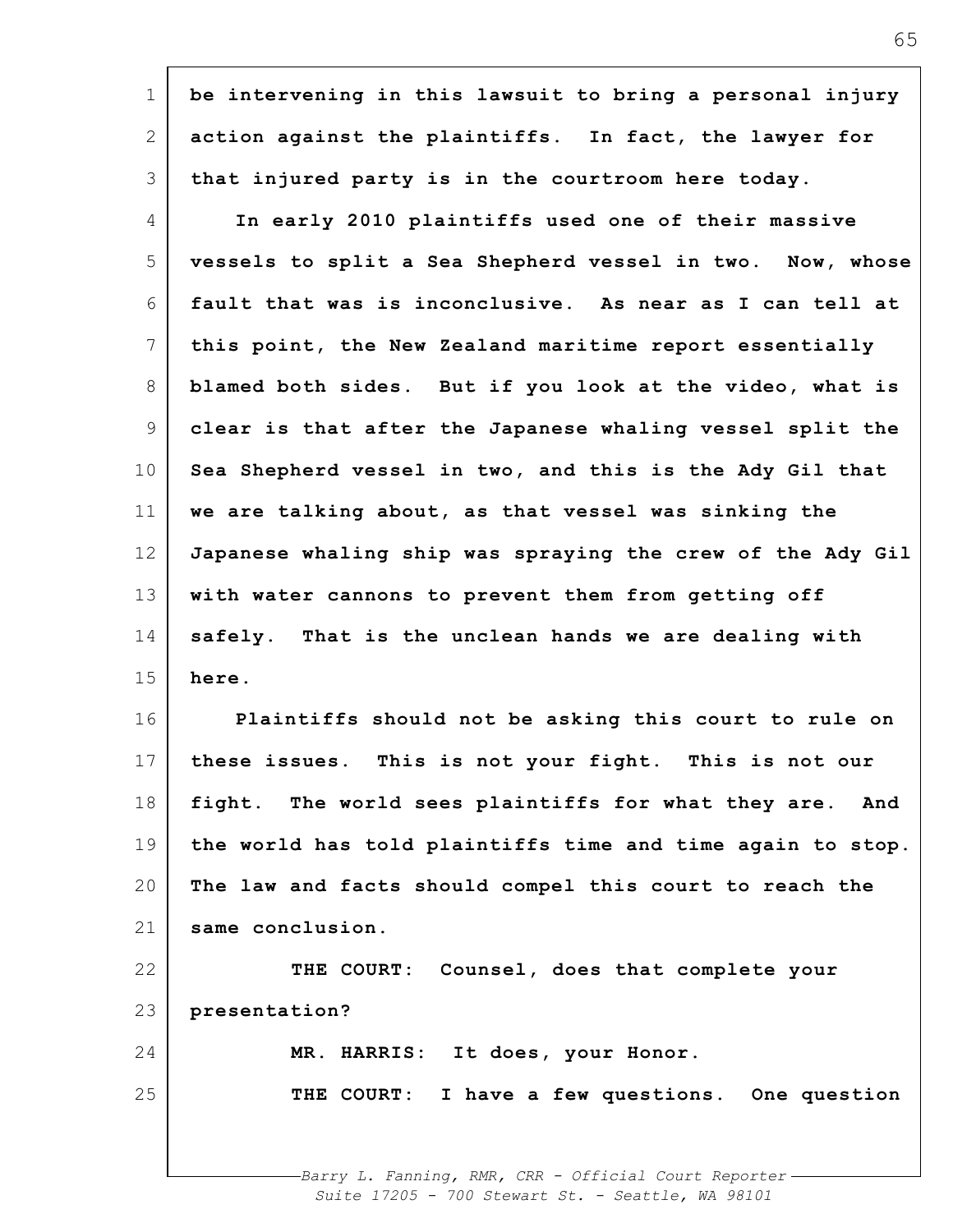| $\mathbf{1}$ | that I will ask you and plaintiffs' counsel is, what is   |
|--------------|-----------------------------------------------------------|
| 2            | your understanding of when the whaling season will finish |
| 3            | this year? I know that is an unpredictable determination, |
| 4            | a lot depends on the weather. What is your best guess?    |
| 5            | MR. HARRIS: My best guess, which is probably not          |
| 6            | all that good a guess, would be that the season will end  |
| 7            | early to mid-March.                                       |
| 8            | THE COURT: We are talking about a matter of weeks         |
| 9            | at this point?                                            |
| 10           | MR. HARRIS: That is my understanding.                     |
| 11           | THE COURT: Counsel, has any government ever               |
| 12           | actually indicated its support or approval of your        |
| 13           | activities in the southern oceans?                        |
| 14           | MR. HARRIS: It depends on how you define that.            |
| 15           | The governments of New Zealand -- I would argue this most |
| 16           | governments have. The governments of New Zealand,         |
| 17           | Australia, United States, have all in various ways helped |
| 18           | Sea Shepherd.                                             |
| 19           | When Mr. Bethune was wrongly imprisoned in Japan on       |
| 20           | terrorism charges a couple of years ago, the New Zealand  |
| 21           | government spoke out about that. I believe the Australian |
| 22           | government did as well.                                   |
| 23           | But, generally, governments have pretty much said we      |
| 24           | don't like what is going on out there, and said very      |
| 25           | little more. Meaning, they don't like the fact that the   |
|              |                                                           |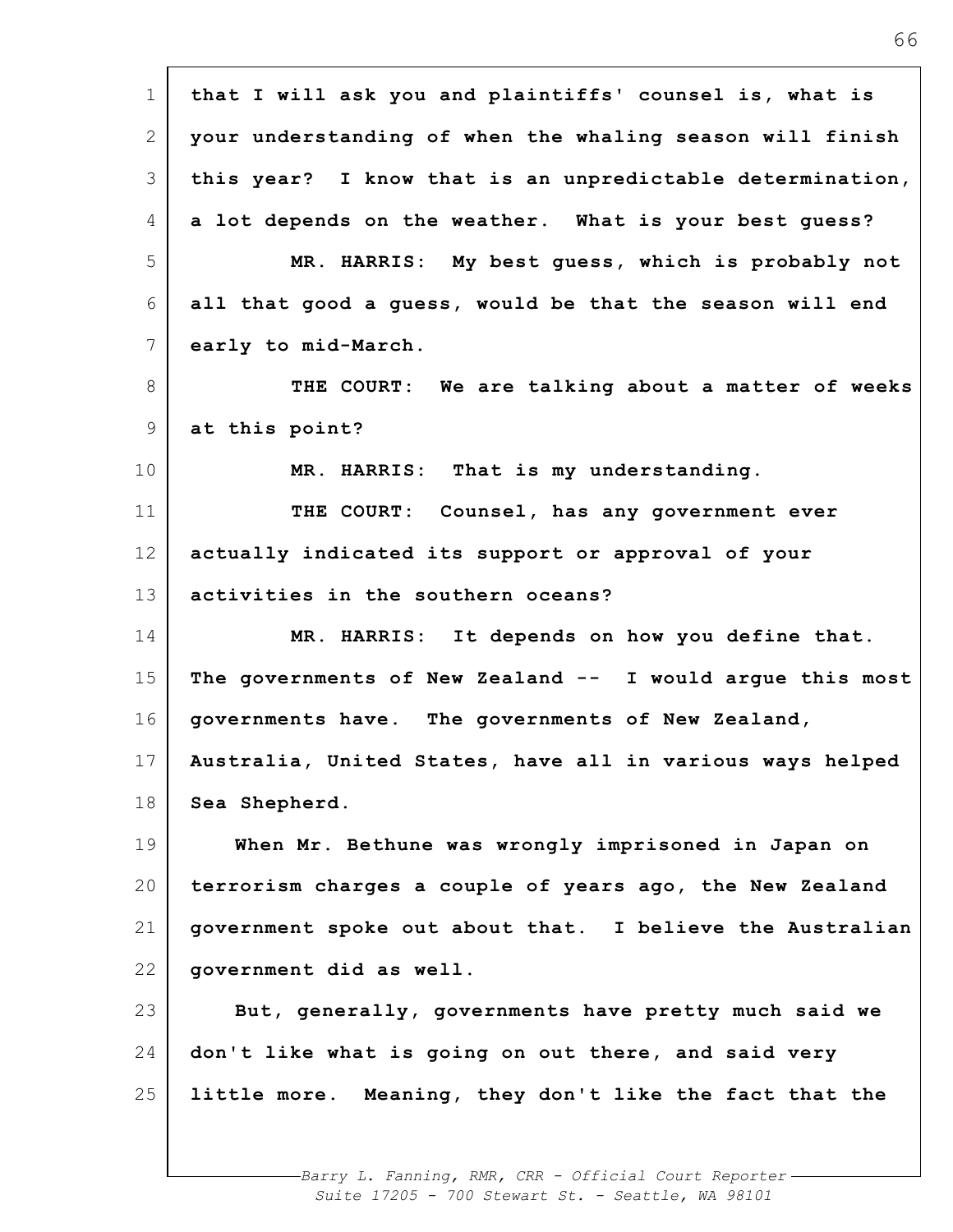| $\mathbf 1$     | Japanese whalers are out there killing whales.             |
|-----------------|------------------------------------------------------------|
| $\overline{2}$  | THE COURT: But there is no government endorsement          |
| 3               | of the specific tactics that have been utilized by your    |
| 4               | clients; is that correct?                                  |
| 5               | MR. HARRIS: That is almost certainly correct. I            |
| 6               | don't know why a government would ever necessarily endorse |
| 7               | the actions of a relatively small not-for-profit one way   |
| 8               | or the other.                                              |
| 9               | THE COURT: Counsel, there are several references           |
| 10 <sub>o</sub> | in the record to Sea Shepherd entities. This morning I     |
| 11              | asked counsel about the composition. But based on your     |
| 12              | understanding of the structure, can you tell me about Sea  |
| 13              | Shepherd's corporate structure, in other words, how the    |
| 14              | U.S. Sea Shepherd entity fits in? That is not real clear   |
| 15              | from what is before me.                                    |
| 16              | MR. HARRIS: It is not clear from what I have               |
| 17              | seen. What I will say is, if this court issues an          |
| 18              | injunction against Sea Shepherd U.S.A., Sea Shepherd       |
| 19              | U.S.A. intends to fully abide by that injunction.          |
| 20              | What I will also say is, based on what I have seen,        |
| 21              | that injunction will be toothless. The reason it will be   |
| 22              | toothless is, though it is true that Sea Shepherd U.S.A.   |
| 23              | gets a lot of funding in the U.S., it is also true that    |
| 24              | these vessels are owned by foreign entities, registered in |
| 25              | foreign countries to foreign entities. It would be         |
|                 |                                                            |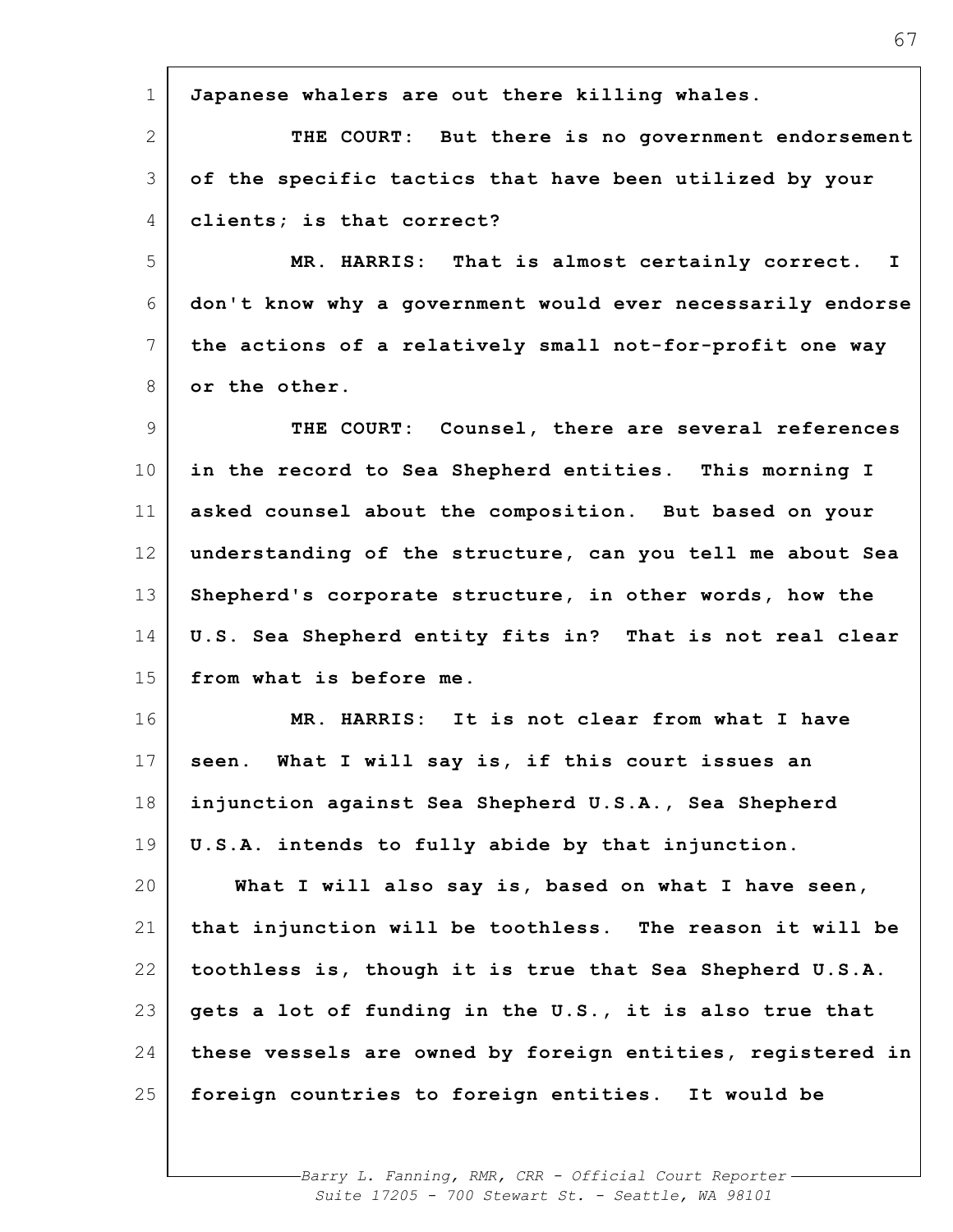| $\mathbf 1$ | nothing for the Sea Shepherd corporate structure to shift  |
|-------------|------------------------------------------------------------|
| 2           | in such a way as to make it so that the U.S. entity does   |
| 3           | nothing more than serve as a funding organization to buy   |
| 4           | vessels. In fact, near as I can tell, that is a lot of     |
| 5           | what the U.S. organization does. And most of what goes on  |
| 6           | out in the southern ocean is directed by Sea Shepherd      |
| 7           | Australia.                                                 |
| 8           | Now, whether Sea Shepherd Australia has 6,000 or           |
| 9           | 60,000 or 6 million in its bank account, I don't know.     |
| 10          | What I do know is that Paul Watson is the president of Sea |
| 11          | Shepherd Australia, sits on the board of Sea Shepherd      |
| 12          | Australia. Every single time I have talked to a leading    |
| 13          | figure on one of the Sea Shepherd boats, that person has   |
| 14          | an accent, and that person is not an American, and that    |
| 15          | person got on the ship in Australia, and those ships go to |
| 16          | port in Australia. That is really where this case should   |
| 17          | have been brought.                                         |
| 18          | And plaintiffs no doubt would have brought that case       |
| 19          | if they weren't forum shopping. They know that the         |
| 20          | Australian courts do not like them. They know that the     |
| 21          | Australian courts have already issued rulings that they    |
| 22          | have completely ignored. They know that the Australian     |
| 23          | public doesn't like them. This case should be in           |
| 24          | Australia or Japan.                                        |
| 25          | THE COURT: Thank you, counsel.                             |
|             |                                                            |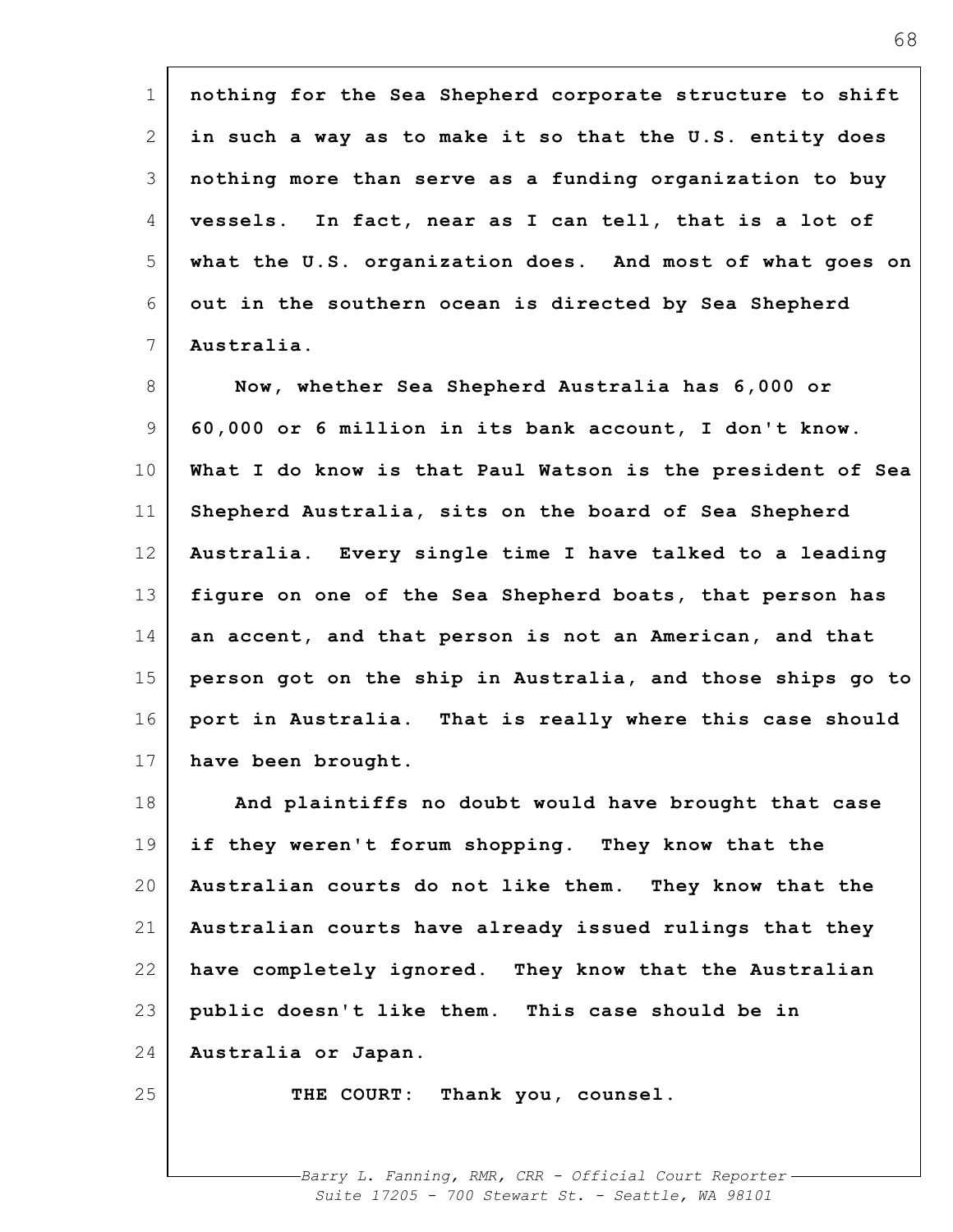| $\mathbf 1$    | MR. HARRIS: Thank you, your Honor.                         |
|----------------|------------------------------------------------------------|
| $\overline{2}$ | THE COURT: Counsel, for the plaintiffs, I will             |
| 3              | give you just a few minutes for rebuttal. Also, counsel,   |
| 4              | if you could begin -- I will ask you, do you have any      |
| 5              | different read in terms of when the whaling season will    |
| 6              | end this year?                                             |
| $\overline{7}$ | MR. NEUPERT: Yes. The permit, which is Exhibit 1           |
| 8              | to the complaint, expires at the end of March. And I       |
| 9              | believe the expectation is to use the permit in accordance |
| 10             | with its terms. So the season will end when the            |
| 11             | authorization of the permit ends.                          |
| 12             | The court asked some questions about corporate             |
| 13             | structure. During the time I was listening to counsel's    |
| 14             | argument I found the citation I wanted to give the court,  |
| 15             | which is found in my declaration, Docket Number 52.        |
| 16             | Attached to that as Exhibit 2 and Exhibit 3 are filings    |
| 17             | with the Oregon Department of Justice, and the Washington  |
| 18             | authorities. This document is dated October 27th, 2011,    |
| 19             | just a few months ago. This document, Exhibit 2, Page 6,   |
| 20             | notes that the Sea Shepherd, the defendant here, had       |
| 21             | expenses of \$6.1 million, which they used to take our     |
| 22             | ships, the Steve Irwin, Bob Barker and a charter vessel,   |
| 23             | the Ady Gil down to the southern ocean. That is "our       |
| 24             | ships."                                                    |
| 25             | Exhibits 2, at Page 31 has reference to the 2010/11,       |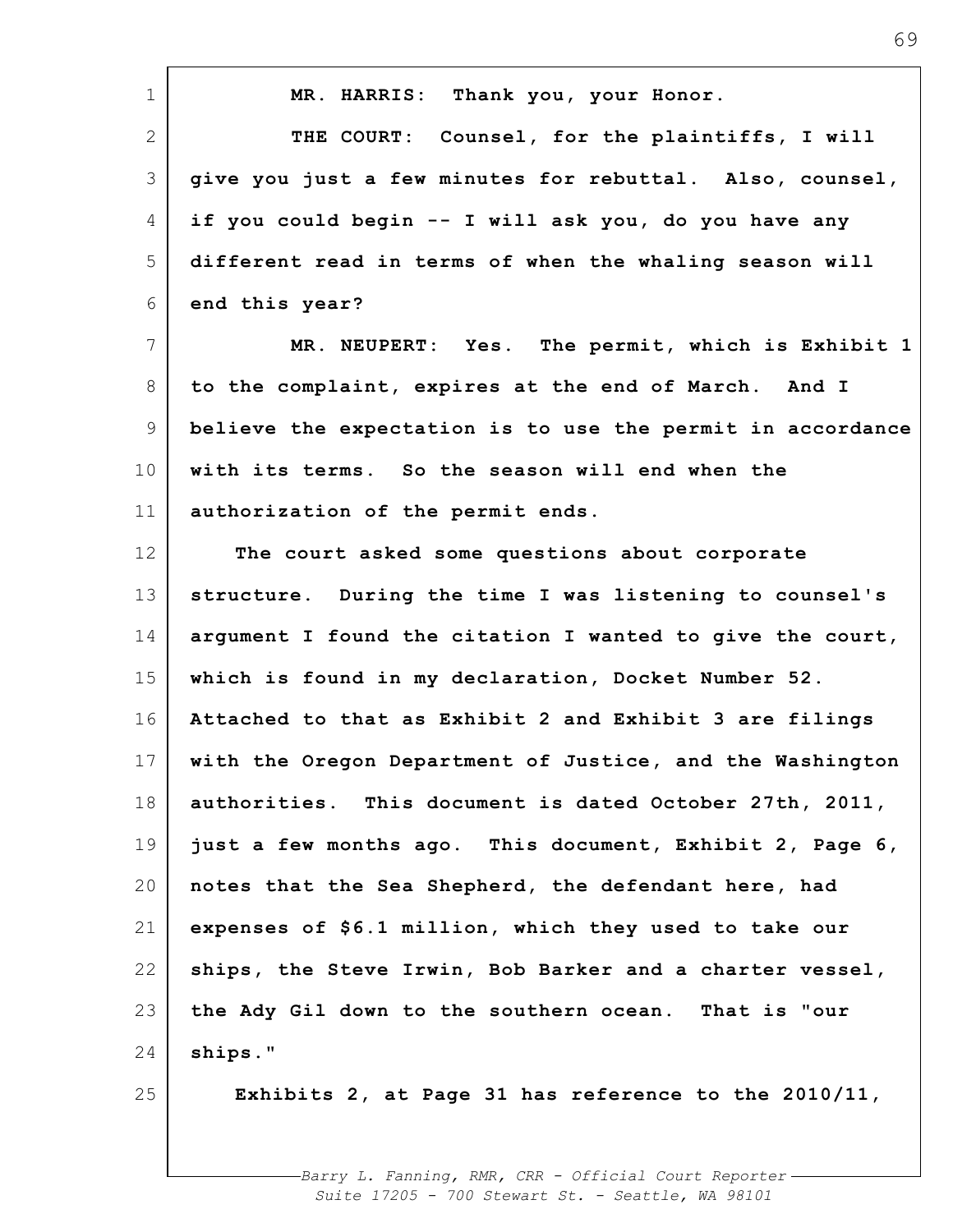| just last season, the Antarctic Whale Defense Campaign, in |
|------------------------------------------------------------|
| which they state here, "At this time we took our ships,    |
| the Steve Irwin, the Bob Barker and the Gojira, down       |
| there,".                                                   |
| They also appreciate "our ships" on their U.S. tax         |
| forms. The ownership of these ships on this record, we     |
| have established, is more likely than not the defendant    |
| who is before the court.                                   |
| I want to put this in context, which is, this is a         |
| motion for preliminary injunction. We have had no          |
| discovery conducted. Based on the tax filings, based on    |
| the depreciation on U.S. tax returns of these ships, these |
| ships are these defendants', before the court, ships.      |
| I also want to point out that Paul Watson is before        |
| this court. Paul Watson is the person who directs all of   |
| the activities of all of these entities, whatever they     |
| So the court has in personam jurisdiction over<br>are.     |
| Mr. Watson.                                                |
| I just heard counsel say if an injunction is issued,       |
| the injunction will be abided, which is, in my view, good  |
| news.                                                      |
| The court asked questions about has any governmental       |
| agency endorsed --                                         |
| THE COURT: Counsel, let's to be clear. I think             |
| he said it would be abided by the entity in the United     |
|                                                            |
|                                                            |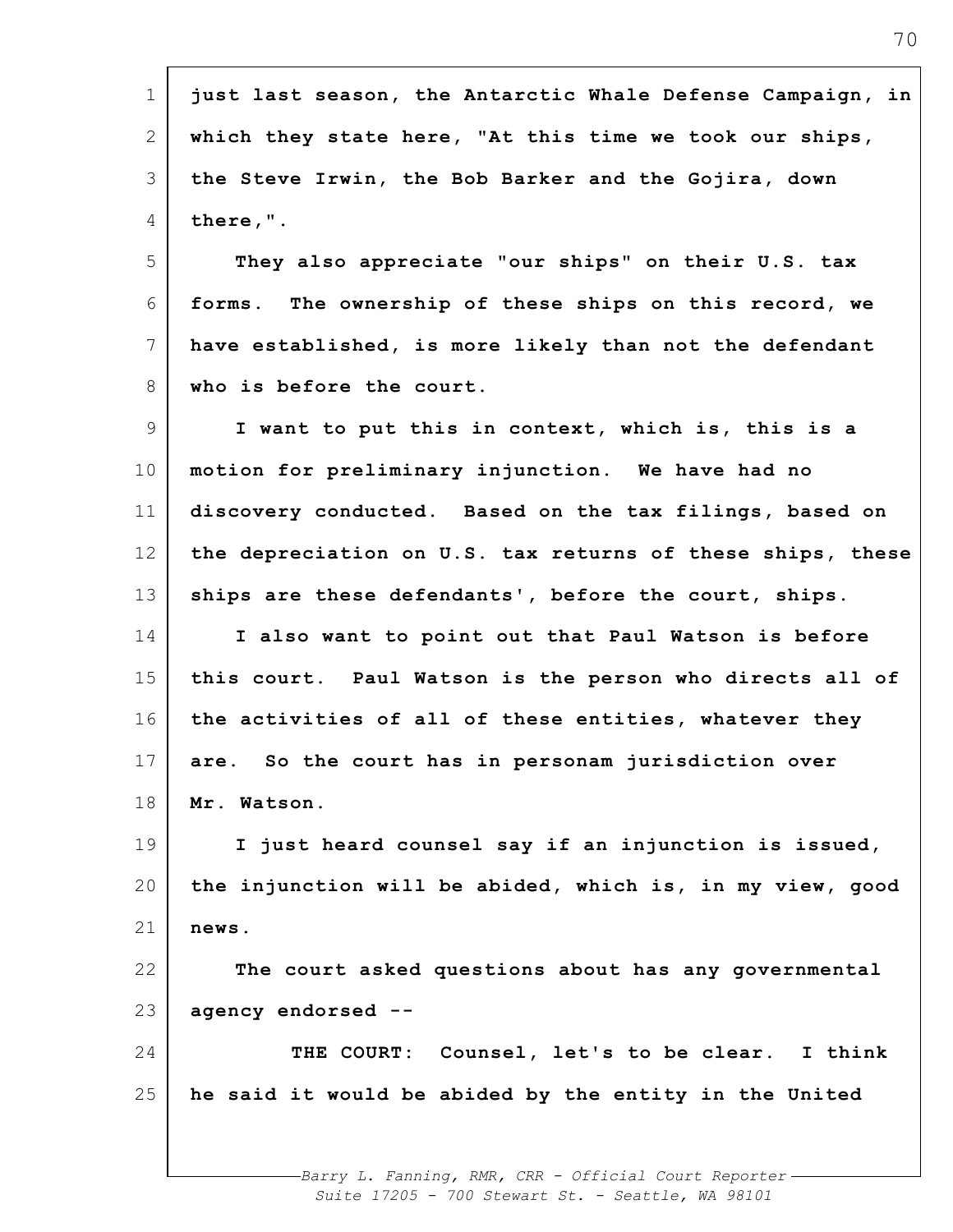| $\mathbf 1$  | States. I don't think he made any representation that      |
|--------------|------------------------------------------------------------|
| $\mathbf{2}$ | went beyond that, particularly referencing the entity that |
| 3            | exists in other countries.                                 |
| 4            | MR. NEUPERT: I didn't take his statement to have           |
| 5            | any binding effect on any entity or party other than those |
| 6            | before this court.                                         |
| 7            | You asked whether there was any endorsement by any         |
| 8            | governmental agency of the conduct of the Sea Shepherd.    |
| 9            | The answer was basically no.                               |
| 10           | We heard a lot about whaling. I can't address all of       |
| 11           | the rhetoric about whaling. I can point the court to the   |
| 12           | resolution of the International Whaling Convention in July |
| 13           | of last year. The International Whaling Commission         |
| 14           | stated, quote, "The resolution of differences on issues    |
| 15           | regarding whales and whaling should not be pursued through |
| 16           | violent actions that risk human life and property at sea." |
| 17           | That's my declaration, Docket Number 19, Exhibit 4,        |
| 18           | Exhibit 2, at Page 2.                                      |
| 19           | The entity who these defendants say they are promoting     |
| 20           | the interest of, the entity who has authority over whaling |
| 21           | in accordance with the convention, the entity that has --  |
| 22           | must have as much, if not more, at stake in this           |
| 23           | controversy, it has specifically said it condemns the      |
| 24           | actions of these defendants, that these matters should be  |
| 25           | resolved by means other than through violent actions that  |
|              |                                                            |

71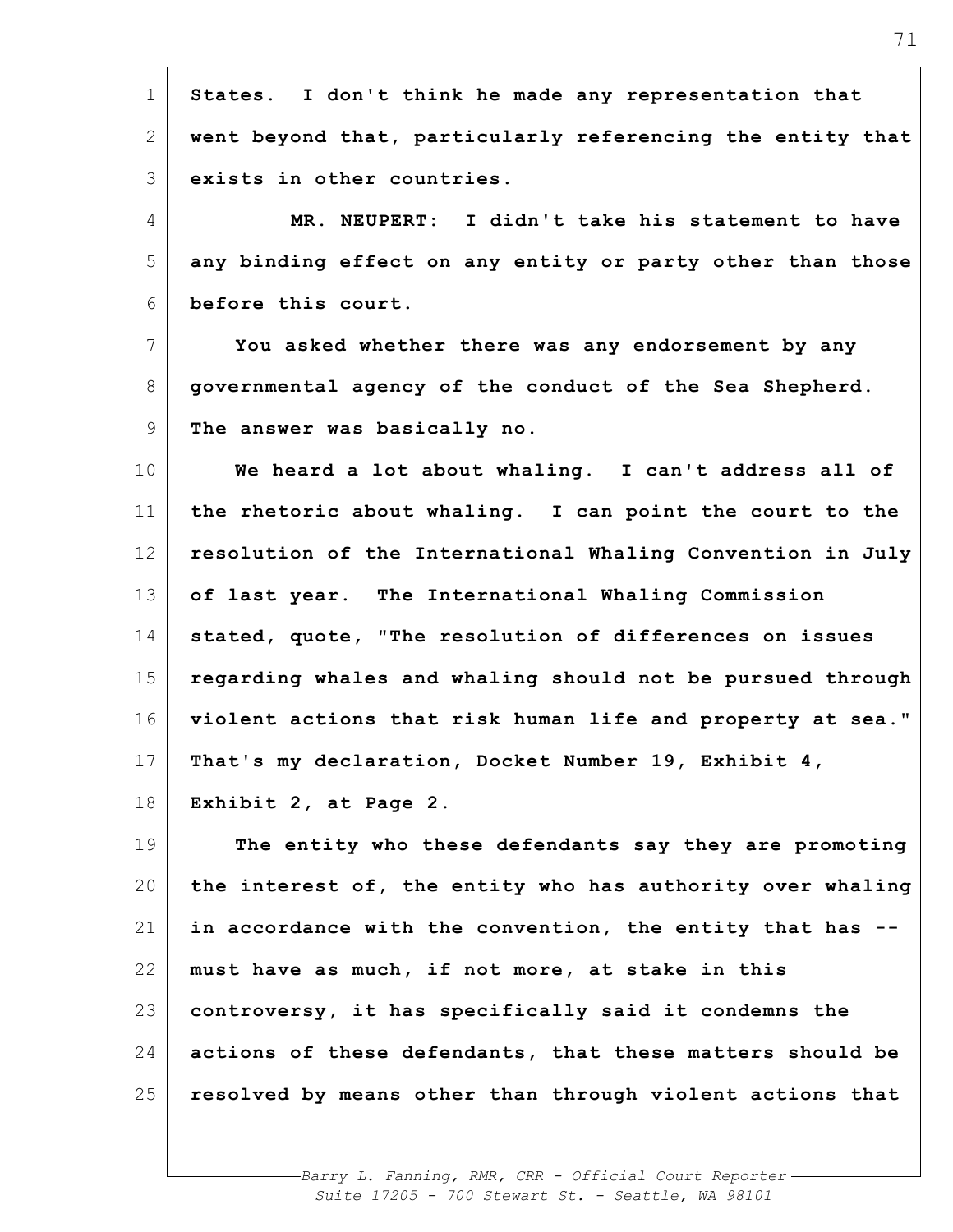| $\mathbf 1$     | risk human life and property at sea. And that's why we     |
|-----------------|------------------------------------------------------------|
| 2               | are here.                                                  |
| 3               | There was this comment about delay. The court had a        |
| 4               | similar comment earlier, which I hope I adequately         |
| 5               | addressed. But there is no coast quard in the southern     |
| 6               | ocean. There is no police force in the southern ocean.     |
| 7               | The way to get relief is to come before a court with       |
| 8               | jurisdiction to enforce the rule of law. That is what we   |
| 9               | are seeking here.                                          |
| 10              | The court made reference to the Fourth Circuit case in     |
| 11              | which an injunction on the high seas was issued. That was  |
| 12              | in a salvage case. If a court in a salvage case, where     |
| 13              | the only thing at risk is the ability to control a wreck   |
| 14              | site, and to salvage the ship in an efficient, economic    |
| 15              | way, if the only issue at risk in that case is a property  |
| 16              | interest in the salvage operation, and a court in the      |
| 17 <sup>1</sup> | Fourth Circuit would issue an injunction to prevent        |
| 18              | lawlessness, which is the court's words, on the high seas, |
| 19              | if a court will do that where a property interest is at    |
| 20              | risk, a court should, where life and property is at risk   |
| 21              | on a daily basis, do so, when we have demonstrated beyond  |
| 22              | a doubt that there is serious risk.                        |
| 23              | The videos that I showed you of the throwing of the        |
| 24              | bottle at the ship was less than a month ago. The video    |
| 25              | that I showed you of the launching of the incendiary       |
|                 |                                                            |

72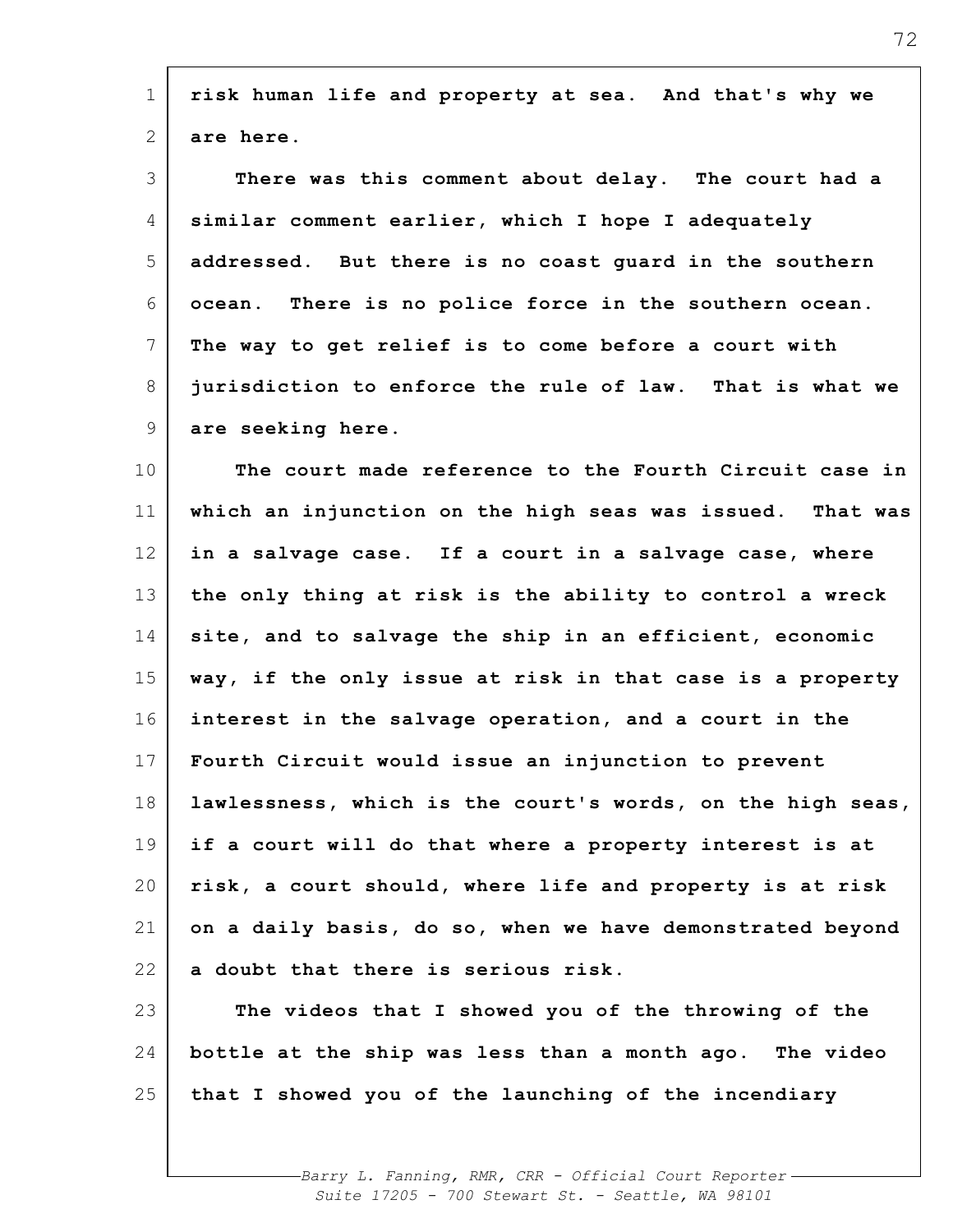| $\mathbf 1$ | devices was February of 2011. Those facts were            |
|-------------|-----------------------------------------------------------|
| 2           | established in this record.                               |
| 3           | The recent activity of the defendants demonstrate that    |
| 4           | they are putting the plaintiffs at serious risk. Counsel  |
| 5           | himself said that the prop fouling, "When it works, could |
| 6           | be bad." "When it works, it could be bad."                |
| 7           | We are here to make sure it doesn't work, because they    |
| 8           | have repeatedly engaged in prop fouling this season, like |
| 9           | they have in past seasons.                                |
| 10          | The court said haven't you seen a picture of a fouled     |
| 11          | prop? Well, Exhibit 8 to the complaint is a picture of a  |
| 12          | fouled prop from last season. There is a substantial      |
| 13          | basis in this record for the contingents that we have     |
| 14          | made.                                                     |
| 15          | There is one final point I want to make, unless the       |
| 16          | court has some other questions. The court has obviously   |
| 17          | seen the ramming which occurred in 2009. And there has    |
| 18          | been a contention made in this case that that ramming was |
| 19          | somehow accidental. That is a photograph of the side of   |
| 20          | the Steve Irwin in which he has visibly portrayed ships   |
| 21          | rammed. Those are his words, not ours. Those are his      |
| 22          | words.                                                    |
| 23          | And the left flag, Japanese flag, is the Yushin Mura      |
| 24          | No. 3. That is the vessel that was rammed in the video,   |
| 25          | in which we see Mr. Watson turning the wheel of the Steve |
|             |                                                           |
|             |                                                           |

 $\blacksquare$ 

*Barry L. Fanning, RMR, CRR - Official Court Reporter Suite 17205 - 700 Stewart St. - Seattle, WA 98101*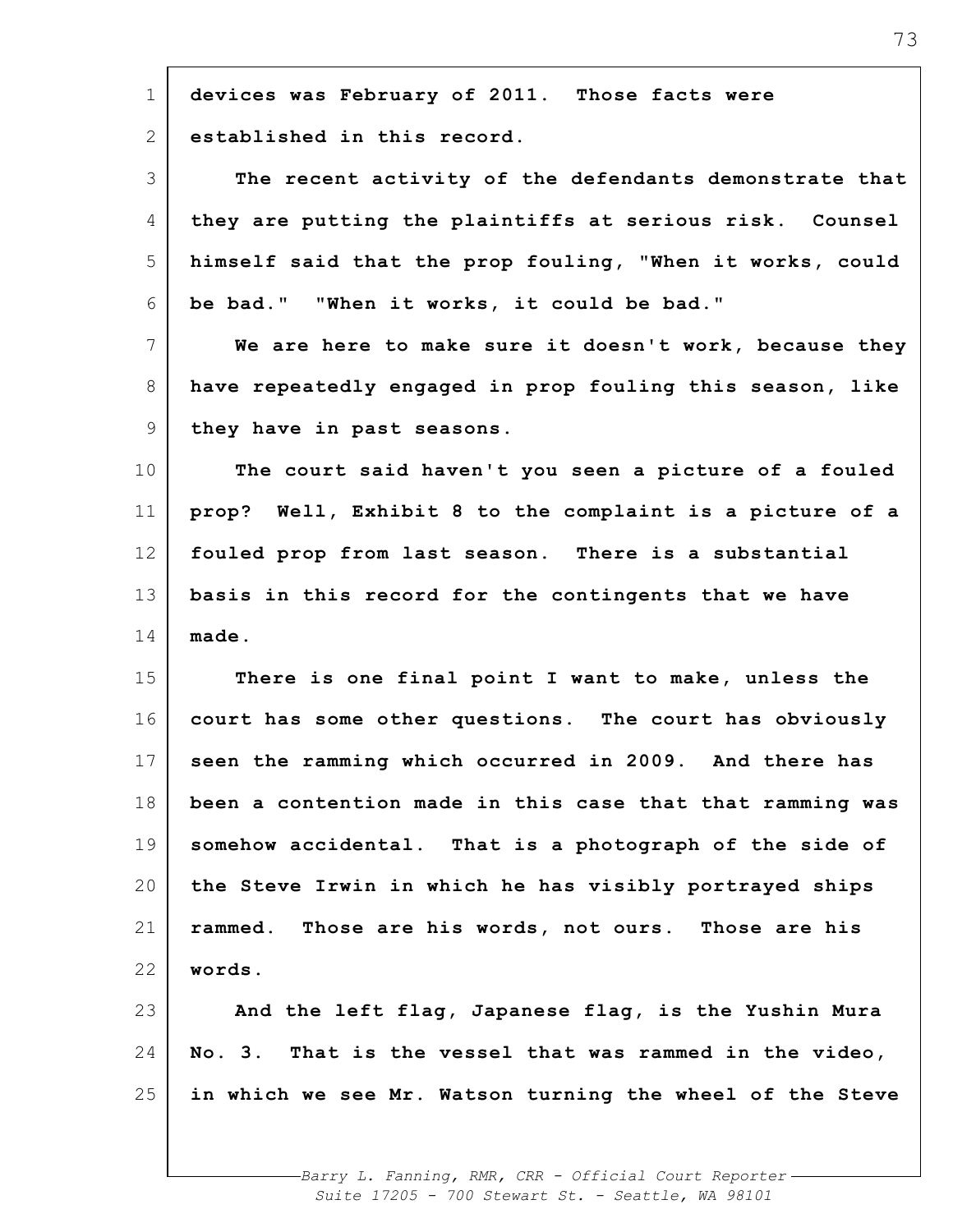| $\mathbf 1$     | Irwin sharply to the right, saying, "Let's get those        |
|-----------------|-------------------------------------------------------------|
| 2               | bastards." We put that evidence into the record. They       |
| 3               | responded to our evidence. They did not deny the words of   |
| 4               | Mr. Watson, "Let's get those bastards." He himself admits   |
| 5               | that he caused his ship to ram the Yushin Mura No. 3.       |
| 6               | The last and final point. This notion that somehow          |
| 7               | Seaman Abe, who is getting his head thrown at, should be    |
| 8               | before this court, as opposed to the master of the ship,    |
| 9               | or the owner of the ship, or the employer of the crew.      |
| 10 <sub>o</sub> | Seaman Abe doesn't need to be here. We have alleged in      |
| 11              | our complaint in Paragraph 4 that Captain Ogawa and         |
| 12              | Captain Miura, as masters, are responsible for the safety   |
| 13              | of the crews of their vessels while at sea. They are.<br>So |
| 14              | are the masters' employers, who are before this court.      |
| 15              | The people before this court are the people                 |
| 16              | responsible for the safety of people like Seaman Abe. And   |
| 17              | they are here before the court to ask this court to enjoin  |
| 18              | conduct which is illegal, which poses a risk daily to       |
| 19              | people at sea. It violates every tenet of the laws of       |
| 20              | admiralty. The plaintiffs ask this court to enjoin that     |
| 21              | conduct.                                                    |
| 22              | Yes, there is only a few weeks left in this season,         |
| 23              | but in those few weeks lots of harm can occur if they are   |
| 24              | not enjoined.                                               |
| 25              | THE COURT: Thank you, counsel. If there is                  |
|                 |                                                             |
|                 | -Barry L. Fanning, RMR, CRR - Official Court Reporter-      |

*Suite 17205 - 700 Stewart St. - Seattle, WA 98101*

 $\overline{\mathsf{I}}$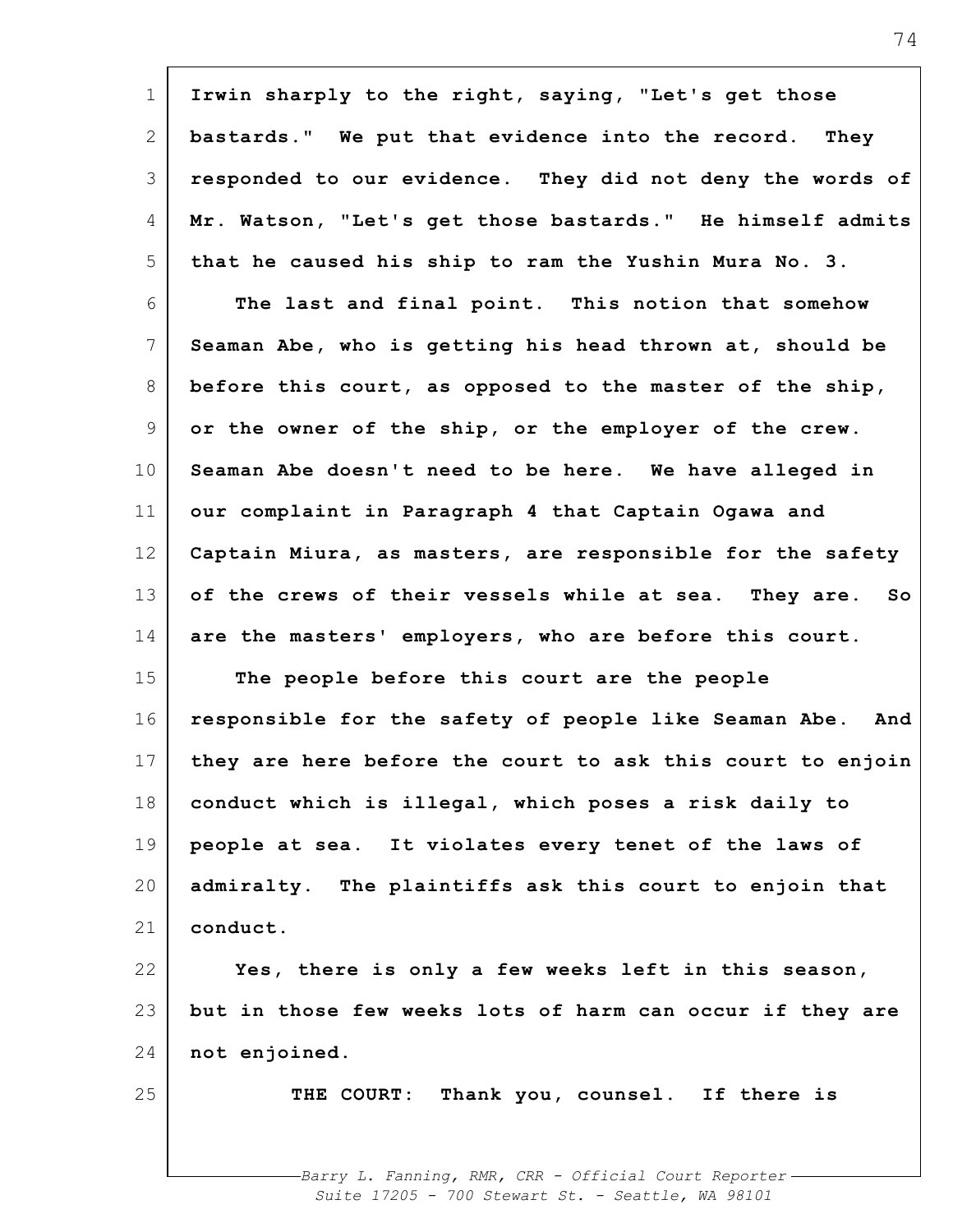1 2 3 4 **nothing further from the parties, the court has given each side the opportunity to make oral argument, and I do appreciate the responses that have been provided by each of the parties to this court.**

5 6 7 8 9 10 11 12 13 14 15 **The question is, where do we go from here by way of a ruling from this court? Now, I have already shared with you the fact that the courts of appeal that have had the opportunity to address these issues have authored 100-plus pages in their opinions. There is, however, in this particular case a certain amount of urgency and need for resolution of the issues and motions before this court. The reason I asked the parties how long the whaling season would last is for a very specific purpose, because that would test the urgency of the need for resolution of this issue.**

16 17 18 19 **I think it would be unrealistic for the parties to believe that this court would give you its written opinion today with details and specifics of the actual ruling from this court.**

20 21 22 23 24 **I believe, however, it is appropriate to give the parties a tentative ruling from this court to give you some idea of what direction you should take from this day forward, at least through the balance of the whaling season.**

25

**Now, I have indicated at the very beginning of this**

*Barry L. Fanning, RMR, CRR - Official Court Reporter Suite 17205 - 700 Stewart St. - Seattle, WA 98101*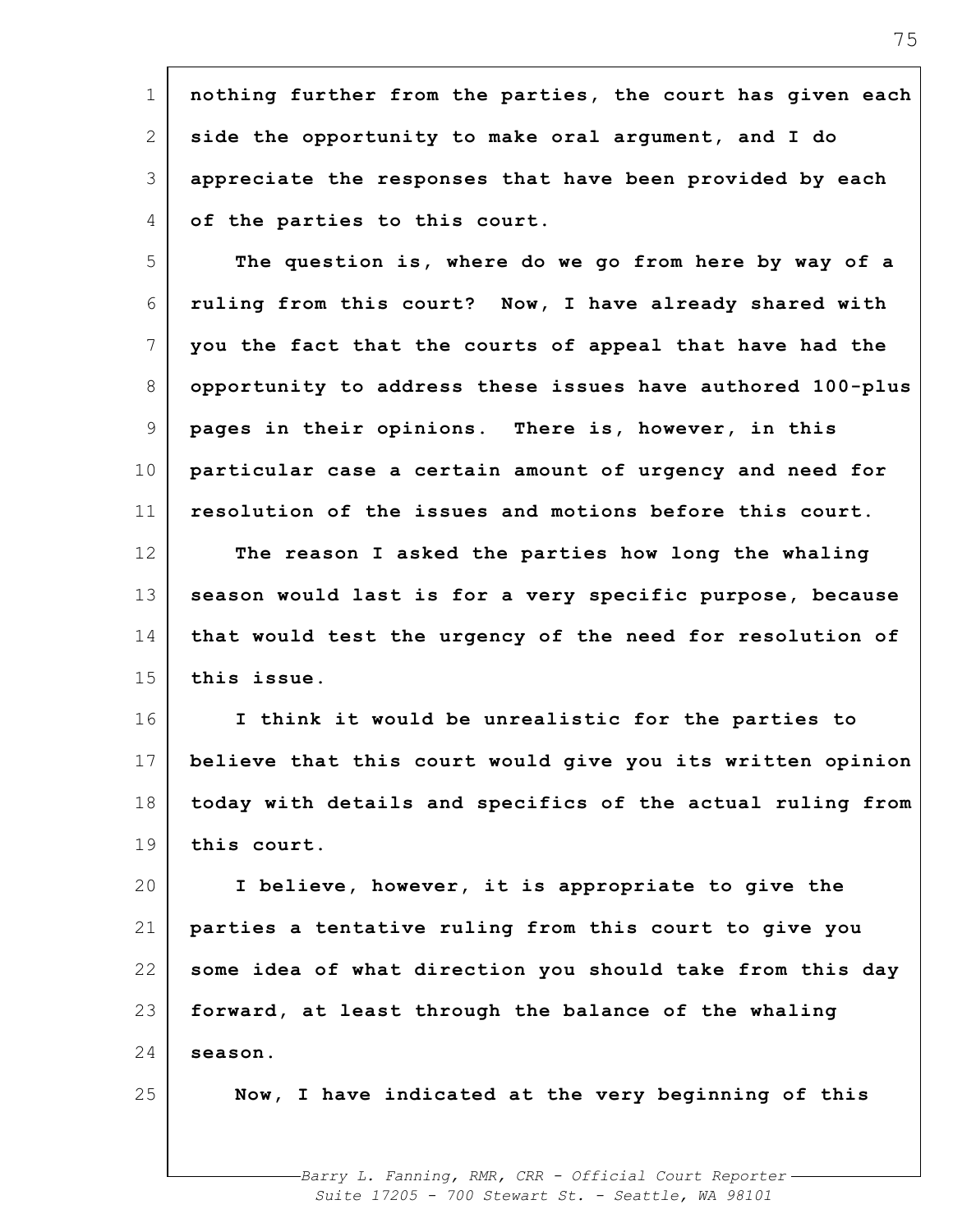1 2 3 4 5 6 7 8 9 10 11 12 13 14 15 16 17 18 19 20 21 22 23 24 25 **process the two areas of greatest concern for this court as to whether or not a preliminary injunction should be issued at this time. It is this court's ruling, considering the public interest and the hardships, that the court is going to deny the motion for preliminary injunction. The court will give the details and specifics of that ruling at the appropriate time when an order is actually authored. I expect that the details will be forthcoming in the next few weeks. We will give it our very best effort to have it done in a modest amount of time. But, again, with the timing and the delays that were caused because of the actual date that this was filed, I believe it was December 22nd, we are not in a position to advance this any further or quicker than we actually will be doing. Now, the court is not going to give a tentative ruling on the motion to dismiss at this point in time. The court needs a little bit more time to go through the specific issues that have been raised and the argument provided by counsel. So the court will address that in the same order when the court addresses the motion to deal with the preliminary injunction. Again, from the court's perspective, the motion for preliminary injunction has been denied, an order will be**

> *Barry L. Fanning, RMR, CRR - Official Court Reporter Suite 17205 - 700 Stewart St. - Seattle, WA 98101*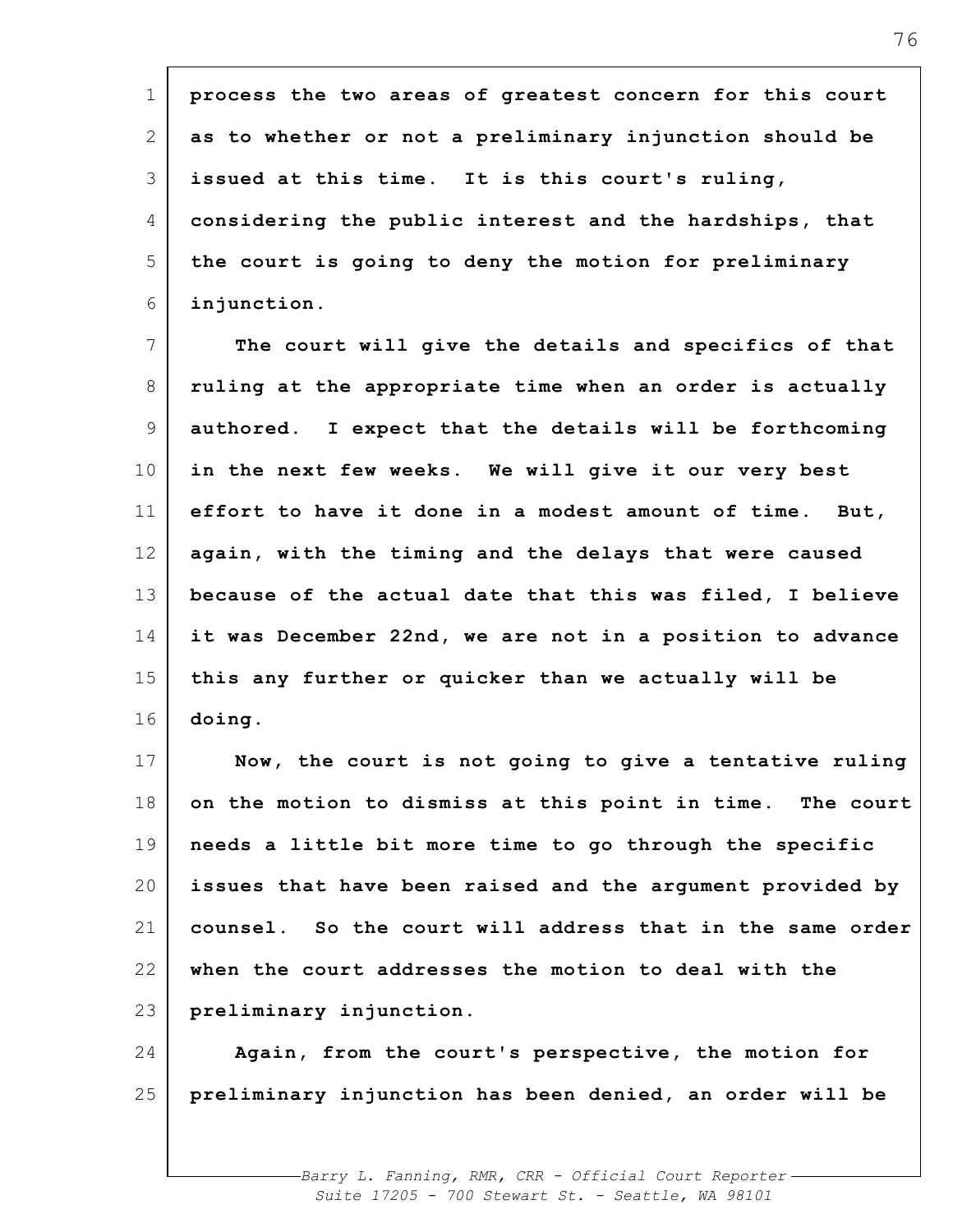| $1\,$          | forthcoming in a relatively short period of time.                                                           |
|----------------|-------------------------------------------------------------------------------------------------------------|
| $\sqrt{2}$     | With that, thank you. We will be in recess.                                                                 |
| $\mathfrak{Z}$ | (Adjourned.)                                                                                                |
| $\overline{4}$ |                                                                                                             |
| 5              |                                                                                                             |
| $\sqrt{6}$     |                                                                                                             |
| $\overline{7}$ |                                                                                                             |
| $\,8\,$        |                                                                                                             |
| $\mathsf 9$    |                                                                                                             |
| $10$           |                                                                                                             |
| $11$           |                                                                                                             |
| $12$           |                                                                                                             |
| 13             |                                                                                                             |
| 14             |                                                                                                             |
| 15             |                                                                                                             |
| 16             |                                                                                                             |
| 17             |                                                                                                             |
| $18\,$         |                                                                                                             |
| 19             |                                                                                                             |
| 20             |                                                                                                             |
| 21             |                                                                                                             |
| 22             |                                                                                                             |
| 23             |                                                                                                             |
| 24             |                                                                                                             |
| 25             |                                                                                                             |
|                |                                                                                                             |
|                | -Barry L. Fanning, RMR, CRR - Official Court Reporter-<br>Suite 17205 - 700 Stewart St. - Seattle, WA 98101 |